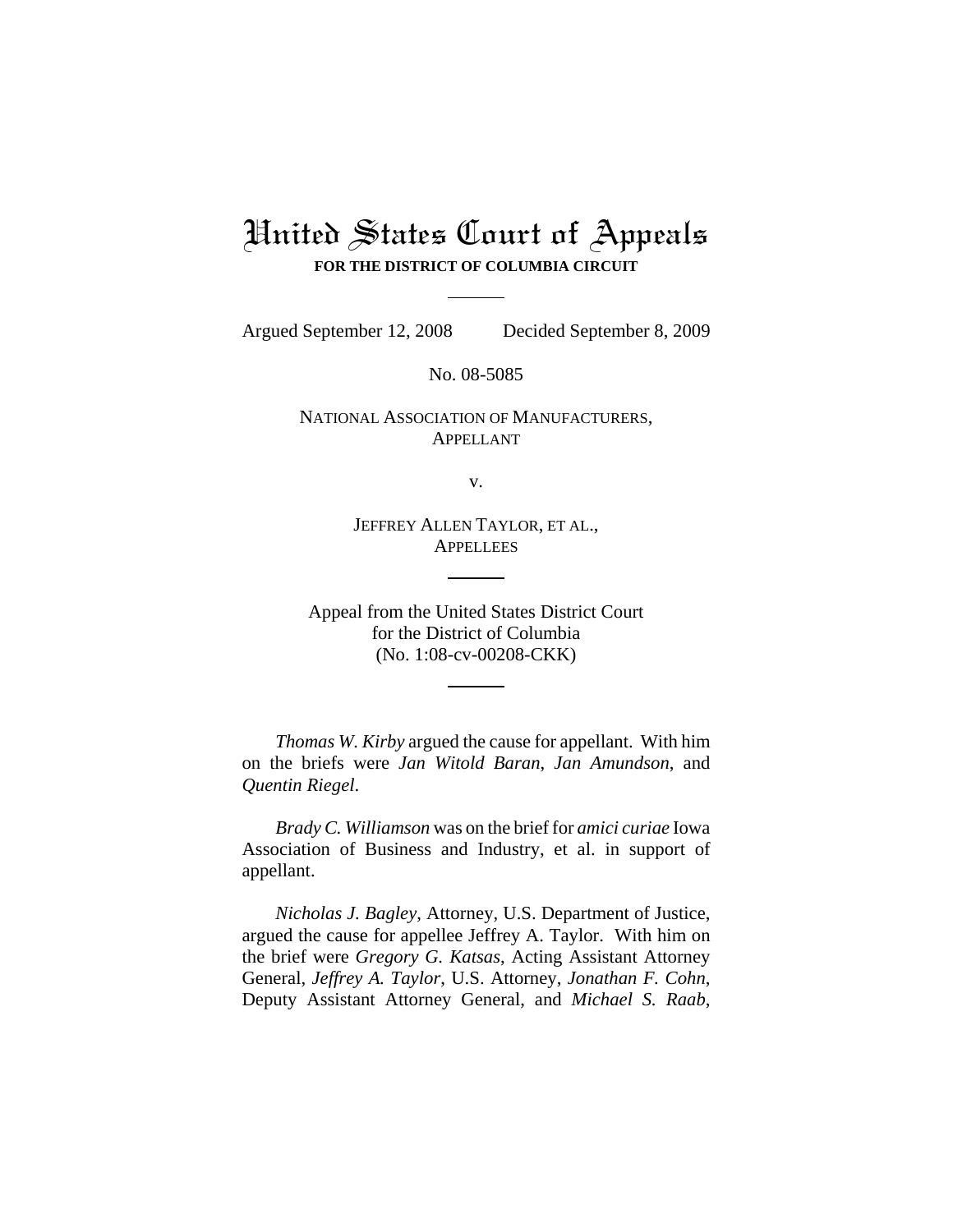Attorney.

*Thomas E. Caballero*, Assistant Senate Legal Counsel, Office of Senate Legal Counsel, argued the cause for appellees Nancy Erickson, et al. With him on the brief were *Morgan J. Frankel*, Senate Legal Counsel, *Patricia Mack Bryan*, Deputy Senate Legal Counsel, *Grant R. Vinik*, Assistant Senate Legal Counsel, *Irvin B. Nathan*, General Counsel, U.S. House of Representatives, *Kerry W. Kircher*, Deputy General Counsel, and *Christine M. Davenport* and *Richard A. Kaplan*, Assistant Counsel.

*Donald J. Simon*, *Fred Wertheimer*, and *J. Gerald Hebert* were on the brief for *amici curiae* Campaign Legal Center, et al. in support of appellees.

Before: GINSBURG, HENDERSON, and GARLAND, *Circuit Judges*.

Opinion for the Court filed by *Circuit Judge* GARLAND.

GARLAND, *Circuit Judge*: More than fifty years ago, the Supreme Court held that the public disclosure of "who is being hired, who is putting up the money, and how much" they are spending to influence legislation is "a vital national interest." *United States v. Harriss*, 347 U.S. 612, 625-26 (1954). Today, we consider a constitutional challenge to Congress' latest effort to ensure greater transparency, the Honest Leadership and Open Government Act of 2007. Because nothing has transpired in the last half century to suggest that the national interest in public disclosure of lobbying information is any less vital than it was when the Supreme Court first considered the issue, we reject that challenge.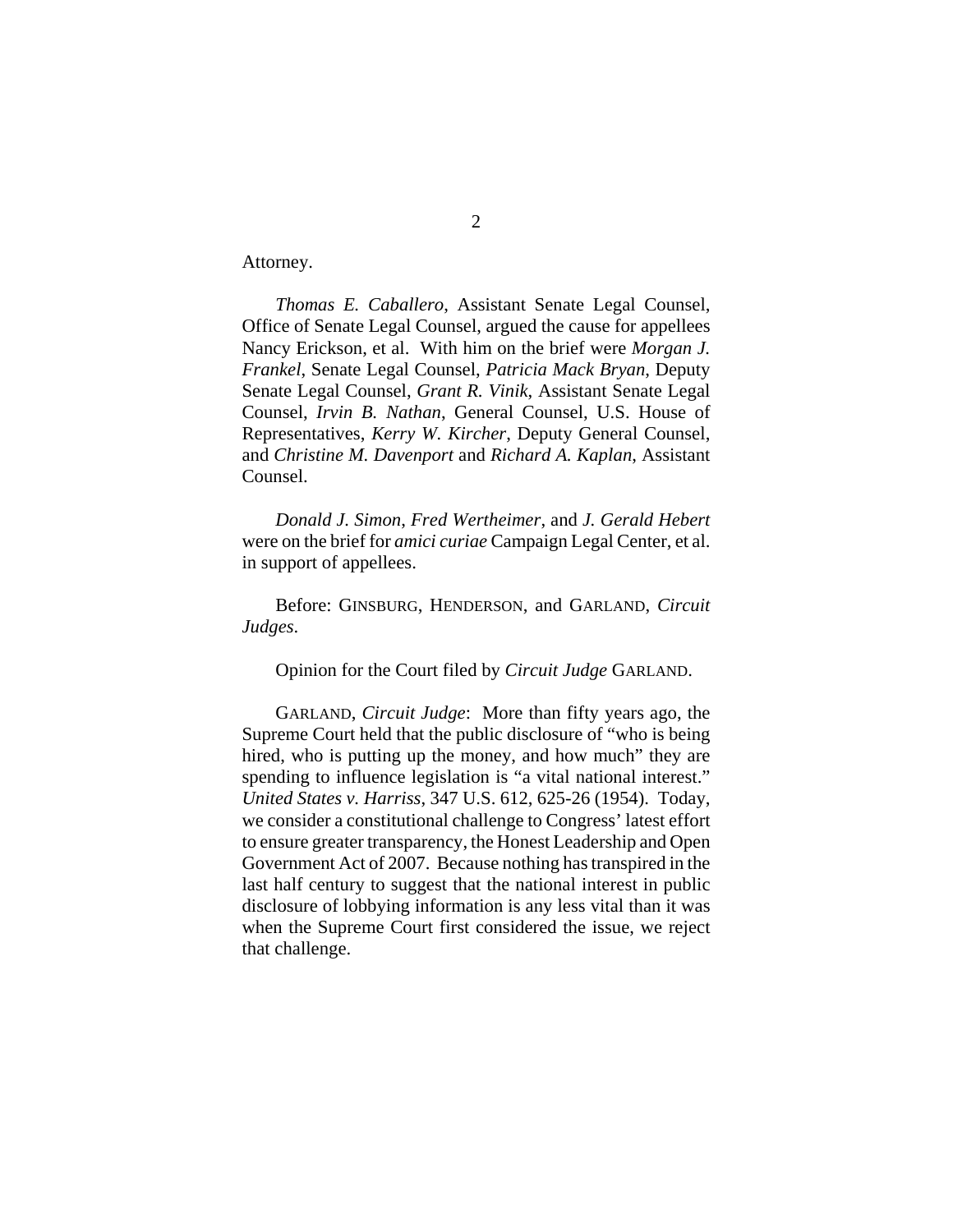3 I

A

Congress first enacted comprehensive lobbying regulation in 1946 with passage of the Federal Regulation of Lobbying Act (FRLA), Pub. L. No. 79-601, tit. III, 60 Stat. 839 (1946). The Act required paid lobbyists, defined as persons whose services were engaged for the purpose of influencing legislation, to register with the Secretary of the Senate and the Clerk of the House of Representatives. *Id.* § 308(a), 60 Stat. at 841. Among other things, registered lobbyists were required to disclose, on a quarterly basis, the identity of each person who contributed \$500 or more to fund their lobbying efforts. *Id.* § 305(a)(1), 60 Stat. at 840. The FRLA remained on the books as the primary font of federal lobbying regulation for fifty years.

In 1995, concerned that the FRLA had "failed to ensure the public disclosure of meaningful information about individuals who attempt to influence the conduct of officials of the Federal government," H.R. REP. NO. 104-339, pt. 1, at 5 (1995), the 104th Congress scrapped the Act and started from scratch. By unanimous vote of both Houses,<sup>1</sup> Congress passed the Lobbying Disclosure Act of 1995 (LDA), Pub. L. No. 104-65, 109 Stat. 691 (codified as amended at 2 U.S.C. §§ 1601 *et seq.*), which began with the following recitation of findings setting forth the need for a more aggressive approach to lobbying regulation:

The Congress finds that --

(1) responsible representative Government requires public awareness of the efforts of paid lobbyists to influence the public decisionmaking process in both

<sup>1</sup> *See* 141 CONG. REC. 20195, 34815-20 (1995).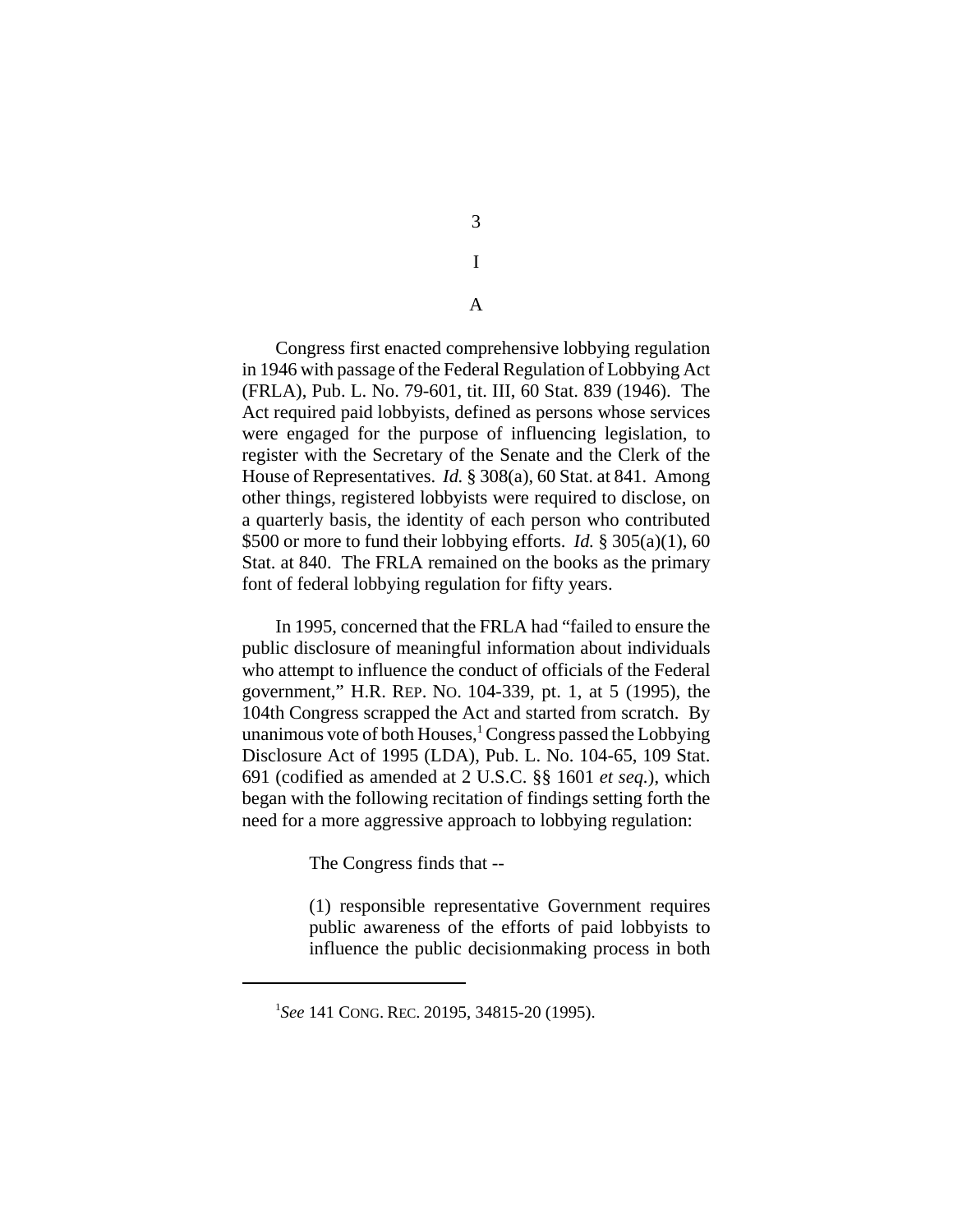the legislative and executive branches of the Federal Government;

(2) existing lobbying disclosure statutes have been ineffective because of unclear statutory language, weak administrative and enforcement provisions, and an absence of clear guidance as to who is required to register and what they are required to disclose; and

(3) the effective public disclosure of the identity and extent of the efforts of paid lobbyists to influence Federal officials in the conduct of Government actions will increase public confidence in the integrity of Government.

2 U.S.C. § 1601.

In concert with these findings, Congress enacted a new statutory scheme containing broader disclosure obligations, a more expansive definition of lobbying,<sup>2</sup> and a more robust enforcement scheme. The LDA requires lobbyists (or their employers) to register with the Secretary of the Senate and Clerk of the House within 45 days of making or being retained to

<sup>&</sup>lt;sup>2</sup>The LDA defines a "lobbyist" as any individual who (with exceptions) is "employed or retained by a client" for services that include making "lobbying contact[s]." 2 U.S.C. § 1602(10). The Act defines a "lobbying contact" as (with exceptions) a communication to a covered legislative or executive branch official with regard to "the formulation, modification, or adoption" of (inter alia) federal legislation, regulations, or policies. *Id.* § 1602(8)(A). "Lobbying activities" is defined as "lobbying contacts and efforts in support of such contacts, including preparation and planning activities, research and other background work that is intended, at the time it is performed, for use in contacts, and coordination with the lobbying activities of others." *Id.* § 1602(7).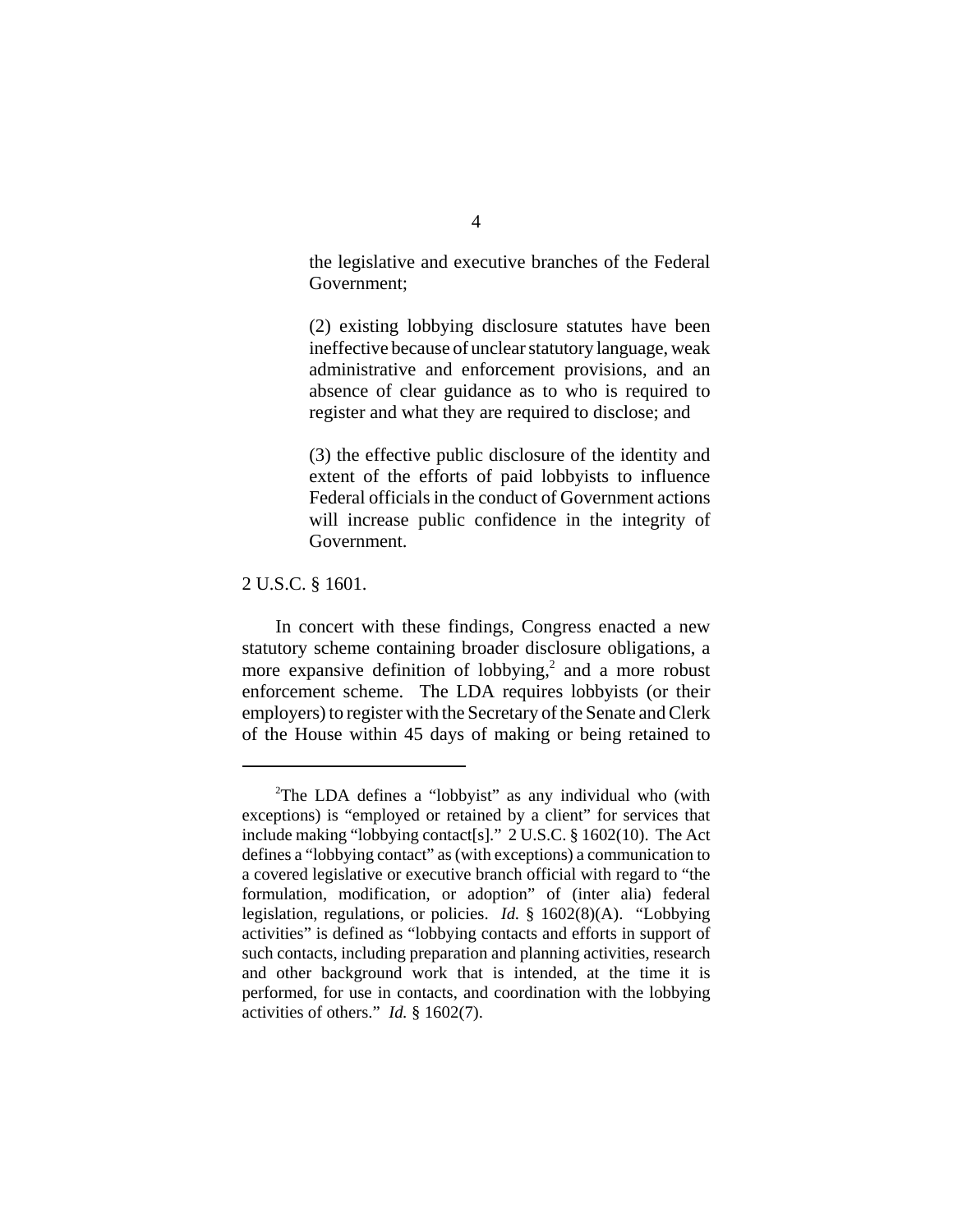make lobbying contacts. 2 U.S.C. § 1603(a)(1), (2). Each registration must contain identifying information regarding the registrant (i.e., the lobbyist or employer of lobbyists) and each of its clients. *Id*. § 1603(b)(1), (2). It must also contain a statement of "the general issue areas in which the registrant expects to engage in lobbying activities on behalf of the client" and specific issues that have already been or are likely to be addressed in its lobbying activities. *Id.* § 1603(b)(5). Each registrant must then submit periodic reports updating those disclosures and stating the income received from its clients as well as the expenses the registrant incurred in connection with lobbying activities conducted on its own behalf. *Id.* § 1604(b).

Particularly relevant here, the LDA provides that, "[i]n the case of a coalition or association that employs or retains other persons to conduct lobbying activities, the client is the coalition or association and not its individual members." *Id.* § 1602(2). For the first time, however, Congress took steps to partially pierce the veil of coalitions and associations that lobby Congress on behalf of their members. LDA § 4 required registrants - including coalitions and associations -- to disclose not only their clients, but also:

> (3) the name, address, and principal place of business of any organization, other than the client, that --

(A) contributes more than \$10,000 toward the lobbying activities of the registrant in a semiannual period . . . ; and

(B) in whole or in major part plans, supervises, or controls such lobbying activities.

LDA § 4(b)(3), 109 Stat. at 696 (codified at 2 U.S.C.  $§$  1603(b)(3) (1995)). According to the House Judiciary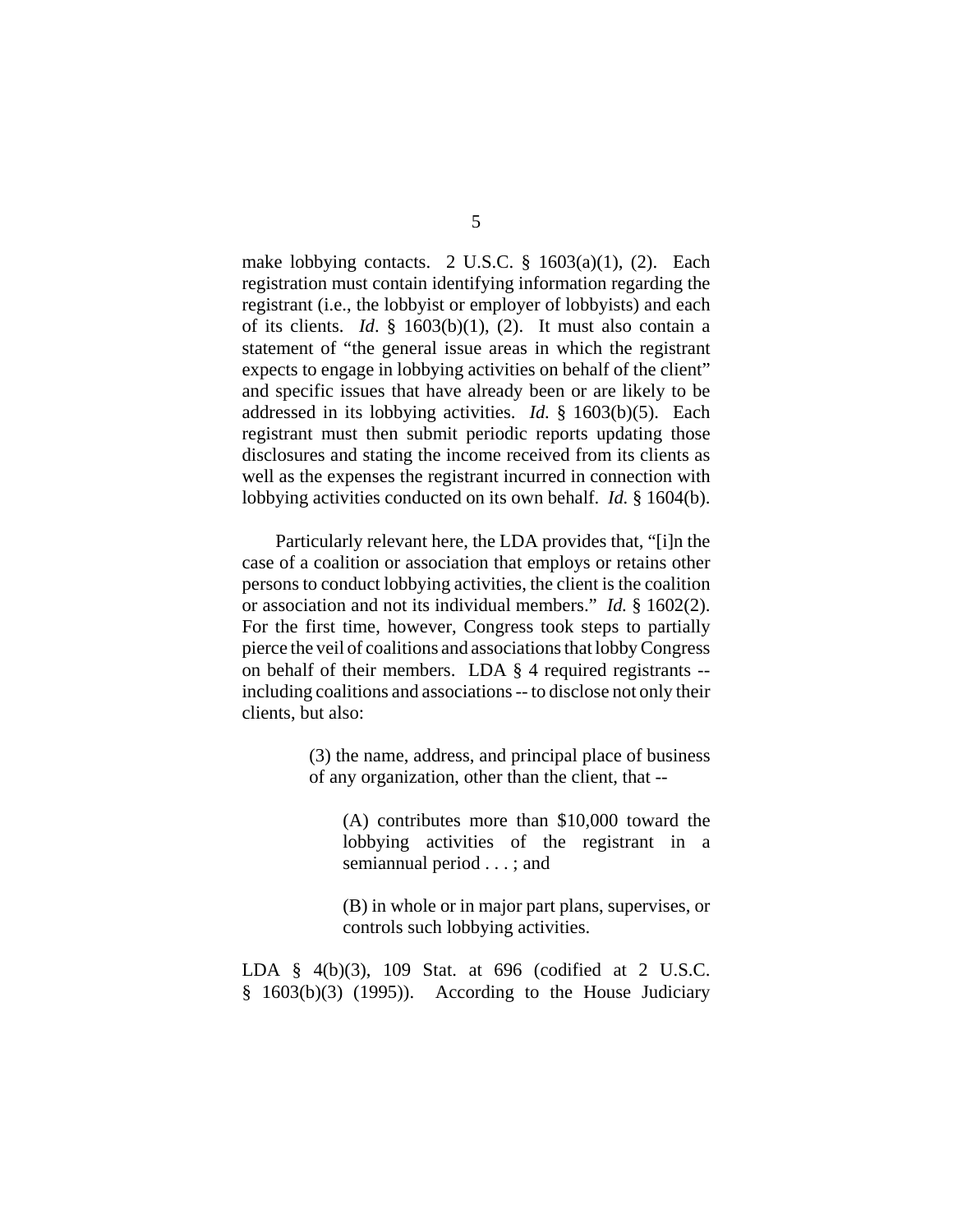Committee Report that recommended passage of the LDA, this provision was "intended to preclude evasion of the disclosure requirements of the Act through the creation of ad hoc lobbying coalitions behind which real parties in interest can hide." H.R. REP. NO. 104-339, pt. 1, at 18.

In 2007, after twelve years of experience with the LDA, and spurred by a series of lobbying-related scandals, *see* H.R. REP. NO.110-161, pt. 1, at 9 (2007), Congress again enacted lobbying reform. According to the House Judiciary Committee Report, Congress' purpose was to close "loopholes in current law." *Id.* This time, it did not repeal its earlier handiwork. Instead, Congress amended the LDA while keeping much of it intact, including its statement of legislative findings and most of its definitions. The result was the Honest Leadership and Open Government Act of 2007 (HLOGA), Pub. L. No. 110-81, 121 Stat. 735.

Section 207 of HLOGA is the provision at issue on this appeal. It amends LDA  $\S$  4(b)(3), 2 U.S.C.  $\S$  1603(b)(3), by altering both the monetary and level-of-participation thresholds necessary to trigger disclosure of organizations other than clients. The participation threshold is our focus here. Instead of only requiring the disclosure of an organization that "in whole or in major part" plans, supervises, or controls the lobbying activities of the registrant, HLOGA requires the disclosure of any organization that "actively participates" in the planning, supervision, or control of such lobbying activities.

Amended § 1603(b) now requires that each registration contain (and that each quarterly report update):

> (3) the name, address, and principal place of business of any organization, other than the client, that --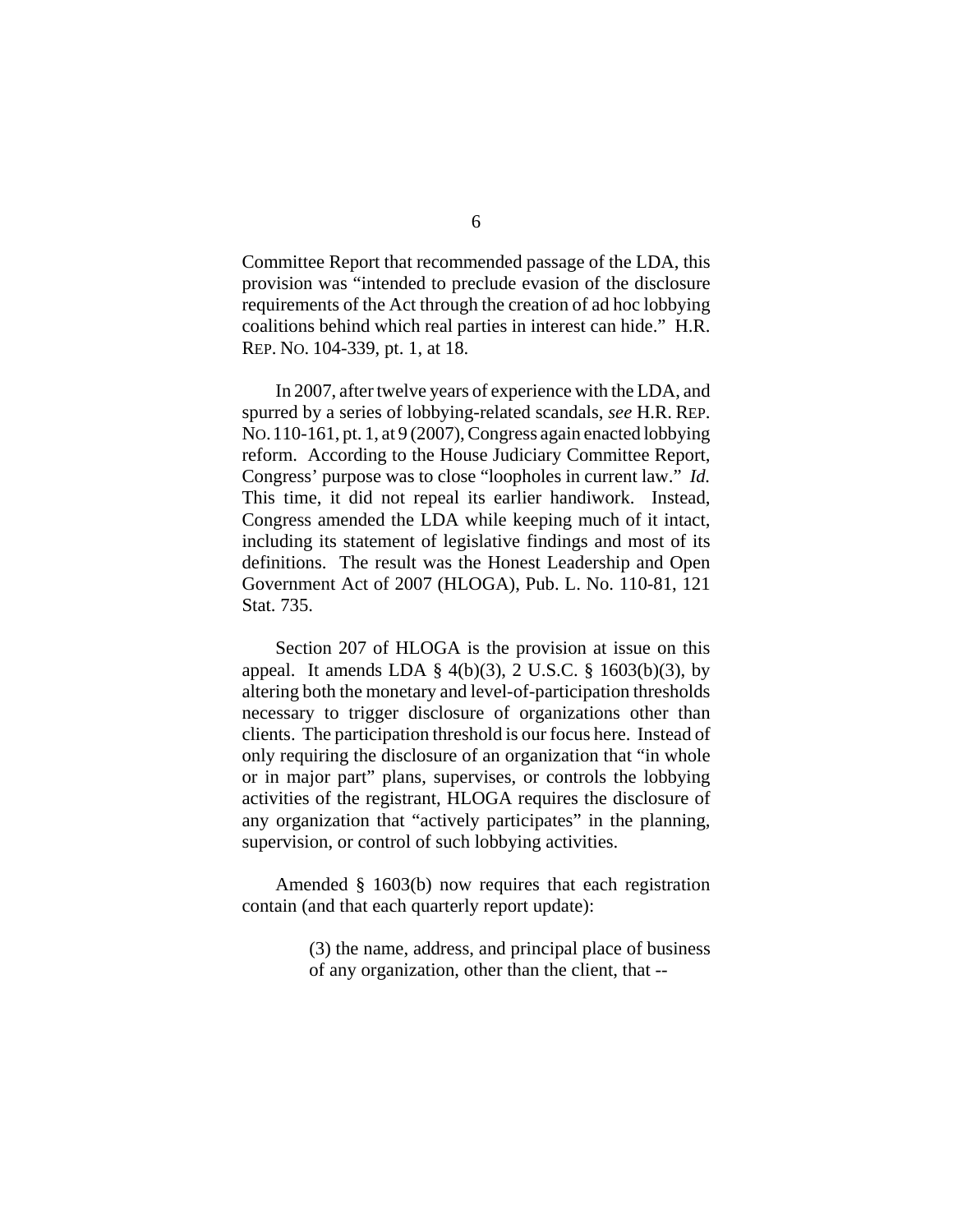(A) contributes more than \$5,000 to the registrant or the client in the quarterly period to fund the lobbying activities of the registrant; and

(B) *actively participates* in the planning, supervision, or control of such lobbying activities[.]

2 U.S.C. § 1603(b)(3) (emphasis added). HLOGA also increased the civil penalties for anyone who "knowingly" fails to make the disclosures required by this and other sections, and added criminal penalties for "knowingly and corruptly" failing to do so. *Id.* § 1606(a), (b); *see infra* Part III.C.1. There is, however, a safe harbor from the disclosures required by § 1603(b)(3) for certain organizations that are identified on the registrant's website. 2 U.S.C. § 1603(b); *see infra* Part III.C.2.3

## B

The plaintiff in this case, the National Association of Manufacturers (NAM), is "the nation's largest industrial trade association, representing small and large manufacturers in every industrial sector and in all 50 states." Appellant's Br. ii. Although some of NAM's more than 11,000 corporate members

<sup>&</sup>lt;sup>3</sup>In addition to the provisions described above, HLOGA amended the LDA in numerous respects that are not at issue on this appeal. For example, it added a prohibition against lobbyists making certain gifts to or providing travel for legislative branch officials, HLOGA § 206, 121 Stat. at 747; it changed the window for disclosing prior executive or congressional employment from two years to twenty, *id*. § 208, 121 Stat. at 748; and it directed the Comptroller General to audit compliance by lobbyists and registrants, *id*. § 213, 121 Stat. at 750. HLOGA also amended another provision of the U.S. Code to limit lobbying by former members of Congress and former congressional employees. *Id.* tit. I, 121 Stat. at 736-41.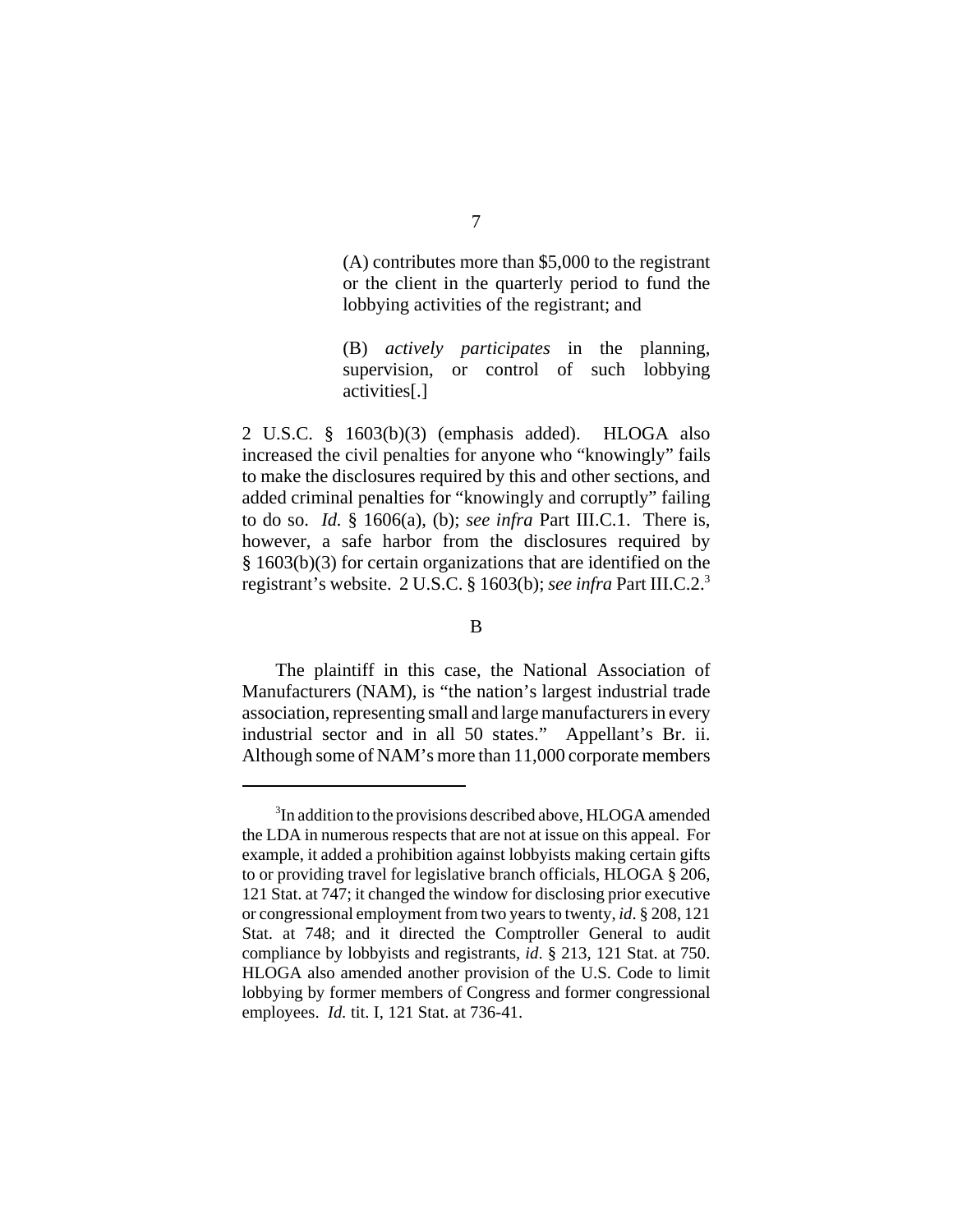choose to disclose their affiliation with the association, NAM's policy is to keep its membership list confidential. Amundson Decl. ¶¶ 6-8. NAM employs approximately 35 people who make lobbying contacts with the federal government, *id.* ¶ 9, and it therefore must make disclosures under the LDA, 2 U.S.C. § 1603(a)(2).

According to NAM, hundreds of its corporate members make contributions that exceed the monetary threshold of amended §  $1603(b)(3)(A)$ . Amundson Decl. ¶ 7. The plaintiff explains that member groups like NAM "did not have to concern themselves" with disclosures under the 1995 version of § 1603(b)(3) because, "[a]s long as several members were involved, no single member would meet the ['in whole or in major part' participation] threshold." Appellant's Br. 45. The amended version of § 1603(b)(3), however, requires disclosure of any member who "actively participates" in planning, supervision, or control of lobbying activities, and this will require disclosure of many NAM members.

On February 6, 2008, NAM filed suit in the United States District Court for the District of Columbia, challenging the constitutionality of § 207 of HLOGA. The suit contends that 2 U.S.C. § 1603(b)(3), as amended by HLOGA § 207, violates the First Amendment both facially and as applied to NAM and similar membership organizations. NAM maintains that the section will chill NAM members from participating in public policy initiatives for fear of the consequences of public disclosure. It further argues that the disclosure requirements of amended § 1603(b)(3) are impermissibly vague. In the district court, NAM sought declaratory relief and an injunction against enforcement of the section. By agreement of the parties, NAM's motion for a preliminary injunction was converted into a motion for judgment on the pleadings pursuant to Federal Rule of Civil Procedure 12(c), and the court decided the merits of the case on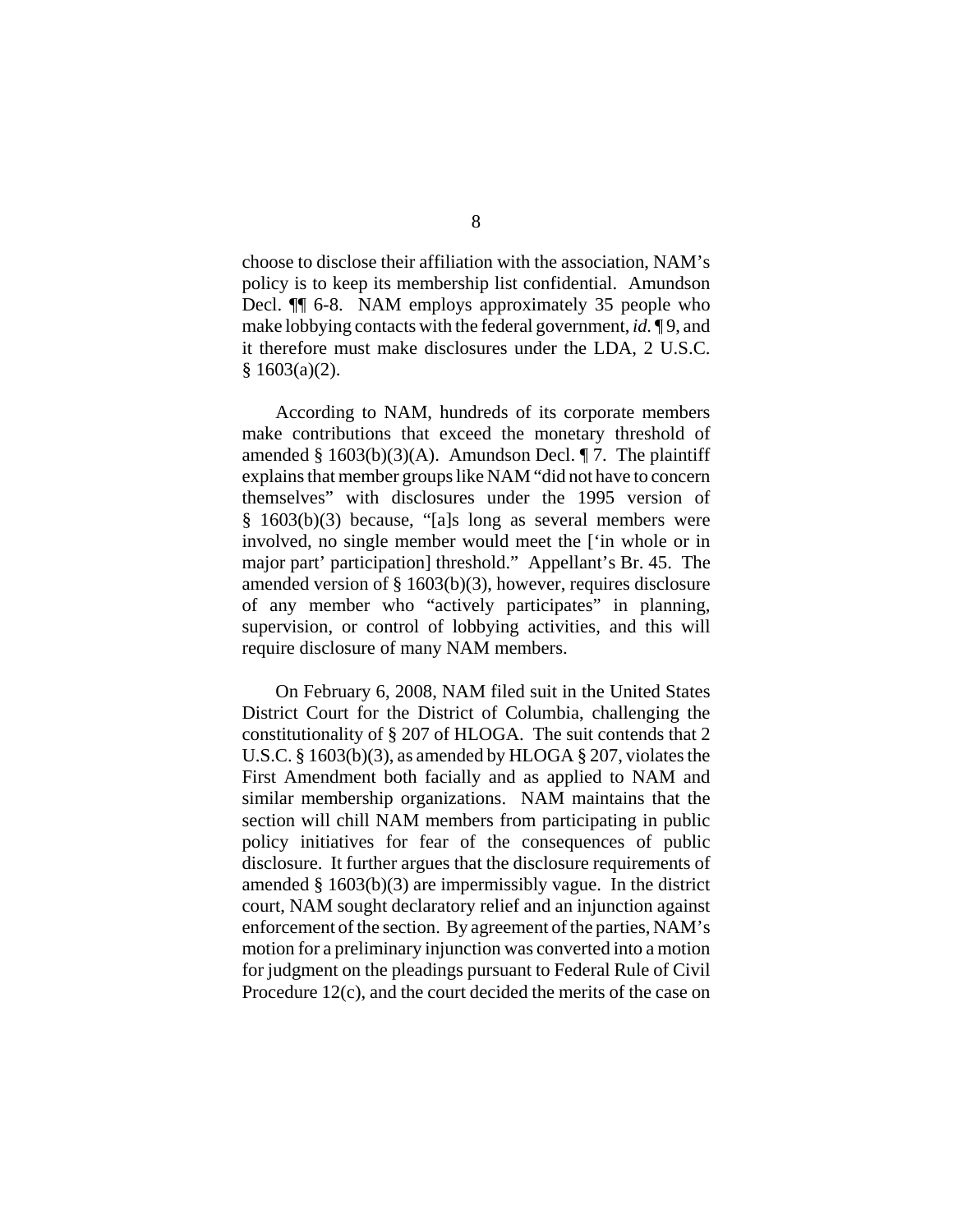the basis of the parties' written submissions. *See Nat'l Ass'n of Mfrs. v. Taylor*, 549 F. Supp. 2d 33, 37 (D.D.C. 2008).

The district court concluded that amended § 1603(b)(3) does not violate the First Amendment because the section is narrowly tailored to serve compelling governmental interests, and it further found that the section was not unconstitutionally vague. Accordingly, it denied NAM's motion and dismissed the complaint. *Id.* at 68. NAM now appeals, and we review de novo the district court's ruling on the motion for judgment on the pleadings. *See Thompson v. District of Columbia*, 428 F.3d 283, 285 (D.C. Cir. 2005). We consider NAM's First Amendment challenge in Part II and its vagueness challenge in Part III.

II

Amended § 1603(b)(3) does not prohibit lobbyists from saying anything. It requires only disclosure. Nonetheless, NAM explains that "the disclosures mandated by [amended § 1603(b)(3)] will discourage and deter speech, petitioning, and expressive association." Appellant's Br. 26. We agree with NAM that these are substantial First Amendment interests and that requiring disclosure can burden them. As the Supreme Court has noted, "compelled disclosure, in itself, can seriously infringe on privacy of association and belief guaranteed by the First Amendment." *Buckley v. Valeo*, 424 U.S. 1, 64 (1976) (citing, inter alia, *NAACP v. Alabama ex rel. Patterson*, 357 U.S. 449 (1958)).

 But we also note that the Court, recognizing the lesser burdens that disclosure generally imposes on First Amendment interests, has upheld numerous statutes requiring disclosures by those endeavoring to influence the political system. For example, in *United States v. Harriss*, which we discuss in detail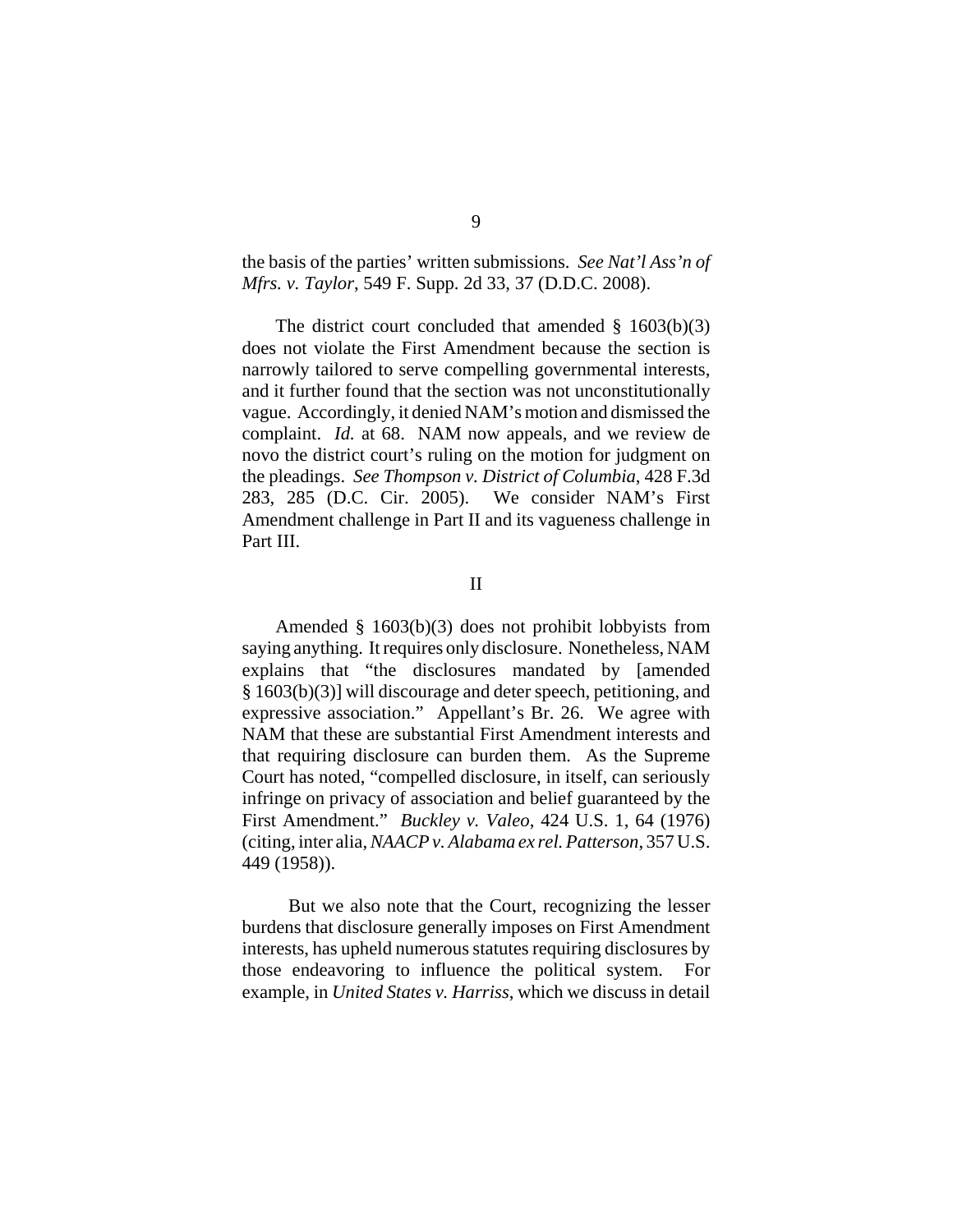below, the Court upheld lobbying disclosure requirements of the FRLA on the ground that the statute served a "vital national interest" in a "manner restricted to its appropriate end." 347 U.S. at 626. In so doing, the Court emphasized that Congress had "not sought to prohibit [lobbying] pressures," but had "merely provided for a modicum of information." *Id.* at 625. Similarly, in *Buckley v. Valeo*, the Court rejected a First Amendment challenge to campaign finance disclosure requirements of the Federal Election Campaign Act (FECA), holding that a disclosure requirement was a "reasonable and minimally restrictive method of furthering First Amendment values by opening the basic processes of our federal election system to public view." 424 U.S. at 82. And in *McConnell v. FEC*, the Court upheld the expanded campaign finance disclosure provisions of the Bipartisan Campaign Reform Act (BCRA), including a provision requiring the disclosure of persons who contribute to groups or individuals that spend money on electioneering communications. 540 U.S. 93, 195-99 (2003).4 The courts of appeals have been similarly deferential to disclosure statutes.<sup>5</sup>

<sup>4</sup> *See also FEC v. Mass. Citizens for Life, Inc.*, 479 U.S. 238, 262 (1986) (invalidating limits on independent expenditures made by certain non-profit corporations, but noting that such corporations are still required to disclose the source of the contributions that pay for those expenditures); *First Nat'l Bank of Boston v. Bellotti*, 435 U.S. 765, 792 n.32 (1978) (noting that "[i]dentification of the source of [corporate political] advertising may be required as a means of disclosure, so that the people will be able to evaluate the arguments to which they are being subjected").

<sup>5</sup> *See, e.g.*, *Alaska Right to Life Comm. v. Miles*, 441 F.3d 773, 778-93 (9th Cir. 2006) (upholding an Alaska campaign finance disclosure statute); *Fla. League of Prof'l Lobbyists, Inc. v. Meggs*, 87 F.3d 457, 460 (11th Cir. 1996) (rejecting a facial challenge to a Florida law requiring lobbyists to disclose their expenditures and the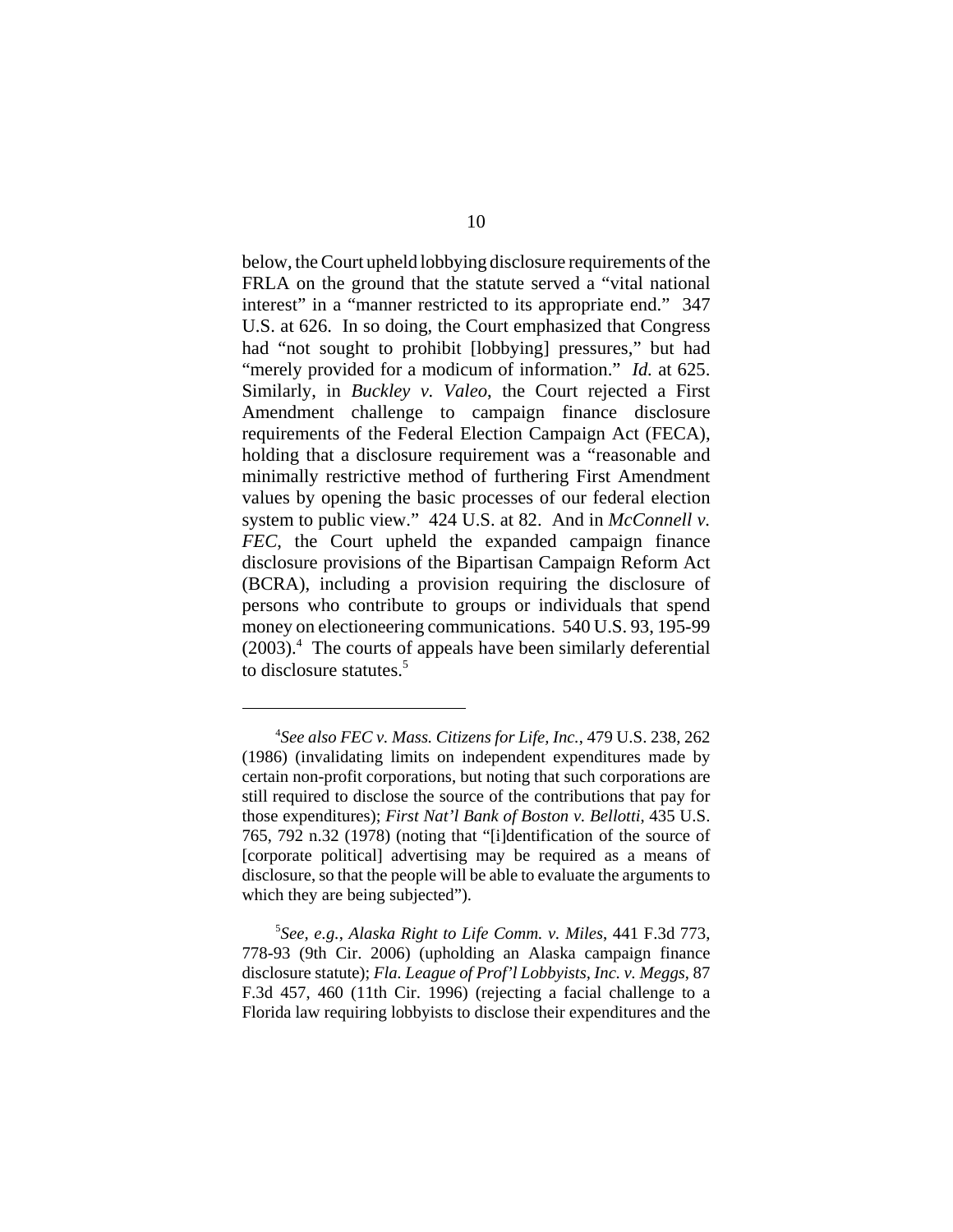The question we face at the outset is the level of scrutiny we should apply to NAM's First Amendment challenge. The parties vigorously debate whether the Supreme Court applies "strict," or some lesser-but-still-heightened form of scrutiny to disclosure statutes. On the one hand, the government notes that in *Buckley*, the Court used the term "exacting" rather than "strict" to describe the scrutiny it applied to the disclosure requirements of FECA. 424 U.S. at 64-68. On the other hand, NAM notes that the Supreme Court has, on occasion, used the terms "exacting" and "strict" interchangeably to describe the same First Amendment test. *See Burson v. Freeman*, 504 U.S. 191, 198 (1992); *see also McIntyre v. Ohio Elections Comm'n*, 514 U.S. 334, 347 (1995). We, too, have described *Buckley*'s test as "strict" scrutiny. *AFL-CIO v. FEC*, 333 F.3d 168, 176 (D.C. Cir. 2003).

In many respects, this debate over the appropriate adjective is beside the point. Whatever the test is *called*, the Court has clearly described what the test *is*. Just two Terms ago, in *Davis v. FEC*, the Court explained that "we have closely scrutinized disclosure requirements, including requirements governing independent expenditures made to further individuals' political speech." 128 S. Ct. 2759, 2775 (2008). "To survive this scrutiny, significant encroachments 'cannot be justified by a mere showing of some legitimate governmental interest.'" *Id.* (quoting *Buckley*, 424 U.S. at 64). "Instead," the Court said,

> there must be "a 'relevant correlation' or 'substantial relation' between the governmental interest and the information required to be disclosed," and the

identities of clients who provide money for those expenditures); *Minn. State Ethical Practices Bd. v. Nat'l Rifle Ass'n of Am.*, 761 F.2d 509, 512-13 (8th Cir. 1985) (upholding a Minnesota statute requiring disclosure of lobbyists' employers).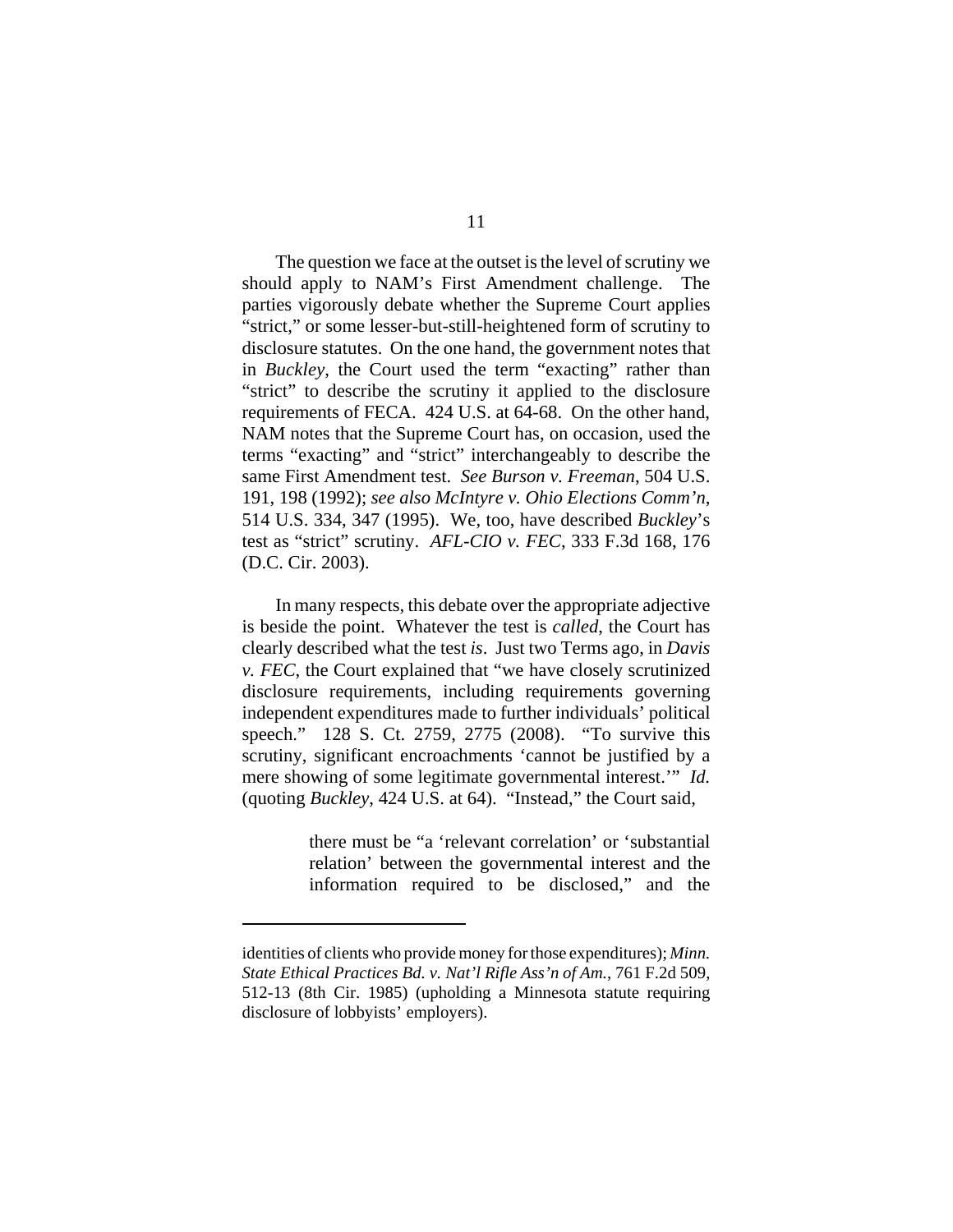governmental interest "must survive exacting scrutiny." That is, the strength of the governmental interest must reflect the seriousness of the actual burden on First Amendment rights.

*Id.* (quoting *Buckley*, 424 U.S. at 64). This test is consistent with the scrutiny the Court applied to disclosure requirements in *Buckley* and *McConnell*. 6

More important, however, the debate over the appropriate test to apply is irrelevant because it makes no difference to our disposition. As we said in *Blount v. SEC*, "if [a statute] can withstand strict scrutiny there is no need to decide the issue" of which test to apply. 61 F.3d 938, 943 (D.C. Cir. 1995). To

<sup>6</sup> *See McConnell*, 540 U.S. at 231 (requiring that compelled disclosure bear a "sufficient relationship" to an "important governmental interest"); *Buckley*, 424 U.S. at 68 ("The disclosure requirements, as a general matter, directly serve substantial governmental interests. In determining whether these interests are sufficient to justify the requirements we must look to the extent of the burden that they place on individual rights."); *see also Buckley v. Am. Constitutional Law Found., Inc.*, 525 U.S. 182, 202 (1999) ("In [*Buckley v. Valeo*], we stated that 'exacting scrutiny' is necessary when compelled disclosure of campaign-related payments is at issue[, but] we nevertheless upheld, as substantially related to important governmental interests, the . . . disclosure provisions of the Federal Election Campaign Act."); *AFL-CIO*, 333 F.3d at 176 ("When facing a constitutional challenge to a disclosure requirement, courts . . . balance the burdens imposed on individuals and associations against the significance of the government interest in disclosure and consider the degree to which the government has tailored the disclosure requirement to serve its interests."); *Block v. Meese*, 793 F.2d 1303, 1315 (D.C. Cir. 1986) (concluding that the Supreme Court "has consistently required the application of a balancing test" for the validity of compelled disclosure).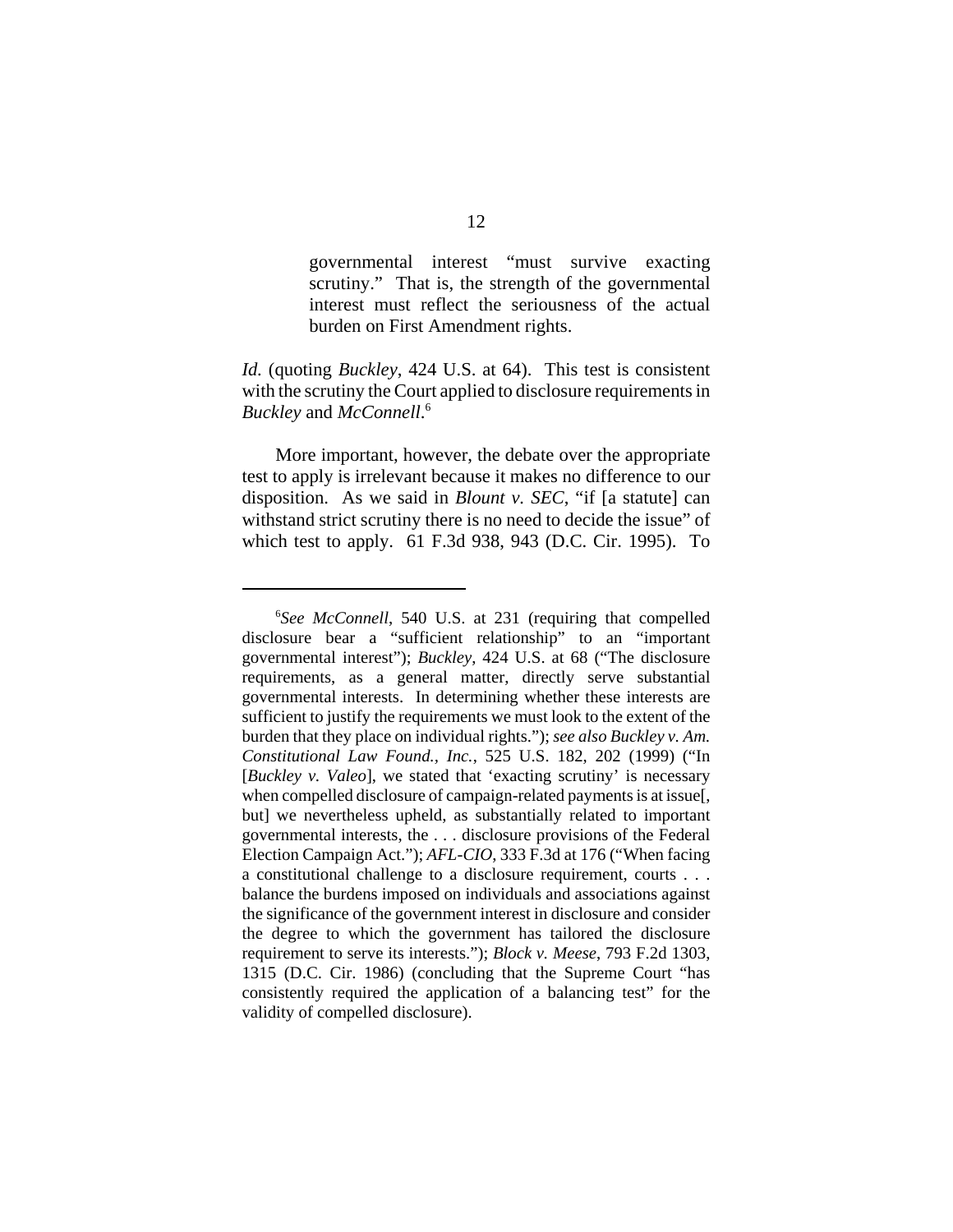satisfy strict scrutiny, the government must establish three elements: (1) "the interests the government proffers in support" of the statute must be "properly characterized as 'compelling'"; (2) the statute must "effectively advance[] those interests"; and (3) the statute must be "narrowly tailored to advance the compelling interests asserted." *Id.* at 944. In the following subparts we employ this framework to scrutinize the disclosure mandate of amended § 1603(b)(3). We conclude, in agreement with the district court, that the statute satisfies the requirements of strict scrutiny.

A

1. We begin our examination of the first element of strict scrutiny -- the requirement that the governmental interest supporting the statute be "compelling" -- by asking just what that interest is in this case.

NAM maintains that Congress' purpose in amending § 1603(b)(3) was to require greater disclosure by a very limited class of entities, not extending to associations like NAM itself. According to NAM, it is "crystal clear" that amended § 1603(b)(3) "was intended to force disclosure of participants in so-called 'stealth coalitions,'" Appellant's Br. 8-9, which NAM characterizes as "ad-hoc groups that lobby under names that do not reveal, and may obscure, their membership," *id*. at 2. "That," NAM insists, "was the only purpose stated for" the section. *Id.* At the same time, however, NAM contends that amended § 1603(b)(3) "does not, in fact, compel greater disclosures concerning stealth coalitions than were already required under the LDA. . . . Instead, its substantial new burdens fall heavily on long-established and well-known membership organizations like the NAM." *Id.* Because this contention - that the purpose of amended  $\S 1603(b)(3)$  was to require greater disclosure by "stealth coalitions" but that it does not do so -- is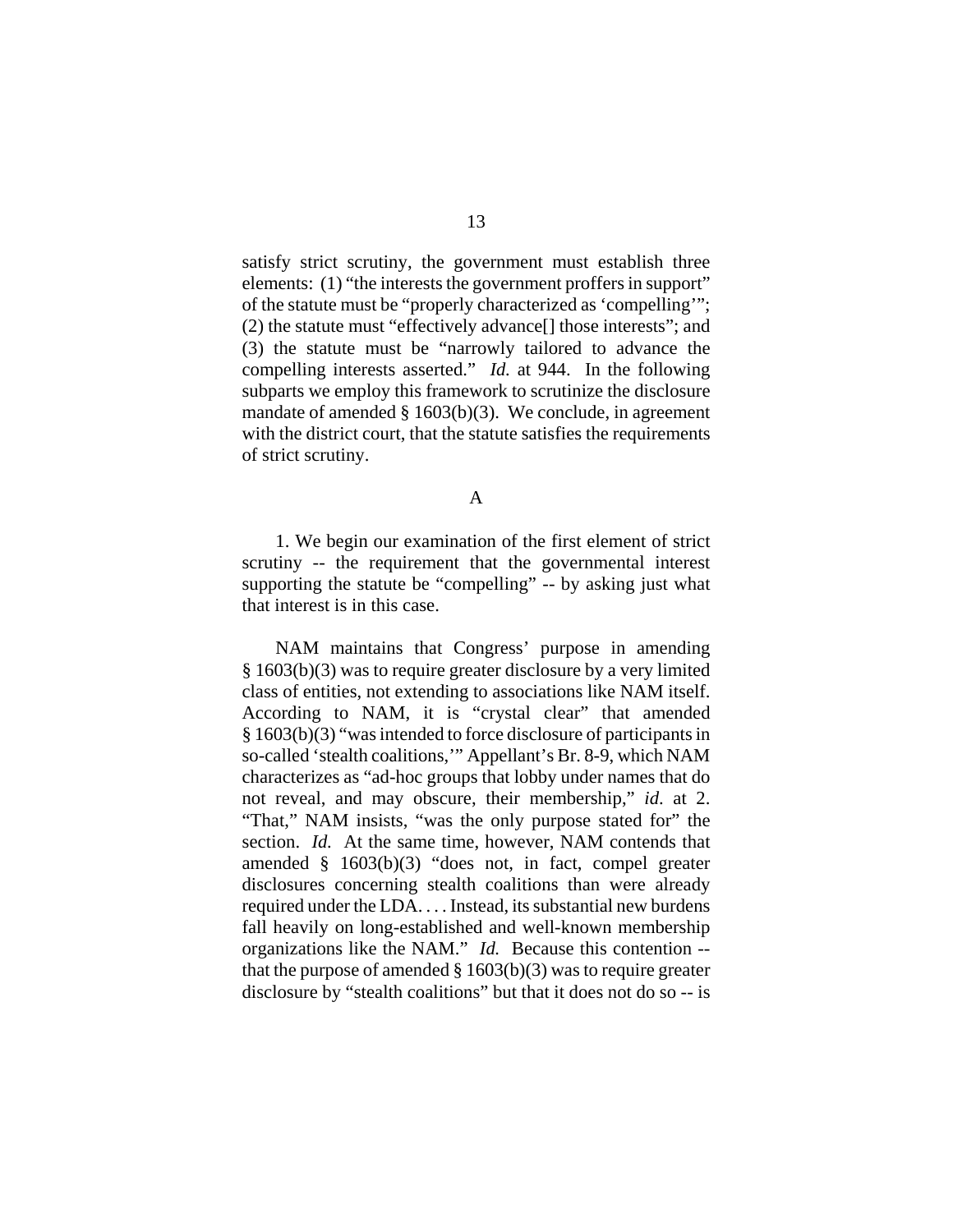central to all three elements of NAM's strict scrutiny argument, we have some unpacking to do.

The term "stealth coalition" does not appear anywhere in amended § 1603(b)(3) (or in the original LDA, for that matter). That fact alone casts doubt on just how clear it is that Congress amended § 1603(b)(3) solely to force disclosures by such groups. The only evidence NAM identifies to support that claim are floor statements by managers of the legislation and other members who explained that § 207 of HLOGA "closes a loophole that has allowed so-called 'stealth coalitions,' often with innocuous-sounding names, to operate without identifying the interests engaged in the lobbying activities." Appellant's Br. 9 (quoting 153 CONG. REC. S10709 (daily ed. Aug. 2, 2007) (statement of Sens. Feinstein, Lieberman, and Reid)).<sup>7</sup> At best, these statements identify *a* purpose of the section, not its only purpose.

More important, the Supreme Court has repeatedly emphasized that courts should "not resort to legislative history to cloud a statutory text that is clear." *Ratzlaf v. United States*, 510 U.S. 135, 147-48 (1994); *see Circuit City Stores, Inc. v. Adams*, 532 U.S. 105, 119 (2001) (same). In particular, "[f]loor

<sup>7</sup> *See* 153 CONG. REC. S260 (daily ed. Jan. 9, 2007) (statement of Sen. Lieberman) (explaining that HLOGA would "remove the cloak obscuring so-called stealth lobbying campaigns which occur when a group of individuals, companies, unions, or associations ban[d] together to form a lobbying coalition. These coalitions frequently have innocent sounding names  $\dots$ . [1] [b]ut in fact, they lobby on a range of issues that could never be identified by the name of the coalition."); 153 CONG. REC. H5743 (daily ed. May 24, 2007) (statement of Rep. Doggett) (stating that a "stealth lobbyist" is a "lobbyist for an unpopular cause" that "instead of indicating who they actually represent, . . . claim they represent a 'coalition' . . . and avoid any indication of the true parties in interest").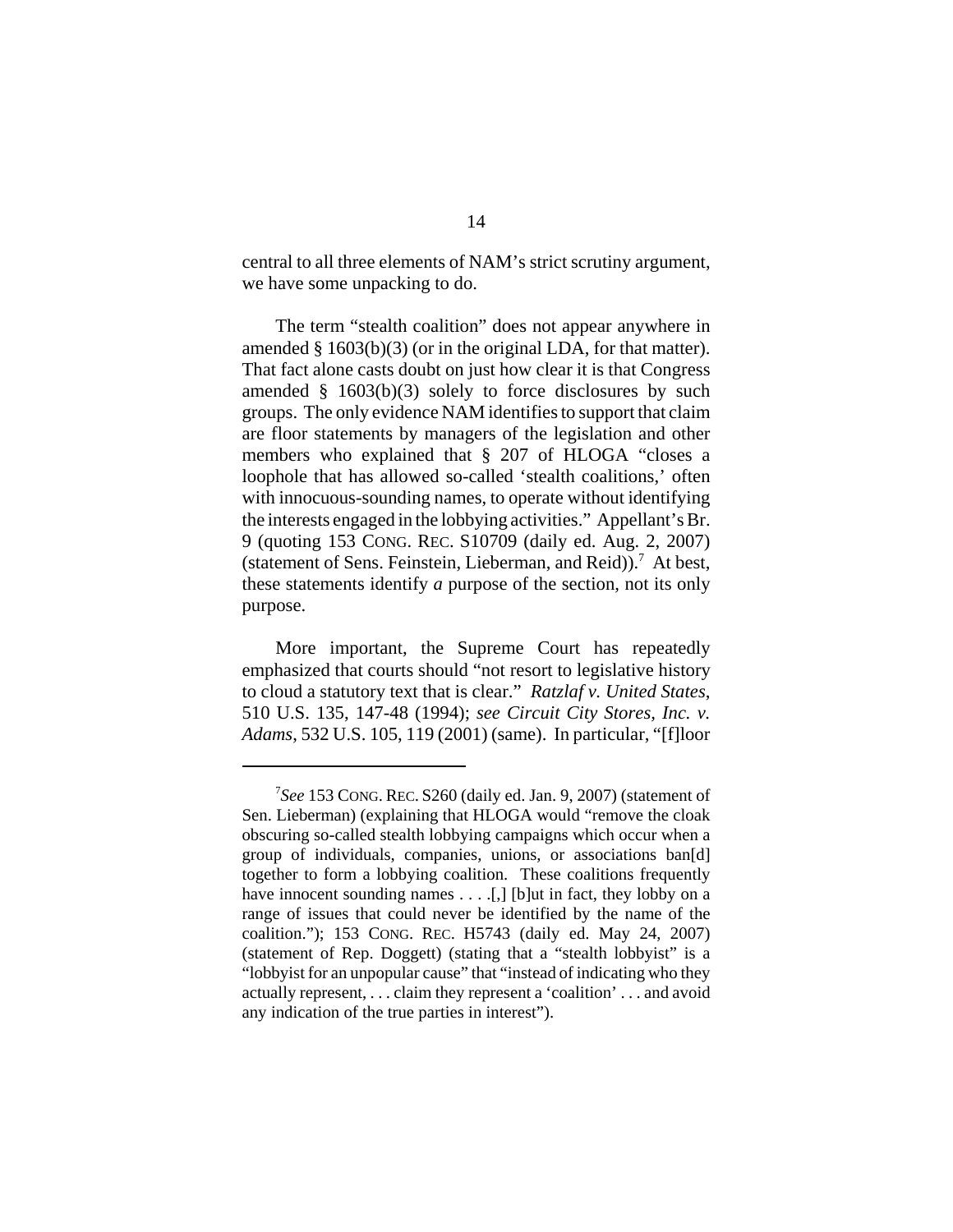statements" from members of Congress, even from a bill's sponsors, "cannot amend the clear and unambiguous language of a statute." *Barnhart v. Sigmon Coal Co., Inc.*, 534 U.S. 438, 456-57 (2002). Here, the statutory language is quite clear. In enacting the LDA, Congress found that "responsible representative Government requires public awareness of the efforts of paid lobbyists to influence the public decisionmaking process in both the legislative and executive branches of the Federal Government." 2 U.S.C. § 1601(1). "[P]ublic confidence in the integrity of Government" will be increased, Congress declared, by "effective public disclosure of the identity and extent of the efforts of paid lobbyists to influence Federal officials in the conduct of Government actions." *Id.* § 1601(3). In short, and not surprisingly, the purpose of the lobbying disclosure statute is to provide greater public information about who is lobbying Congress and what they are lobbying about.

Although Congress did not repeat these findings when it enacted HLOGA, it had no reason to do so. HLOGA merely amended sections of the LDA, leaving the congressional findings intact. Moreover, a comparison of the text of amended § 1603(b)(3) with that of its predecessor renders Congress' specific purpose in making that amendment clear: Congress wanted to ensure disclosure not only of any organization that "in whole or in major part" plans a registrant's lobbying activities, but of any organization that "actively participates" in planning such activities. To that extent, the legislative history confirms the statutory text: Congress' specific purpose in amending § 1603(b)(3) was to close a "loophole[] in current law by requiring more rigorous disclosure of lobbying-related activities." H.R. REP. NO. 110-161, pt. 1, at 9. But neither the new nor the old version of  $\S$  1603(b)(3) limited its reach to "stealth" organizations; to the contrary, each expressly required disclosure of "*any*" organization other than the registrant's client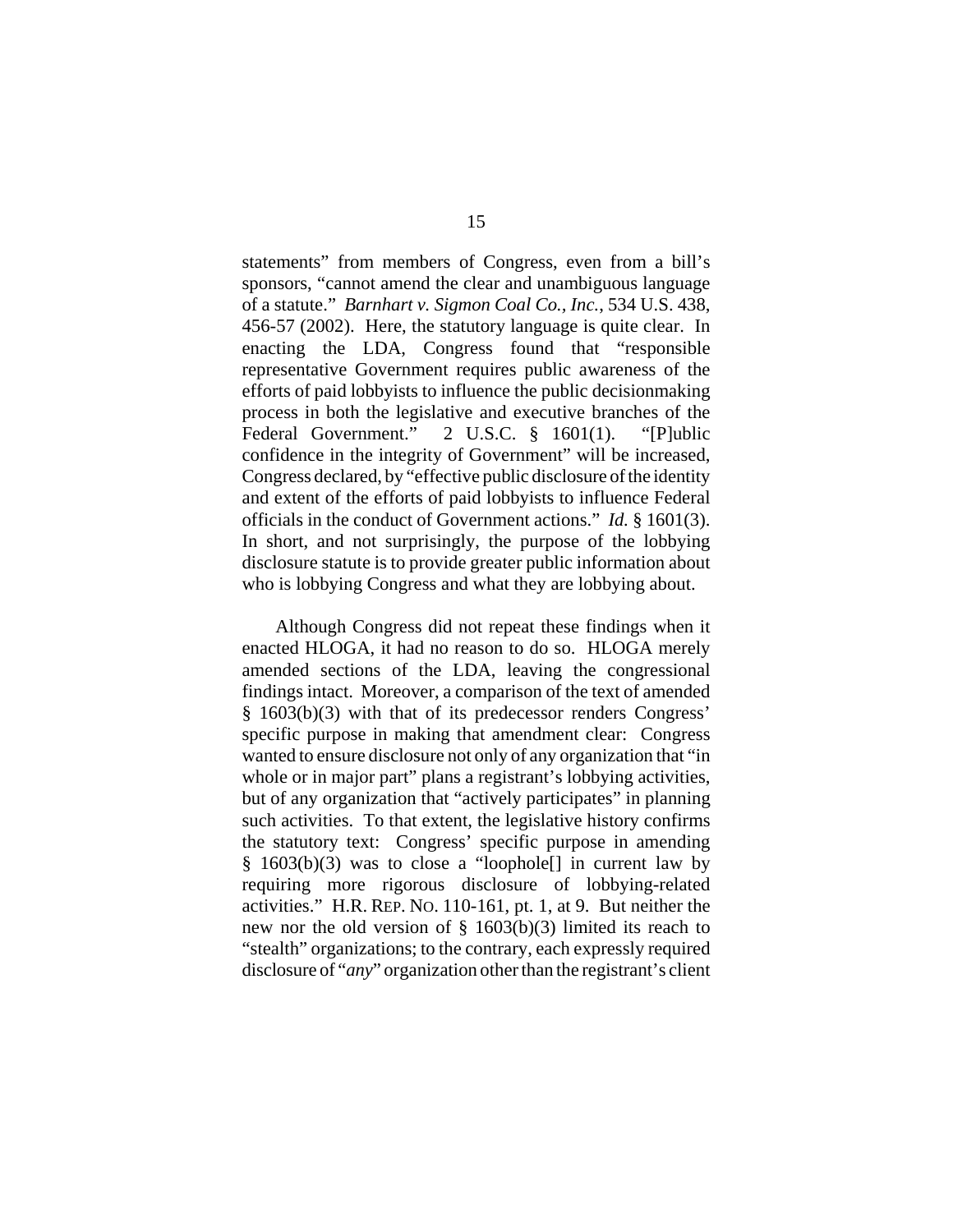that met the section's thresholds. 2 U.S.C.  $\S$  1603(b)(3) (emphasis added); *see id.* § 1603(b)(3) (1995).

Furthermore, even if we were to rely on the cited floor statements to identify amended § 1603(b)(3)'s purpose, it is not at all clear that the sobriquet "stealth coalition" fails to encompass an entity like NAM. As NAM points out, its membership list is confidential and it prefers not to reveal which members actively participate in its lobbying efforts, thus permitting it "to operate without identifying the interests engaged in [its] lobbying activities." 153 CONG. REC. S10709. Although NAM's name does indicate that it is an association of "manufacturers," that term covers a lot of ground. NAM is an association of more than 11,000 members, "representing small and large manufacturers in every industrial sector and in all 50 states." Appellant's Br. ii. Surely all of their interests are not the same, and considering the broad range of issues upon which NAM lobbies, the term "manufacturing" provides relatively little in the way of identification.

If anything, then, the legislative history that NAM cites "creates more confusion than clarity about the congressional intent," *Lamie v. U.S. Trustee*, 540 U.S. 526, 539-42 (2004), which further confirms the wisdom of relying on the legislative text to determine the purpose of amended § 1603(b)(3). *See W. Va. Univ. Hosps., Inc. v. Casey*, 499 U.S. 83, 98 (1991) (declaring that "[t]he best evidence of [congressional] purpose is the statutory text"). As that text makes clear, the purpose of the challenged provision is to require disclosure of the identity of "any organization" that meets the statutory thresholds, 2 U.S.C. § 1603(b)(3), in order to serve Congress' underlying goal of increasing "public awareness of the efforts of paid lobbyists to influence the public decisionmaking process," *id.* § 1601(1).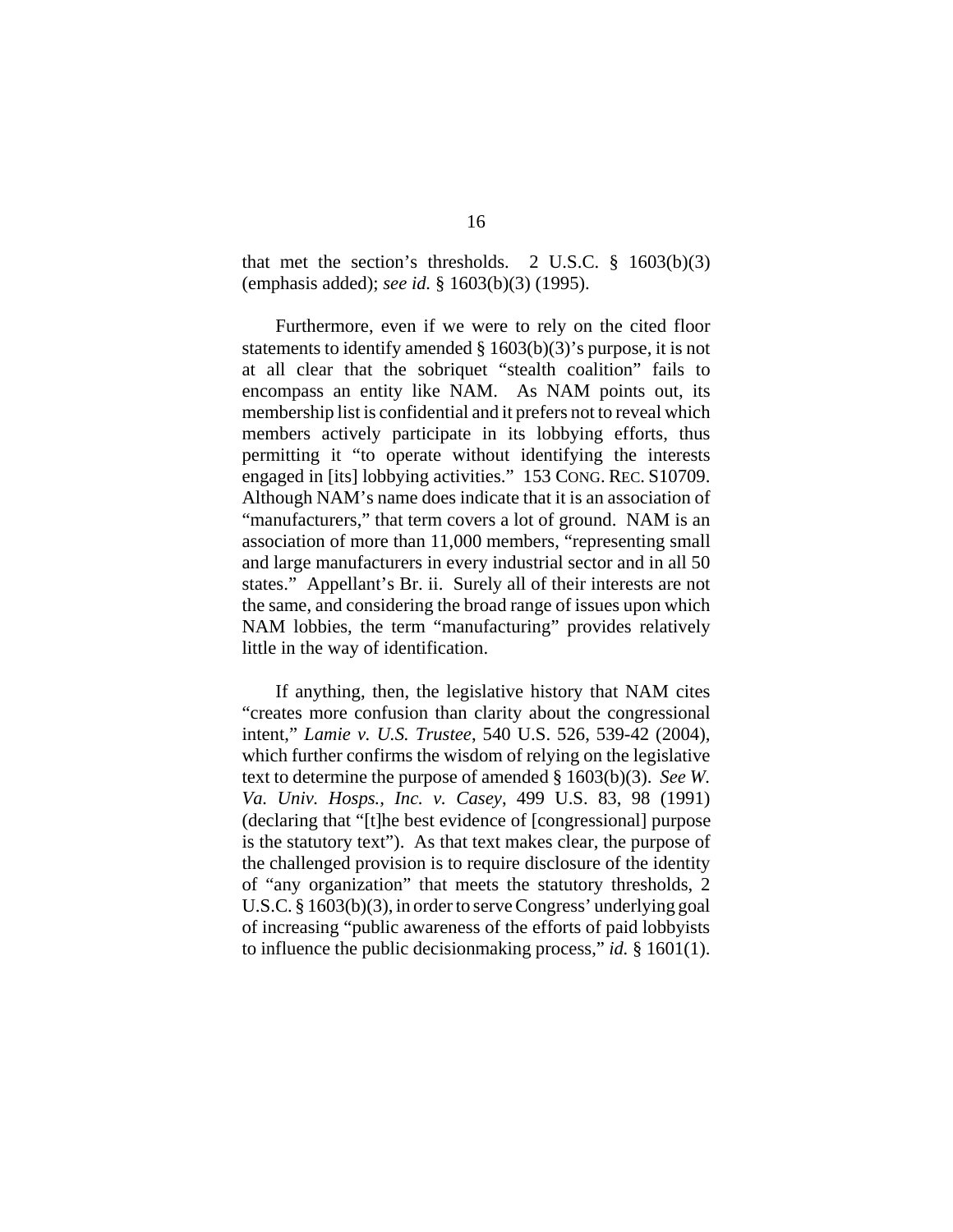2. Having identified the governmental interest at issue, we next ask whether it is sufficient to justify compelled disclosure. In making such a determination, we do not write on a blank slate. Not long after Congress first waded into the lobbying reform arena with the FRLA, the Supreme Court examined the law's validity under the First Amendment. In *Harriss*, a decision that NAM does not currently seek to overturn, *see* Appellant's Br. 35, the Court upheld the Act. 347 U.S. at 625- 26. The Court premised that result on the same informational interest upon which the defendants in this case rely:

> Present-day legislative complexities are such that individual members of Congress cannot be expected to explore the myriad pressures to which they are regularly subjected. Yet full realization of the American ideal of government by elected representatives depends to no small extent on their ability to properly evaluate such pressures. Otherwise the voice of the people may all too easily be drowned out by the voice of special interest groups seeking favored treatment while masquerading as proponents of the public weal. This is the evil which the Lobbying Act was designed to help prevent.

> Toward that end, Congress has not sought to prohibit these pressures. It has merely provided for a modicum of information from those who for hire attempt to influence legislation or who collect or spend funds for that purpose. It wants only to know who is being hired, who is putting up the money, and how much. . . .

> Under these circumstances, we believe that Congress, at least within the bounds of the Act as we have construed it, is not constitutionally forbidden to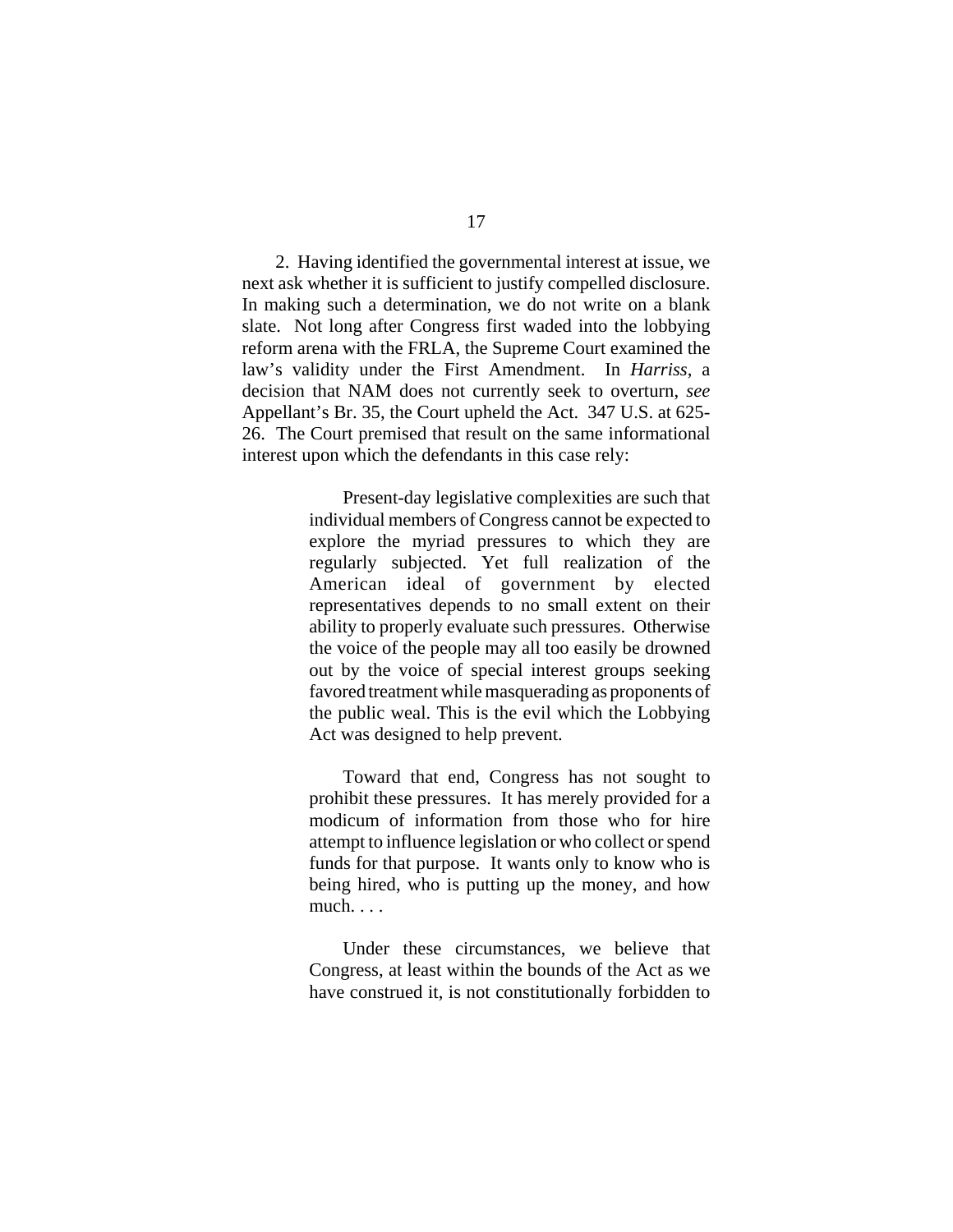require the disclosure of lobbying activities. To do so would be to deny Congress in large measure the power of self-protection.

*Id.* at 625 (footnote omitted). This goal of providing Congress with information with which to evaluate the pressures that lobbyists bring to bear upon it, the Court concluded, is "a vital national interest." *Id.* at 626.

NAM insists that *Harriss* did not characterize the FRLA's broad disclosure rationale as a "vital" interest, but rather only the more restricted ends that the Act effectuated after the Court first narrowed its reach in response to a vagueness challenge. But the Supreme Court's language on this score is quite clear: The Act was "designed to safeguard a vital national interest," the Court said, and the passage quoted above sets out just what that interest was. 347 U.S. at 626.

Two decades later, in *Buckley*, the Court held that information about efforts to influence the political system is not only important to government officials (or candidates for office), but is also important for the public at large. In reviewing a statute requiring disclosure of campaign contributions and expenditures, the Court declared "that there are governmental interests sufficiently important to outweigh the possibility of infringement" of First Amendment rights, "particularly when the 'free functioning of our national institutions' is involved." 424 U.S. at 66 (internal citation omitted). "The governmental interests sought to be vindicated by the disclosure" of such contributions and expenditures, the Court said, "are of this magnitude." *Id.* The *Buckley* Court described a category of such interests as follows:

> [D]isclosure provides the electorate with information as to where political campaign money comes from and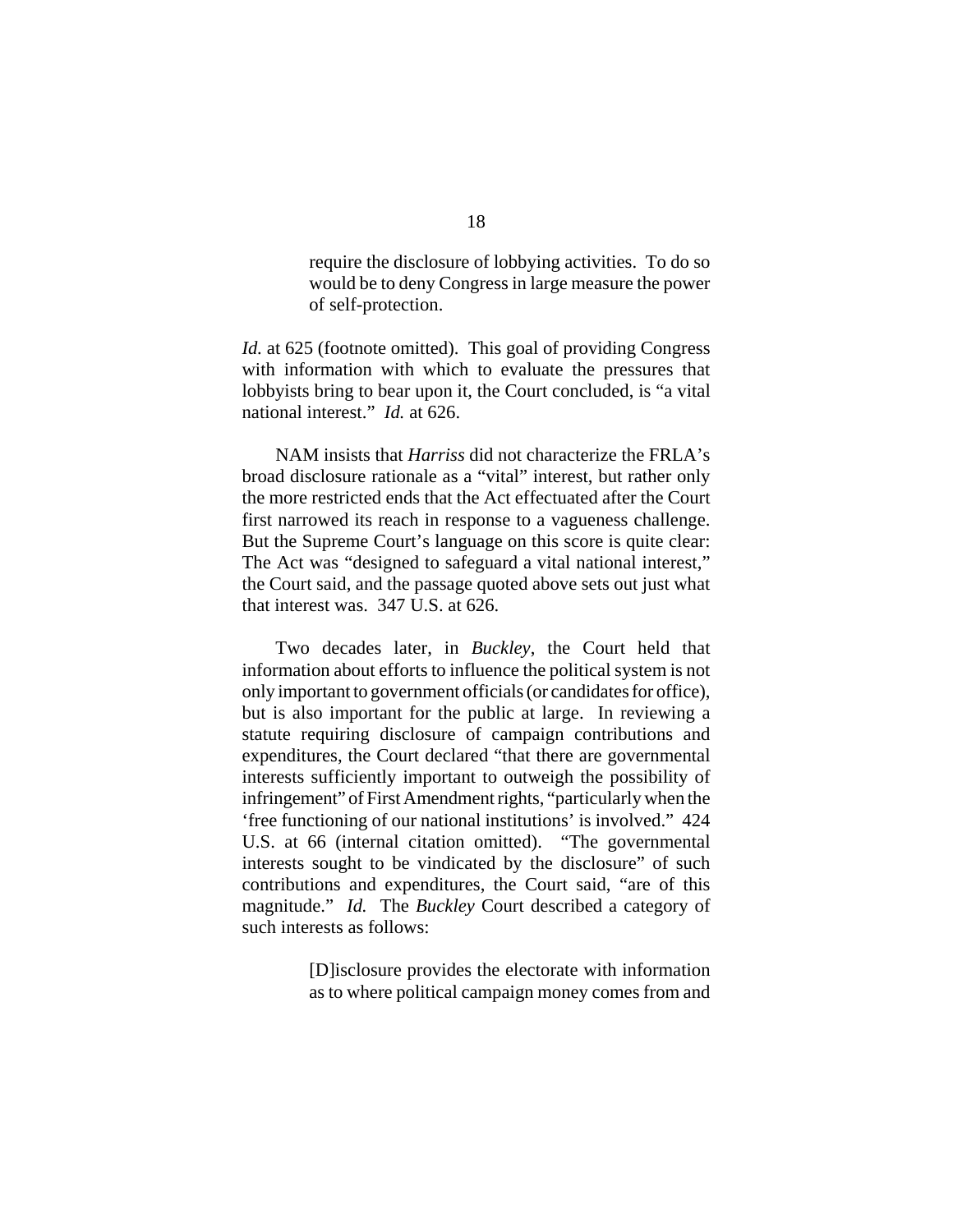how it is spent by the candidate in order to aid the voters in evaluating those who seek federal office. It allows voters to place each candidate in the political spectrum more precisely than is often possible . . . [and] also alert[s] the voter to the interests to which a candidate is most likely to be responsive . . . .

# *Id.* at 66-67 (internal quotation marks and footnote omitted).<sup>8</sup>

There is nothing to suggest that the public interest in this type of information is diminished once the candidate has attained office and is exposed to the pressures of lobbying. Indeed, just as disclosure serves the important "informational interest" of "help[ing] voters to define more of the candidates' constituencies," *id*. at 81, it likewise helps the public to understand the constituencies behind legislative or regulatory proposals. Transparency in government, no less than transparency in choosing our government, remains a vital national interest in a democracy.

The Supreme Court decided *Harriss* before it adopted the current language of levels of scrutiny. But we have no doubt that the "vital national interest" *Harriss* identified in 1954 is also, in contemporary constitutional parlance, a "compelling" one. How else could it be when the "full realization of the

<sup>8</sup> *See Buckley*, 424 U.S. at 68 n.82 (referring to the "important informational function" played by disclosure requirements); *id.* at 81 (describing a disclosure provision as serving an "informational interest" that "increases the fund of information concerning those who support the candidates"); *see also McConnell*, 540 U.S. at 196 (stating that "providing the electorate with information" was one of "the important state interests that prompted the *Buckley* Court to uphold FECA's disclosure requirements" and that supported the expanded disclosure requirements of BCRA).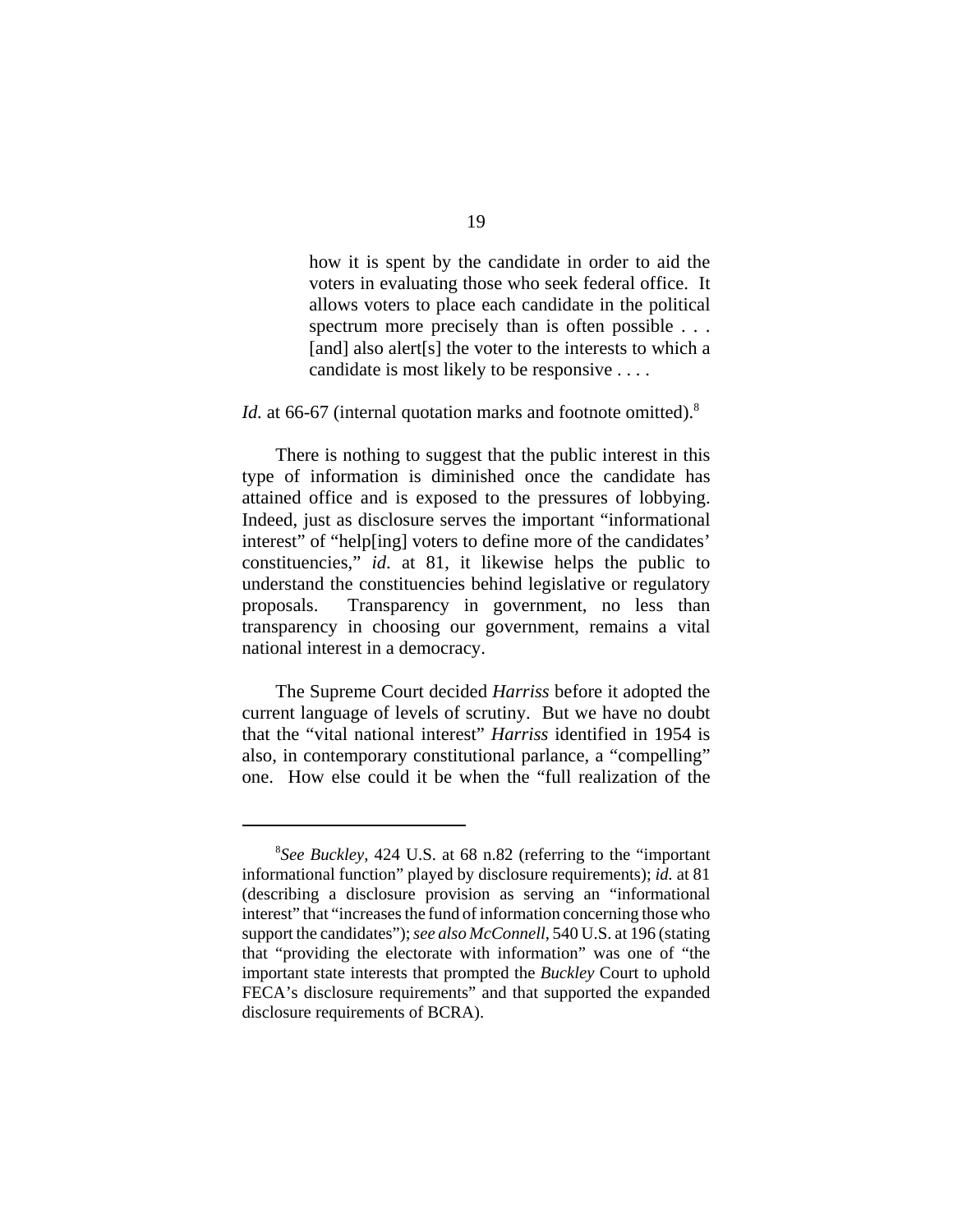American ideal of government by elected representatives depends" upon it? *Harriss*, 347 U.S. at 625. This conclusion is confirmed by the *Buckley* Court's determination that the "governmental interests sought to be vindicated" by disclosure requirements are of a magnitude sufficient "to outweigh the possibility of infringement" of First Amendment rights because "the 'free functioning of our national institutions' is involved." *Buckley*, 424 U.S. at 66 (internal citation omitted). Accordingly, whatever we call the test we apply, it is plain that the government has a compelling interest in providing the public and its elected representatives with information regarding "who is being hired, who is putting up the money, and how much" they are spending to influence public officials. *Harriss*, 347 U.S. at 625.

3. NAM maintains that the congressional findings set forth in the LDA are insufficient to support this informational interest and thus to satisfy strict scrutiny. Rather, there must be "studies, statistics, or empirical evidence explaining why established organizations like the NAM should be required to file disclosure statements." Appellant's Reply Br. 13. We disagree.

It is true that in *Turner Broadcasting System, Inc. v. FCC*, the Court said that "in the realm of First Amendment questions[,] . . . Congress must base its conclusions upon substantial evidence." 520 U.S. 180, 196 (1997). Even in *Turner Broadcasting*, however, the Court cautioned that "substantiality is to be measured" by a "deferential" standard, and that "deference must be accorded to [congressional] findings as to the harm to be avoided and to the remedial measures adopted for that end, lest we infringe on traditional legislative authority to make predictive judgments." *Id.* at 195-96. Moreover, as the Court subsequently explained in approving a state's political contribution limits, "[t]he quantum of empirical evidence needed to satisfy heightened judicial scrutiny of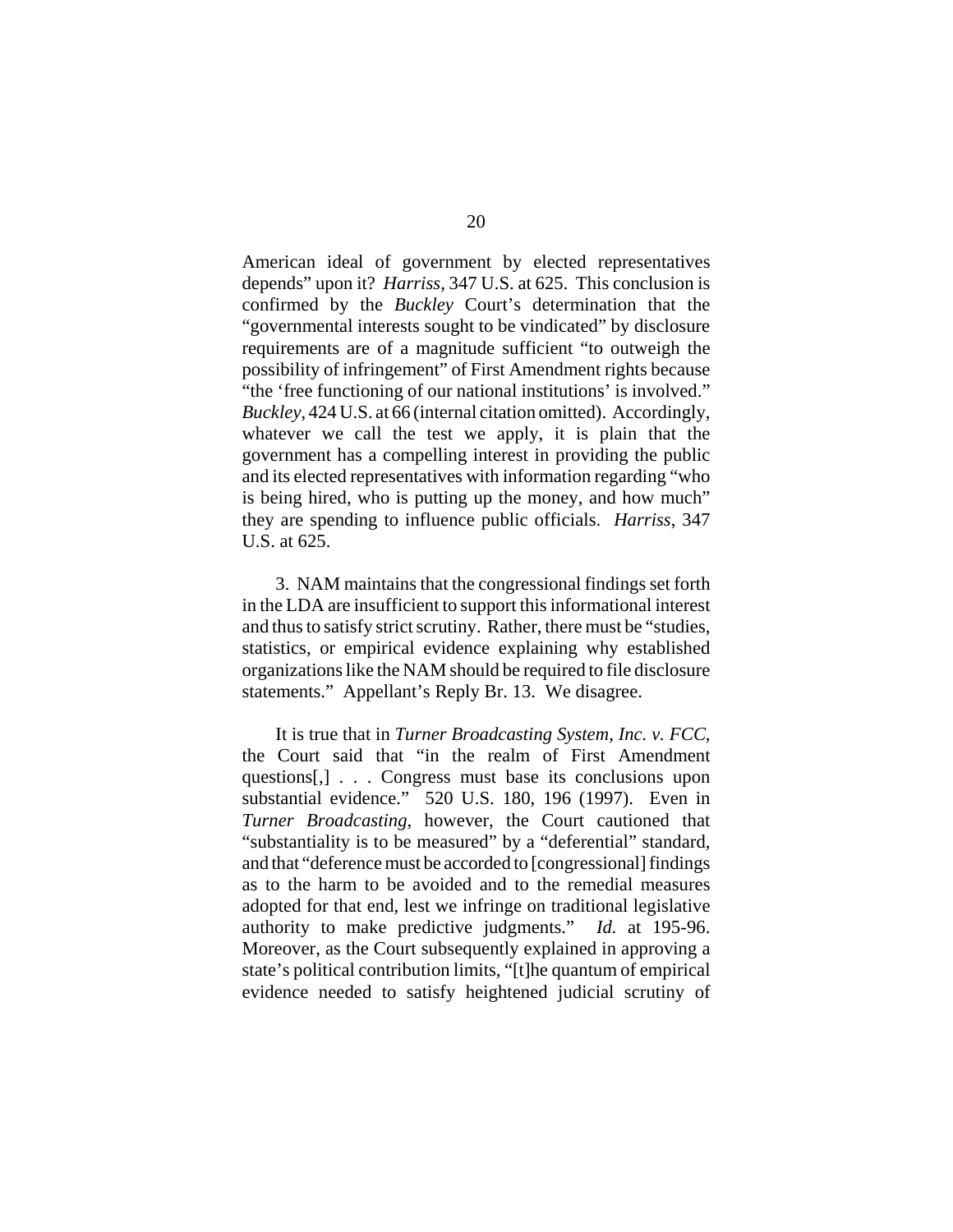legislative judgments will vary up or down with the novelty and plausibility of the justification raised." *Nixon v. Shrink Mo. Gov't PAC*, 528 U.S. 377, 391 (2000). The informational interest that Congress and the public have in knowing who is lobbying is hardly novel, *see Harriss*, 347 U.S. at 625-26, and given the Court's decisions in *Harriss* and *Buckley*, it cannot be termed implausible. And although limited, the legislative record here is no less substantial than the record the Court regarded as sufficient in *Nixon*, which consisted principally of newspaper accounts and the affidavit of a Missouri state senator. *See* 528 U.S. at  $391-94.9$ 

Furthermore, while "[i]t is true that in some First Amendment cases the Supreme Court has demanded an evidentiary showing in support of a state's law," *Nat'l Cable &*

<sup>9</sup> *Compare, e.g.,* 153 CONG. REC. S10709 (statement of HLOGA Senate managers that § 207 is needed to "close a loophole" allowing coalitions "to operate without identifying the interests engaged in the lobbying activities"); Alison Mitchell, *Loophole Lets Lobbyists Hide Clients' Identity*, N.Y. TIMES, July 5, 2002, at A1. Testimony in the hearings that preceded the LDA also supports the importance of the disclosures that these statutes compel. *See, e.g.*, *The Lobbying Disclosure Act of 1992: Hearing on S. 2279 Before the Subcomm. on Oversight of Gov't Mgmt. of the S. Comm. on Governmental Affairs*, 102d Cong. 83 (1992) (statement of Thomas Susman, Chair, American Bar Association Section of Administrative Law and Regulatory Practice) ("Corporations or other organizations occasionally hide their identities behind a coalition established or available for the purpose of preventing the public from learning of their efforts to influence congressional action. This plainly circumvents the [FRLA's] public disclosure goals."); *id.* at 34 (statement of Ann McBride, Senior Vice President, Common Cause) ("Very often those coalition groups operate under very lovely-sounding names, without the public or sometimes even the Congress having a clear understanding of the groups that are backing them.").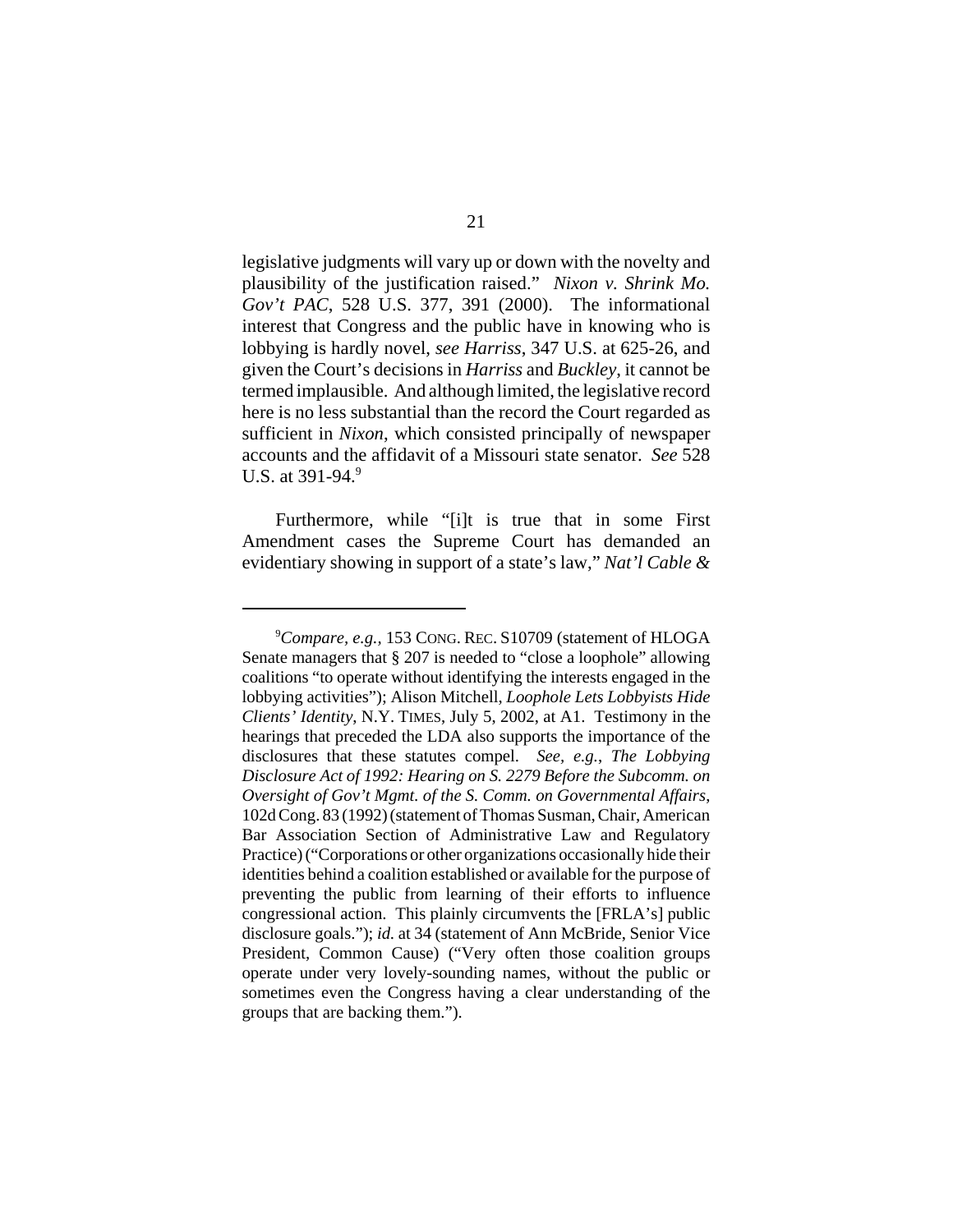*Telecomms. Ass'n v. FCC*, 555 F.3d 996, 1000 (D.C. Cir. 2009) (citing *Turner Broadcasting*, 520 U.S. at 195), "[i]t is also true that in other First Amendment cases the Supreme Court has found 'various unprovable assumptions' sufficient to support the constitutionality of state and federal laws," *id.* (quoting *Paris Adult Theatre I v. Slaton, 413 U.S. 49, 61 (1973)).*<sup>10</sup> At bottom, this is not a case like *Turner Broadcasting*, where Congress' justification for a statute rested on "economic" analysis that was susceptible to empirical evidence. 520 U.S. at 199. What we have instead is simply a claim that good government requires greater transparency. That is a value judgment based on the common sense of the people's representatives, and repeatedly endorsed by the Supreme Court as sufficient to justify disclosure statutes. *See Harriss*, 347 U.S. at 625-26; *Buckley*, 424 U.S. at 66-67; *McConnell*, 540 U.S. at 196. "The fact that a congressional directive reflects unprovable assumptions about what is good for the people . . . is not a sufficient reason to find that statute unconstitutional." *Paris Adult Theatre*, 413 U.S. at 62. It certainly was not a sufficient reason in *Harriss*, in which the Court made no inquiry into whether the legislative record supported the determination that disclosure of who was endeavoring to influence Congress was "a vital national interest." 347 U.S. at 626.

<sup>10</sup>*See Paris Adult Theatre*, 413 U.S. at 61-62 ("On the basis of these [unprovable] assumptions, both Congress and state legislatures have, for example, drastically restricted associational rights by adopting antitrust laws, and have strictly regulated public expression by issuers of and dealers in securities[,] . . . commanding what they must and must not publish and announce."); *Blount*, 61 F.3d at 944-45 & n.3 (rejecting the contention that the First Amendment requires the government "to support its findings with record evidence" where the governmental interest is "self-evident[]").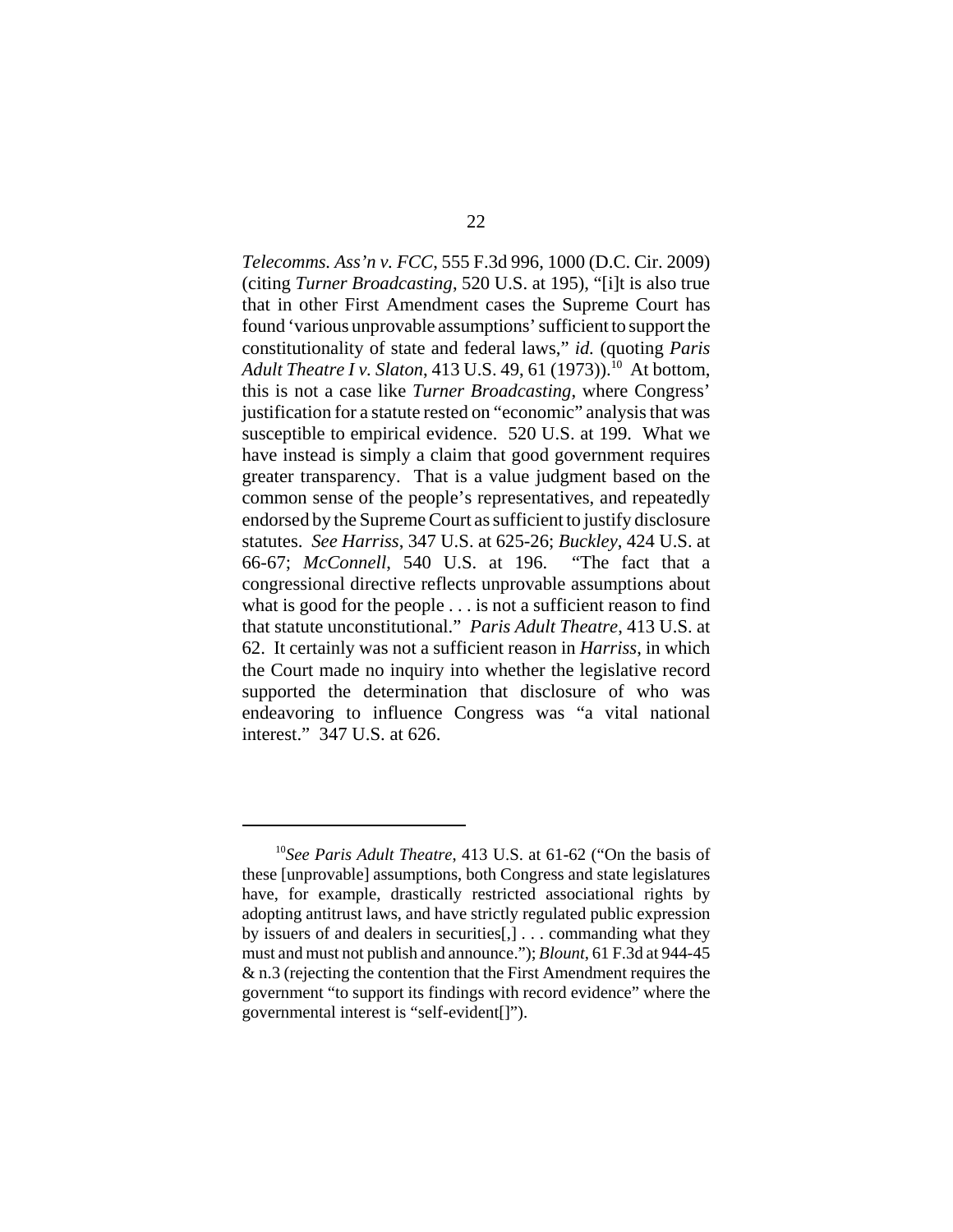4. In sum, we conclude that Congress' interest in increasing "public awareness of the efforts of paid lobbyists to influence the public decisionmaking process," 2 U.S.C. § 1601(1), is sufficiently compelling to withstand strict scrutiny. $^{11}$ 

B

We next consider whether amended § 1603(b)(3) "effectively advances" the interest the government proffers in support of it. *Blount*, 61 F.3d at 944. On its face, it certainly appears to. By requiring registrants to disclose the "name, address, and principal place of business" of any organization that contributes the monetary threshold and actively participates in the planning, supervision, or control of the registrant's lobbying activities, the section provides the very information -- "who is being hired, who is putting up the money, and how much" -- that *Harriss* found to be "a vital national interest." 347 U.S. at 625-26. As *Buckley* held with respect to the disclosure of independent expenditures supporting political candidates, amended  $§$  1603(b)(3) serves the "informational interest" of "increas[ing] the fund of information concerning those who support" legislation. 424 U.S. at 81. And like the FECA provision upheld in *Buckley*, the amended section "goes beyond the general disclosure requirements" of the LDA "to shed the light of publicity" on lobbying activities that "would not otherwise be reported" because they do not come under the pre-

<sup>&</sup>lt;sup>11</sup>The defendants argue that, in addition to the informational interest served by the disclosure requirements of  $\S$  1603(b)(3), those requirements also serve a compelling interest in "deter[ring] actual corruption and avoid [ing] the appearance of corruption." U.S. Attorney's Br. 27 (quoting *Buckley*, 424 U.S. at 67); *see* Legislative Defendants' Br. 28. Because we find the informational interest sufficient to survive strict scrutiny, we have no need to assess the sufficiency of the anti-corruption interest.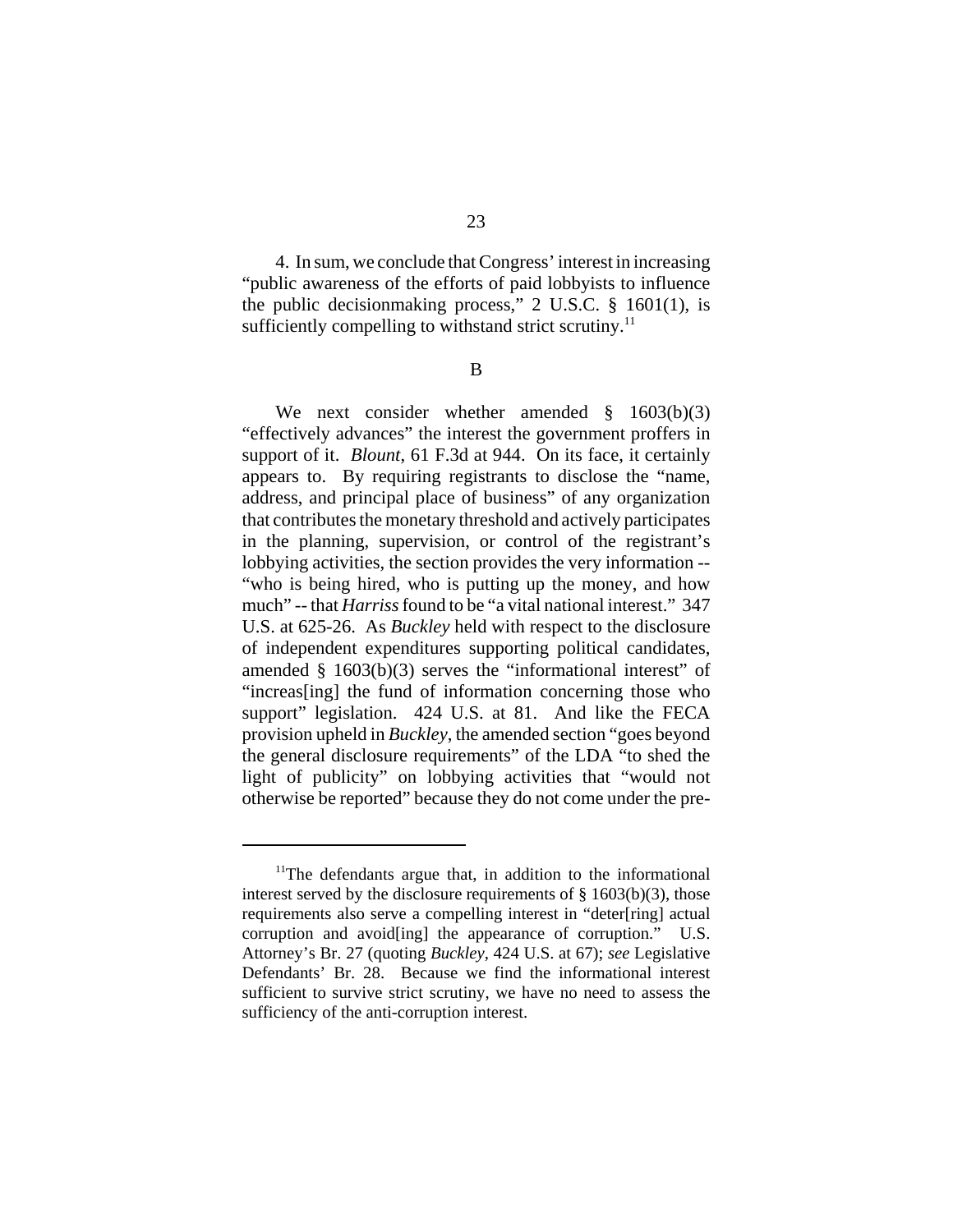amendment thresholds. *Id.*; *see also id.* at 76 (noting that the FECA provision was "responsive to the legitimate fear that efforts would be made, as they had been in the past, to avoid the disclosure requirements by routing financial support of candidates through avenues not explicitly covered by the general provisions of the Act" (footnote omitted)).

NAM contends that amended § 1603(b)(3) "[d]oes not serve its intended purpose of forcing so-called 'stealth coalitions' to disclose the interests they represent." Appellant's Br. 1. "The simple fact," NAM insists, "is that [amended  $\S$  1603(b)(3)] compels no greater disclosure with respect to active participation or stealth coalitions than was already required by the LDA." Appellant's Br. 36.

Even if the section does compel no greater disclosure of stealth coalitions, this argument is only a straw man. As we discussed in Part II.A, Congress' interest is not limited to disclosure by such coalitions, but extends to disclosure by all associations, including associations like NAM. And the amended section plainly does advance the interest of greater disclosure by such associations -- else NAM would not be complaining and would have no standing to do so. Indeed, NAM concedes that under amended § 1603(b)(3), "groups like the NAM *will* provide some more disclosure concerning their own confidential associational activities." Appellant's Br. 18-19 (emphasis added). As NAM explains, this is because the original section did not require it to disclose the identities of corporate sponsors of its lobbying activities unless they planned, supervised, or controlled those activities "in whole or in major part." And "[a]s long as several members were involved" - even substantially -- "no single member would meet the threshold." *Id.* at 45. By substituting the "actively participates" language, HLOGA § 207 closed the loophole that had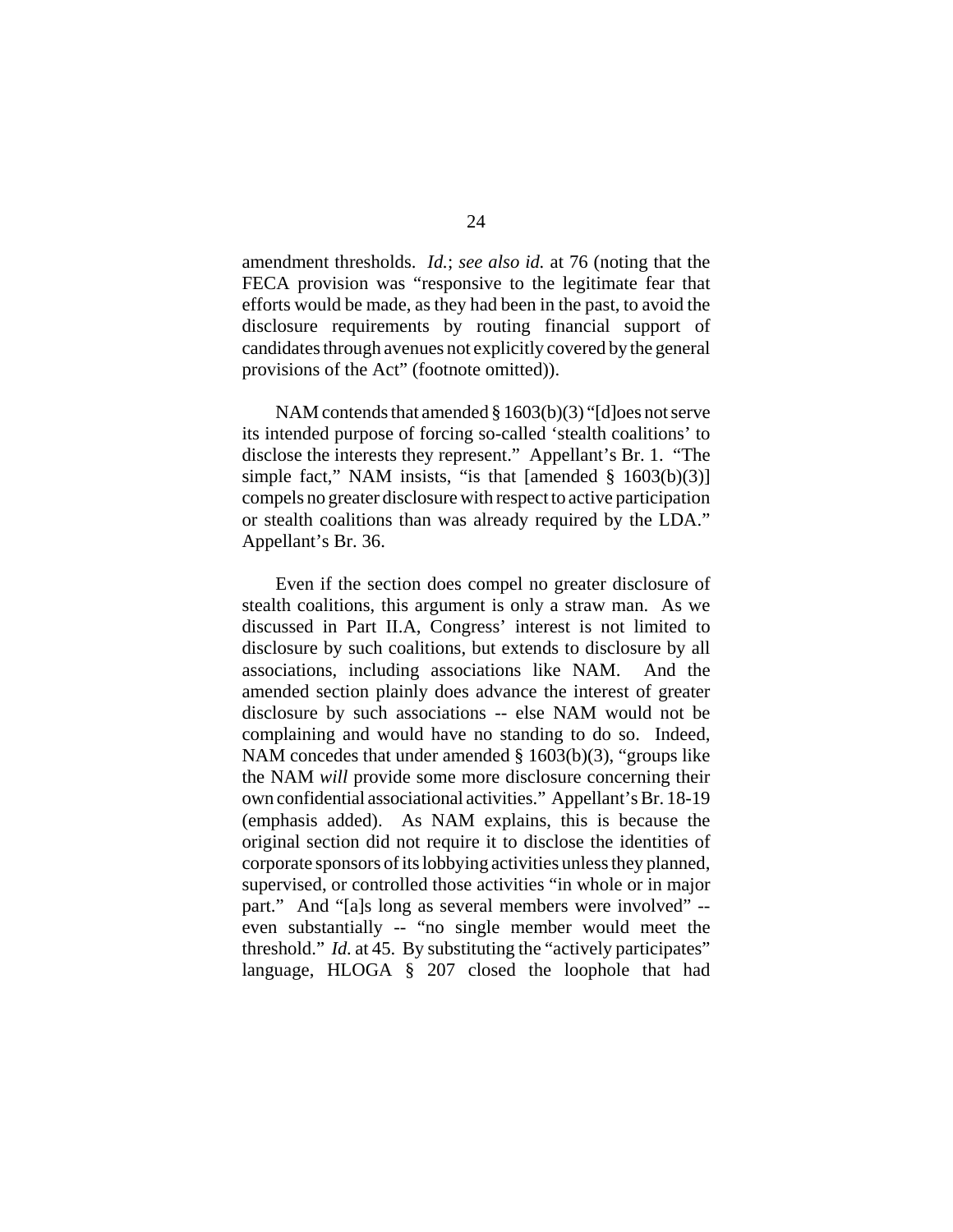previously allowed multi-member associations, including NAM, to avoid disclosing contributing members altogether.

Hence, whether amended  $\S$  1603(b)(3) also elicits more information from some undefined set of "stealth coalitions" is beside the point, because it elicits more from those its text covers and thereby increases public awareness of the identities of those who lobby the federal government. Even if the section did not elicit more information from "stealth coalitions" as well, it would at worst be somewhat underinclusive. And "with regard to First Amendment *under*inclusiveness analysis, neither a perfect nor even the best available fit between means and ends is required." *Blount*, 61 F.3d at 946. "Because the primary purpose of underinclusiveness analysis is simply to ensure that the proffered state interest actually underlies the law, a rule is struck for *under*inclusiveness only if it cannot fairly be said to advance any genuinely substantial governmental interest, because it provides only ineffective or remote support for the asserted goals, or limited incremental support." *Id.* (internal citations and quotation marks omitted). Here, the proffered state interest extends to increased disclosure by all associations lobbying on behalf of unnamed parties. Given the injury that gives NAM standing to pursue this lawsuit, there is no doubt that amended § 1603(b)(3) effectively advances that interest.

Nor does NAM's argument that the section will not compel greater information from so-called stealth coalitions persuade us. NAM's argument is as follows:

> Like prior law, [amended  $\S$  1603(b)(3)] requires disclosures only from entities that actually hire lobbyists. Thus, stealth coalitions can avoid any reporting by the simple and common expedient of relying on the lobbyists of one or two members to make actual lobbying contacts. As under prior law,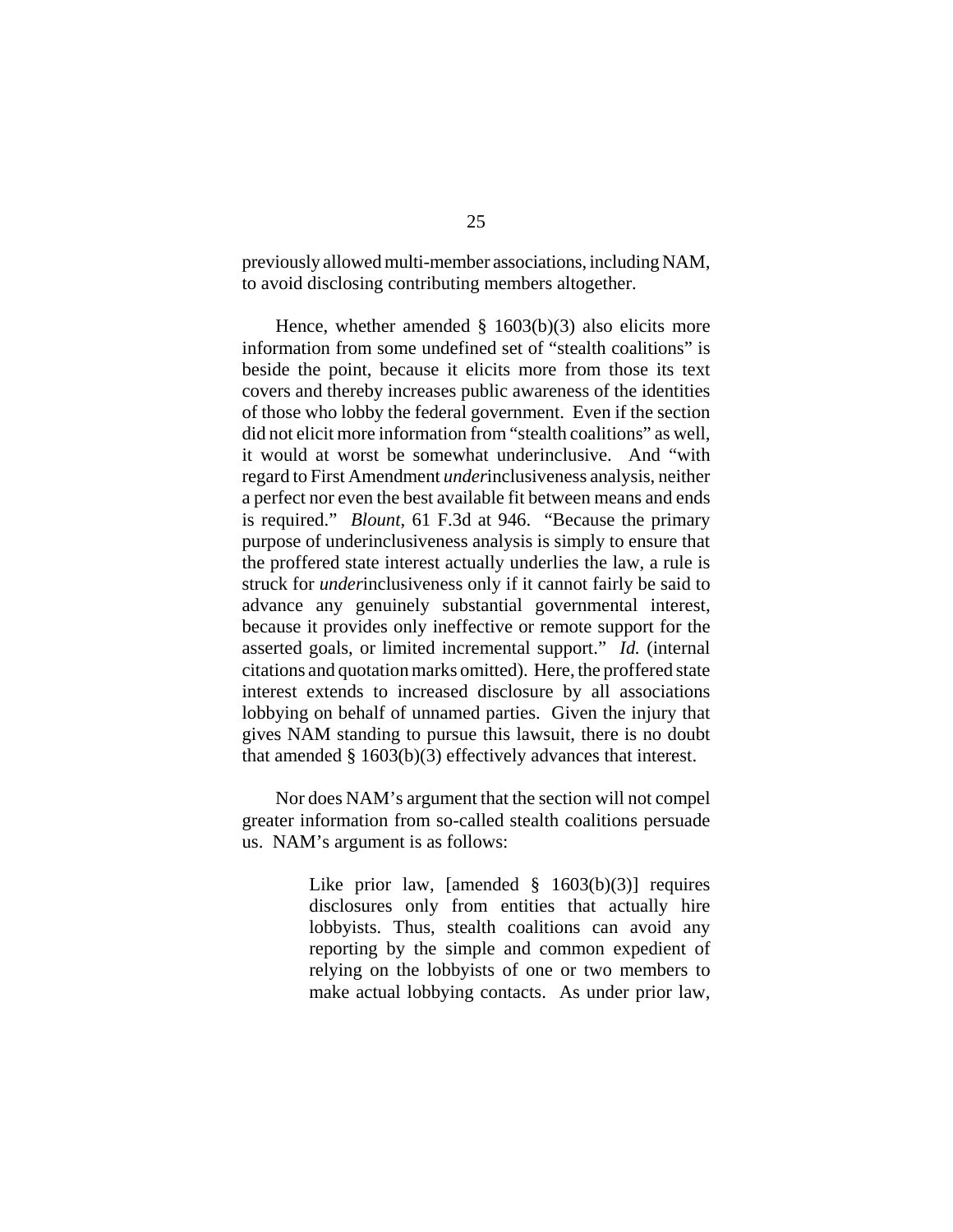those members must file reports, but they will not disclose anything more than prior law already required.

Appellant's Br. 18. We need not decide whether this hypothetical in fact envisions a way for coalition members to avoid disclosure. Notwithstanding NAM's contention that "this approach is feasible [and] common," Appellant's Reply Br. 21, it offers no evidence that either is true. As NAM acknowledges, the individual organizations that actually finance and carry out the lobbying through their own employees will be subject to disclosure. Appellant's Br. 36. And it is not obvious that a coalition member would agree to serve as the sole public face of a controversial lobbying campaign just to hide the participation of fellow members. But even if some would, we see no reason why Congress cannot enact a scheme that plausibly yields a significant portion of the information it seeks, with the option of returning to the drawing board once again if creative and determined lobbyists succeed in finding and exploiting another loophole. *Cf. FEC v. Nat'l Right to Work Comm.*, 459 U.S. 197, 209 (1982) ("[C]areful legislative adjustment . . . in a 'cautious advance, step by step,' . . . warrants considerable deference." (internal citation omitted)); *McConnell*, 540 U.S. at 158 ("[W]e respect Congress' decision to proceed in incremental steps in the area of campaign finance regulation.").

In a way, this hypothetical is itself yet another a straw man. As amici curiae Campaign Legal Center et al. rightly point out, "[i]f organizations do not establish a lobbying coalition and instead lobby individually, there *is* no lobbying coalition for the purposes of the LDA." Amicus Curiae Br. 14-15. And the statute "is not unconstitutionally underinclusive because it does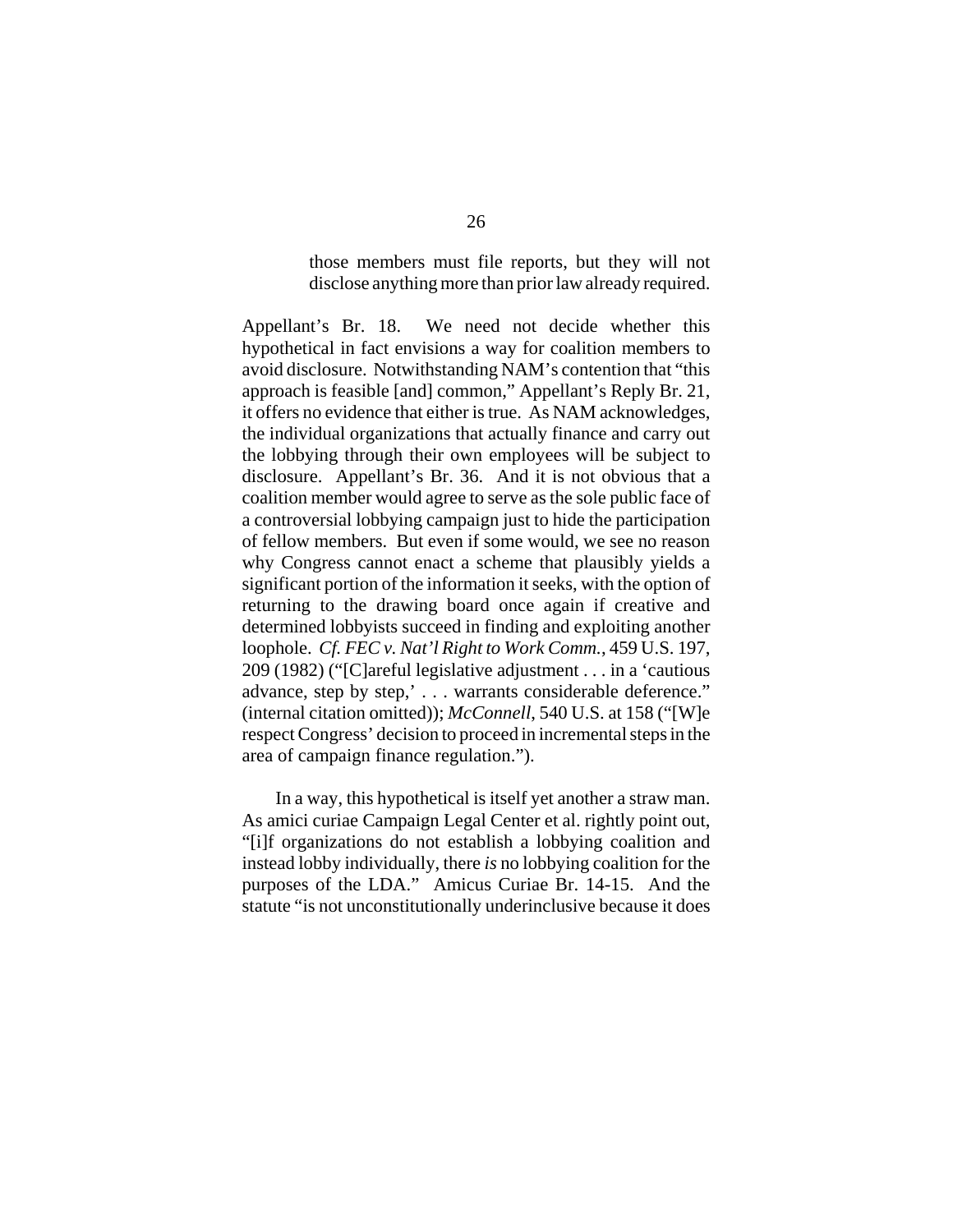not require lobbying disclosure from a coalition that does not engage in lobbying." *Id.* at 15.12

In short, NAM perceives amended § 1603(b)(3) as less effective than it could be (although too effective with respect to NAM itself). But as we have said, "neither a perfect nor even the best available fit between means and ends is required" to satisfy this prong of the strict scrutiny test. *Blount*, 61 F.3d at 946. It is sufficient that amended  $\S$  1603(b)(3) effectively advances the LDA's general purpose of increasing "public awareness of the efforts of paid lobbyists to influence the public decisionmaking process," as well as the amended section's specific purpose of requiring disclosure of organizations that "actively participate[] in the planning, supervision, or control" of a registrant's lobbying activities.

 $12NAM$  charges that amended § 1603(b)(3) is fatally underinclusive in two further respects: it does not require an association to link its list of active participants to the issues on which the association has lobbied, which are listed separately, *see* Appellant's Reply Br. 18; and it does not require the disclosure of individuals (as opposed to organizations) who otherwise meet the section's thresholds, *see id.* at 19-20. But "a regulation is not fatally underinclusive simply because an alternative regulation, which would restrict [in this case, which would mandate disclosure of] *more* speech or the speech of *more* people, could be more effective." *Blount*, 61 F.3d at 946. "The First Amendment does not require the government to curtail [or to mandate disclosure of] as much speech as may conceivably serve its goals." *Id.* Moreover, as to NAM's second point -- and without minimizing in any way the burden that disclosure imposes on organizations -- Congress could reasonably conclude that disclosure requirements are even more burdensome on individuals and hence should not be as expansive. *See NAACP*, 357 U.S. at 462-63; *see also McIntyre*, 514 U.S. at 353-55.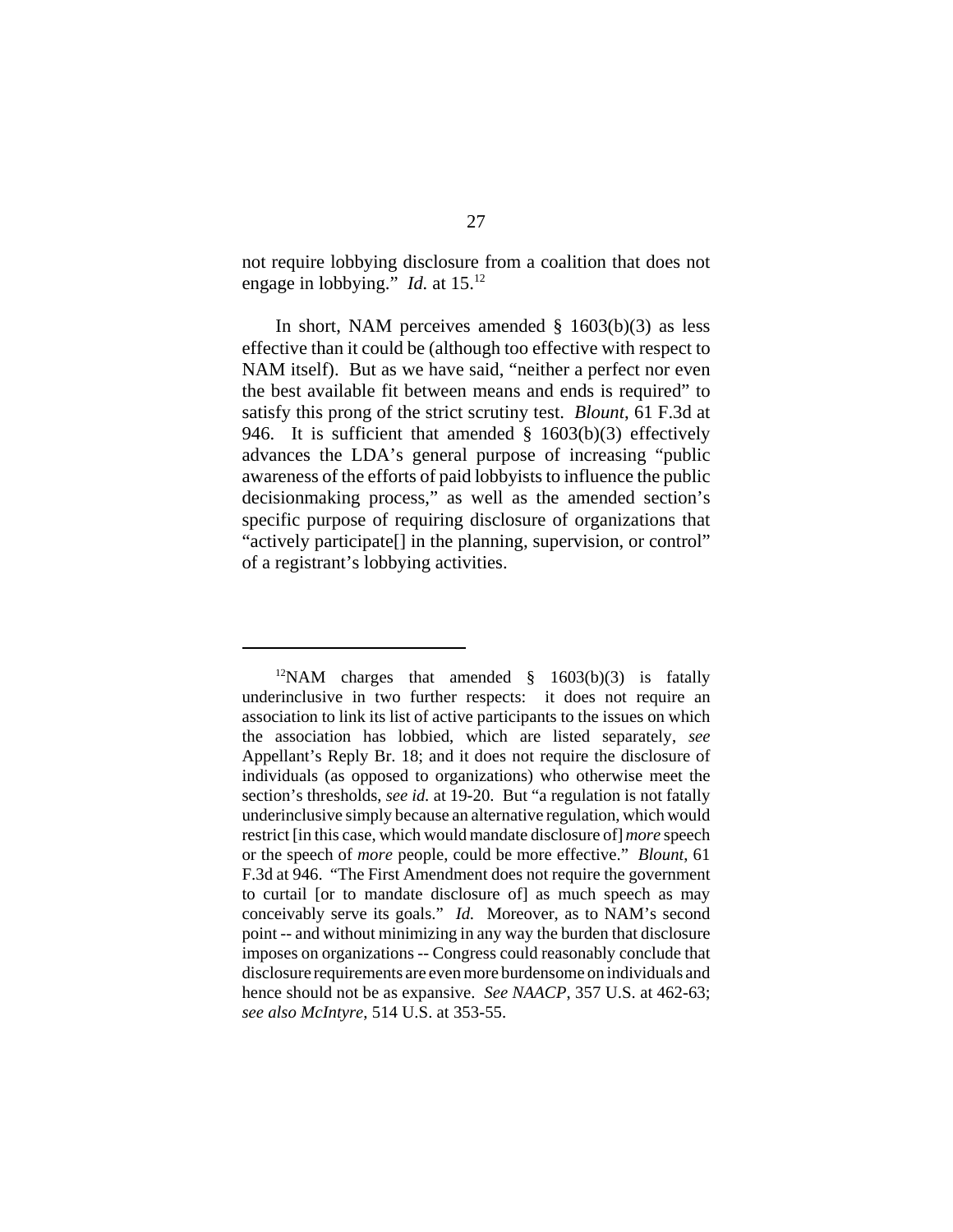Finally, we consider whether amended  $\S$  1603(b)(3) is narrowly tailored. Under the strict scrutiny test, "narrowly tailored" means that "less restrictive alternatives" to the statute would not "accomplish the government's goals equally or almost equally effectively." *Blount*, 61 F.3d at 944.

NAM argues that § 207 is "radically untailored" because it "needlessly burden[s] long-standing groups when its target is the short-term secrecy of ad-hoc coalitions." Appellant's Br. 4. "This raises an obvious question," NAM says: "Why burden groups that have been registered as lobbyists for years in an effort to force disclosures from short term, ad-hoc entities?" *Id.* at 39. In NAM's view, there is a "less restrictive" alternative that would take care of the problem of short-term stealth coalitions: Congress could simply make the "statute applicable only to groups that have not been registered as lobbyists in the last two or three years." *Id.* at 39.

In this argument, we meet a sibling of the same straw man we met before. As our prior discussion makes clear, amended § 1603(b)(3)'s target is not the secrecy of "stealth coalitions" - short-term or otherwise -- but rather that of any registrant with members that contribute the threshold amount and actively participate in the planning, supervision, or control of the registrant's lobbying activities. The section "burden[s] groups that have been registered as lobbyists for years" because its object *is* "to force disclosures" by such groups. Hence, even if an alternative aimed only at recently registered groups would be "less restrictive," it would not "accomplish the government's goals equally or almost equally effectively." *Blount*, 61 F.3d at 944.

 $\overline{C}$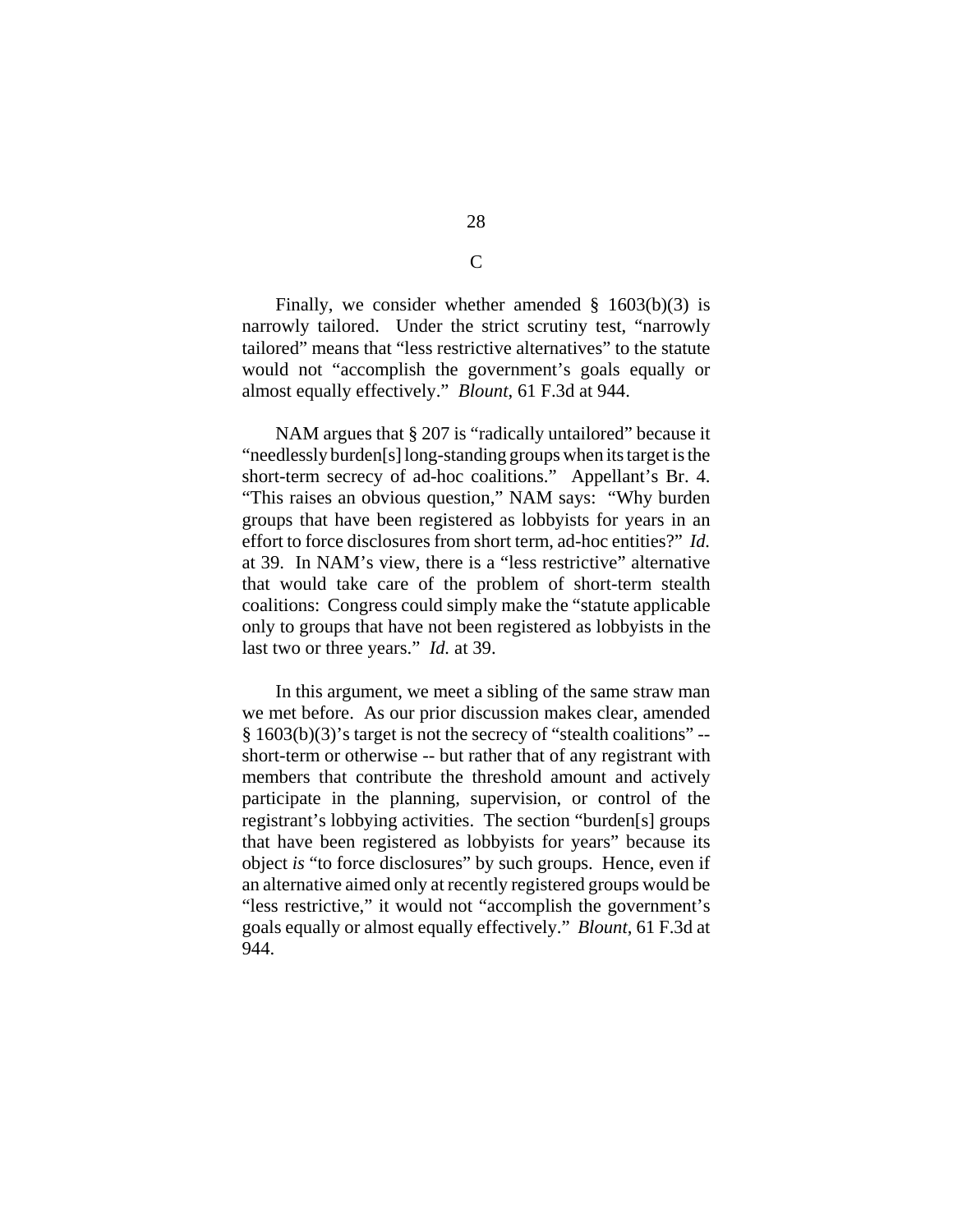But such an alternative would not in fact be "less restrictive" in the First Amendment sense merely because it affects fewer entities. Instead, it would introduce the problem of selectivity, burdening new voices more heavily than established ones. Arguably, such an "improvement" would be unlawfully discriminatory. *Cf. Davis*, 128 S. Ct. at 2774 ("[T]he unprecedented step of imposing different contribution and coordinated party expenditure limits on candidates vying for the same seat is antithetical to the First Amendment."); *Anderson v. Celebrezze*, 460 U.S. 780, 793-94 (1983) ("A burden that falls unequally on new or small political parties or on independent candidates impinges, by its very nature, on associational choices protected by the First Amendment."). At the very least, Congress was not required to go down that path.

By choosing a regime based upon disclosure, Congress already opted for a regime considerably less restrictive than one based upon the direct regulation of lobbying. In *Buckley*, the Court said that "disclosure requirements certainly in most applications appear to be the least restrictive means of curbing the evil[]" of ignorance regarding the source and expenditure of campaign funds. 424 U.S. at 68. Indeed, *Buckley* described a disclosure regime as a "reasonable and minimally restrictive method of *furthering* First Amendment values." *Id.* at 81 (emphasis added). We have no doubt, then, that amended § 1603(b)(3) readily passes the "narrow tailoring" element of the strict scrutiny test.

#### D

For the reasons discussed above, we conclude that amended § 1603(b)(3) meets the demands of strict scrutiny. A fortiori, the section also satisfies the test the Court specifically applied to disclosure requirements in *Davis*, *McConnell*, and *Buckley*,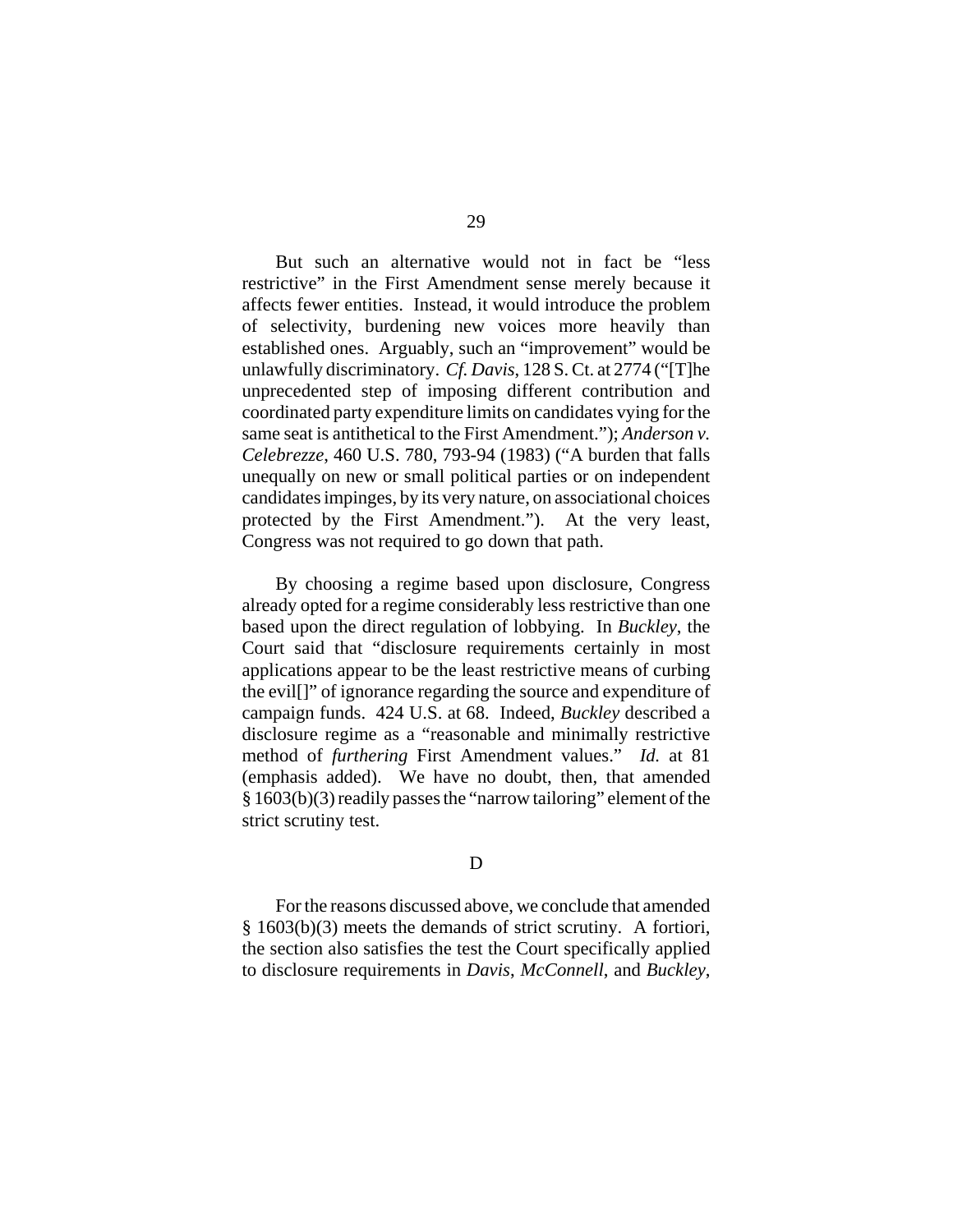whatever it is called. As we have noted, to survive scrutiny under that test,

> there must be "a 'relevant correlation' or 'substantial relation' between the governmental interest and the information required to be disclosed," and . . . the strength of the governmental interest must reflect the seriousness of the actual burden on First Amendment rights.

# *Davis*, 128 S. Ct. at 2775 (quoting *Buckley*, 424 U.S. at 64); *see supra* note 6.

As discussed in Parts II.B and C, there is more than a "substantial" relation between the governmental interest in greater transparency and the information that amended § 1603(b)(3) requires to be disclosed; in fact, the section's disclosure requirements are narrowly tailored and effectively advance that interest. Moreover, as discussed in Part II.A, the governmental interest in providing information about "who is being hired, who is putting up the money, and how much" they are spending to influence federal decisionmakers, *Harriss*, 347 U.S. at 625, is not just "some legitimate governmental interest," *Davis*, 128 S. Ct. at 2775 (quoting *Buckley*, 424 U.S. at 64). It is a "vital national interest." *Harriss*, 347 U.S. at 626.

We do not minimize the significance of NAM's concern that some of its members may be deterred from active participation in its lobbying activities by fear of the collateral consequences of public disclosure of their roles, an issue we address in detail in the next subpart. But it is clear that "the strength of the governmental interest" in providing greater information about lobbying "reflect[s] the seriousness of the actual burden" that disclosure puts "on First Amendment rights." *Davis*, 128 S. Ct. at 2775. This conclusion is confirmed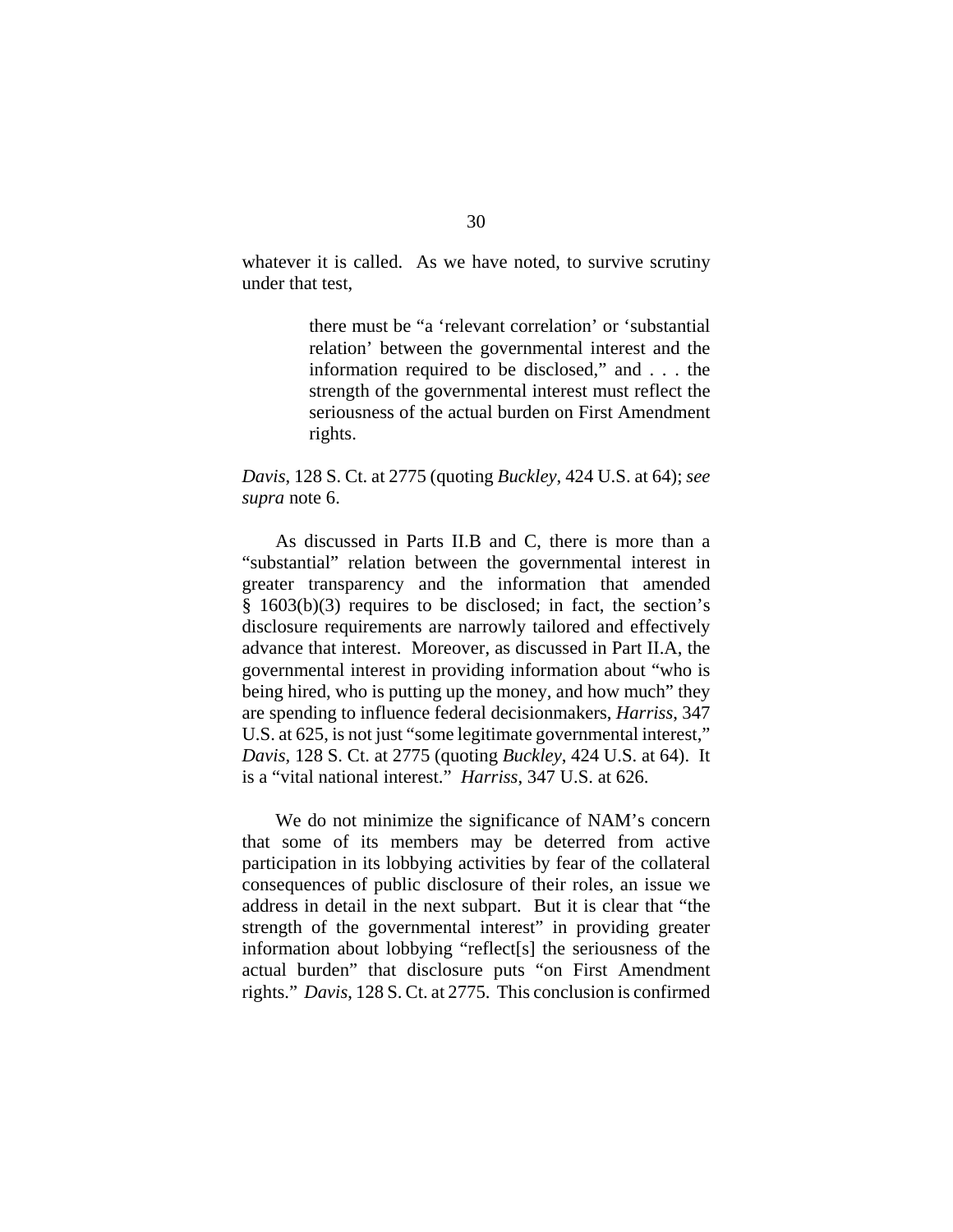by the Supreme Court's repeated determination that the interest in public disclosure of information concerning those trying to influence the political process is sufficiently compelling to outweigh the burdens that disclosure may impose. *See McConnell*, 540 U.S. at 230-31; *Buckley*, 424 U.S. at 82; *Harriss*, 347 U.S. at 626; *see also Bellotti*, 435 U.S. at 792 n.32.

E

None of this is to say that repercussions from compelled disclosure can never outweigh the government's interest in requiring it of a particular organization. In 1958, the Supreme Court held that the State of Alabama could not require disclosure of the local membership list of the National Association for the Advancement of Colored People (NAACP), because the organization "made an uncontroverted showing that on past occasions revelation of the identity of its rank-and-file members has exposed these members to economic reprisal, loss of employment, threat of physical coercion, and other manifestations of public hostility." *NAACP*, 357 U.S. at 462. "Under these circumstances," the Court said, "we think it apparent that compelled disclosure of petitioner's Alabama membership is likely to affect adversely the ability of petitioner and its members to pursue their collective effort to foster beliefs which they admittedly have the right to advocate, in that it may induce members to withdraw from the Association and dissuade others from joining it . . . ." *Id*. at 462-63. Upon the same showing, the Court struck down a municipal ordinance compelling disclosure of the membership of an Arkansas branch of the NAACP. *Bates v. City of Little Rock*, 361 U.S. 516, 523- 24 (1960).<sup>13</sup>

<sup>13</sup>Similarly, in *Brown v. Socialist Workers '74 Campaign Committee*, the Court held that the compelled disclosure of contributions to and expenditures by the Socialist Workers Party was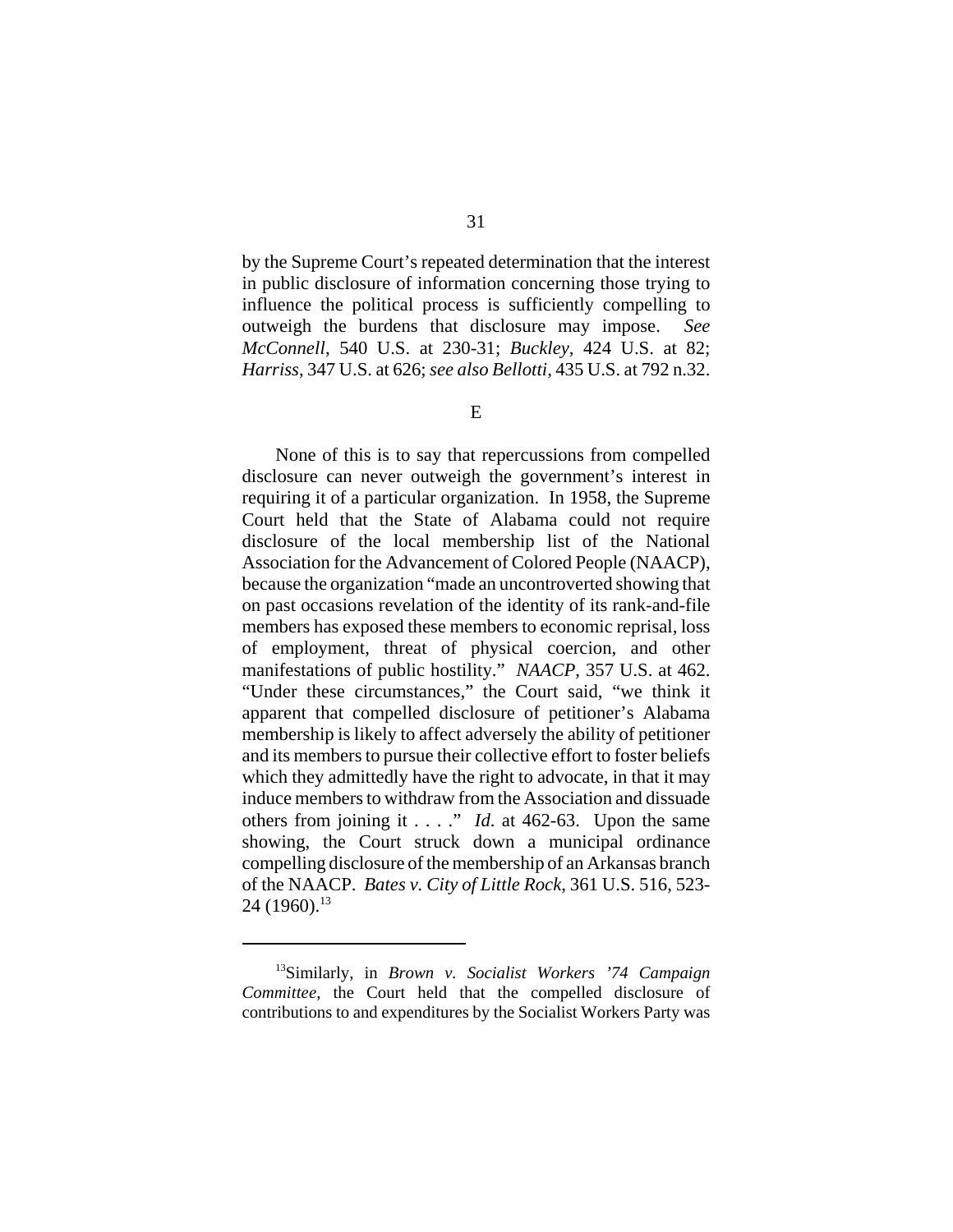In *Buckley*, the Court reached the opposite conclusion regarding the compelled disclosure of contributions to candidates and political parties. The Court first rejected a claim that such disclosure requirements were facially invalid, concluding that "certainly in most applications" they survived exacting scrutiny. 424 U.S. at 68. It then went on to consider whether the requirements were unconstitutional as applied to minor parties and independent candidates:

> There could well be a case, similar to those before the Court in *NAACP v. Alabama* and *Bates*, where the threat to the exercise of First Amendment rights is so serious and the state interest furthered by disclosure so insubstantial that the Act's requirements cannot be constitutionally applied. But no appellant in this case has tendered record evidence of the sort proffered in *NAACP v. Alabama*. Instead, appellants primarily rely on the clearly articulated fears of individuals, well experienced in the political process. At best they offer the testimony of several minor-party officials that one or two persons refused to make contributions because of the possibility of disclosure.

*Id.* at 71-72 (internal citation and footnotes omitted). "On this record," the Court said, "the substantial public interest in disclosure identified by the legislative history of this Act

unconstitutional in light of "substantial evidence" of harassment, including "proof of specific incidents" of "threatening phone calls and hate mail, the burning of [party] literature, the destruction of [party] members' property, police harassment of a party candidate, . . . the firing of shots at [a party] office," and the dismissal of 22 party members by their employers. 459 U.S. 87, 98-99 (1982).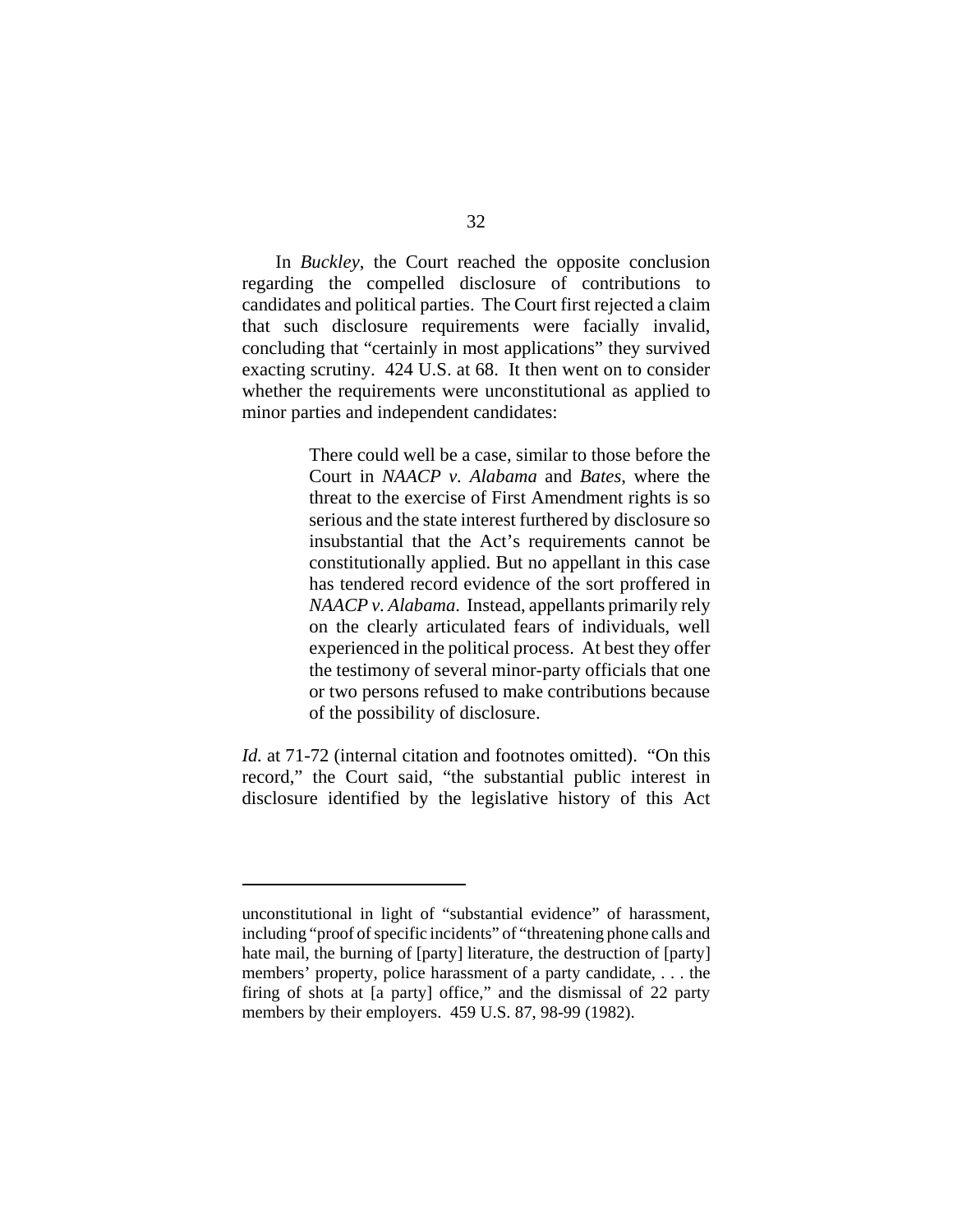outweighs the harm generally alleged," even as to minor parties and independent candidates. *Id*. at 72.14

To its credit, NAM does not suggest that its more than 11,000 corporate members -- constituting "the nation's largest industrial trade association," Appellant's Br. ii -- are as vulnerable to retaliation as were the individuals who joined the Alabama NAACP in the 1950s. It must at least show, however, that they are more at risk than the contributors to minor parties and independent candidates whose challenge the Court rejected in *Buckley*. NAM's sole evidence consists of a declaration from its General Counsel, which states as follows:

> NAM regularly lobbies on a variety of hot-button issues, including global warming and nuclear power, that may lead to adverse consequences for members identified as "actively participa[ting]" in such efforts. For example, mob violence has been directed at firms targeted by anti-globalization forces and the more extreme advocates [sic] of global warming. . . . Firms that are identified as actively lobbying on issues relating to on-going litigation, e.g., asbestos, risk becoming litigation targets. Taking policy positions that are unpopular with some groups may lead to boycotts, shareholder suits, demands for political contributions or support, and other forms of harassment.

Amundson Decl.  $\P$  10 (internal citations omitted).

<sup>14</sup>*See Buckley*, 424 U.S. at 74 (stating that a minor party can qualify for exemption from general disclosure requirements by showing "a reasonable probability that the compelled disclosure of [the] party's contributors' names will subject them to threats, harassment, or reprisals").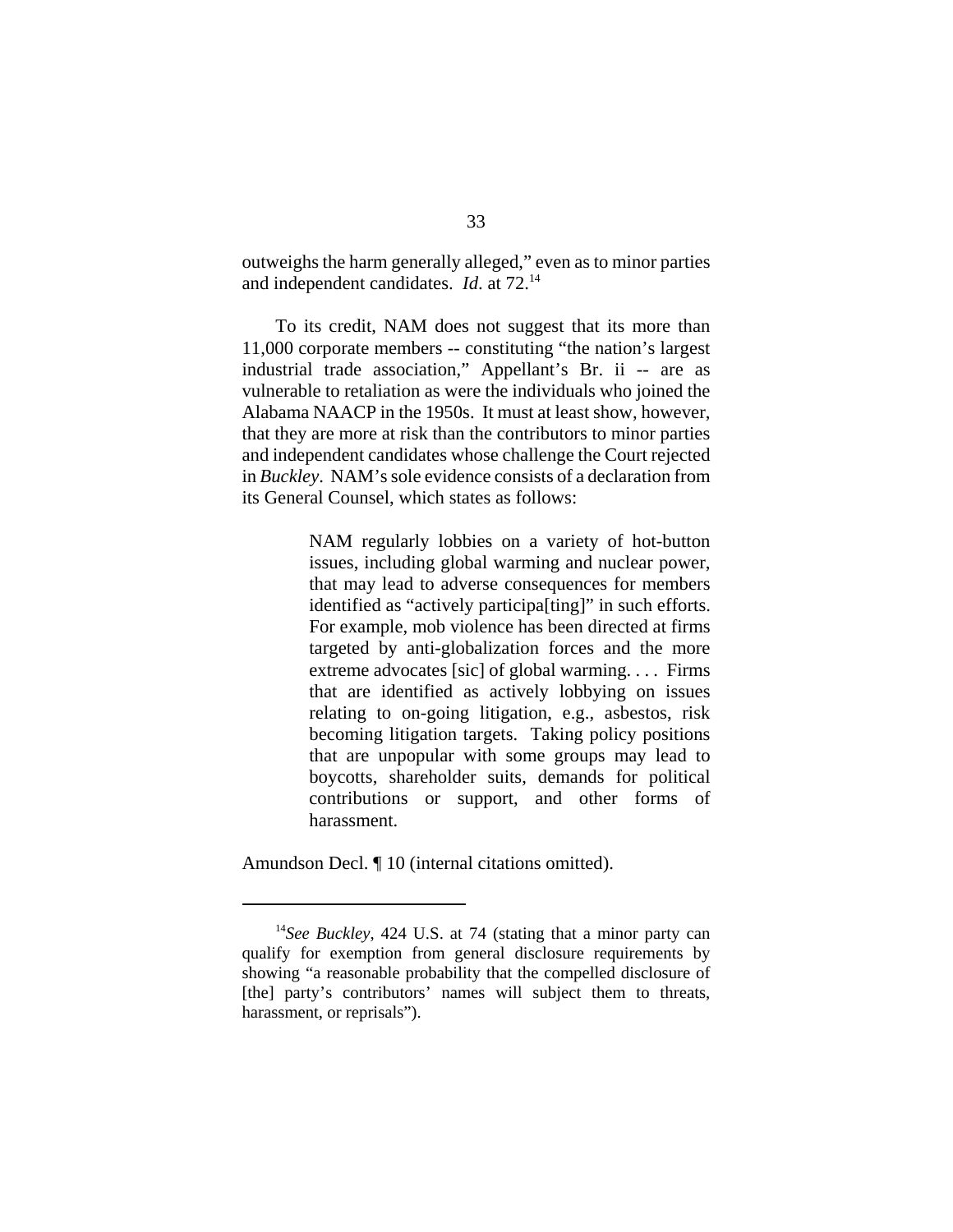As the district court found, however, the five newspaper articles and one lawsuit cited to support this declaration "in no way indicate that any member of the NAM (or the NAM itself) has suffered harm or retaliation as a result of the NAM's lobbying activities" or as a result of being linked to NAM. *Nat'l Ass'n of Mfrs.*, 549 F. Supp. 2d at 61. In fact, there is no mention of NAM at all in any of the materials cited in the declaration.<sup>15</sup> In addition, "[a]lthough the NAM's website ... already discloses the membership of over 250 organizations in the NAM, the NAM proffers no evidence of any past incidents suggesting that public affiliation with the NAM leads to a substantial risk of 'threats, harassment, or reprisals from either Government officials or private parties.'" *Id.* at 61 (quoting *Buckley*, 424 U.S. at 74).

This, then, is a case like *Buckley*, not *NAACP*. As in *Buckley*, the plaintiff has tendered no "record evidence of the sort proffered in *NAACP v. Alabama*." 424 U.S. at 71. Instead, it primarily relies on "clearly articulated fears" and a few examples of harassment unconnected to lobbying disclosures by NAM or any other entity.<sup>16</sup> Moreover, the risks that NAM

<sup>15</sup>*See* Amundson Decl. ¶ 10 (citing *IBEW, Local 1547 v. Alaska Util. Constr. Inc.*, 976 P.2d 852, 859 (Alaska 1999); David Rising, *Clashes Break Out Ahead of Summit*, ASSOCIATED PRESS, June 3, 2007; Peter Geier, *'Sea Change' in Asbestos Torts is Here: New Strategies, New Defendants Seen*, NAT'L L.J., Oct. 31, 2005; Robert Pear, *Doctors in Antitrust Fight Boycott Merck Products*, N.Y.TIMES, May 23, 2000; Harry Stoffer, *Toyota Joins Detroit 3 in CAFE Fight*, AUTOMOTIVE NEWS, July 30, 2007; Jim Lobe, *ExxonMobil Takes Heat on Global Warming*, INTER PRESS SERVICE NEWS AGENCY, July 12, 2005, *available at* http://www.ipsnews.net/print.asp? idnews=29469).

<sup>&</sup>lt;sup>16</sup>NAM contends that in *Davis*, the Supreme Court "applied" 'exacting scrutiny' to hold a reporting provision facially invalid --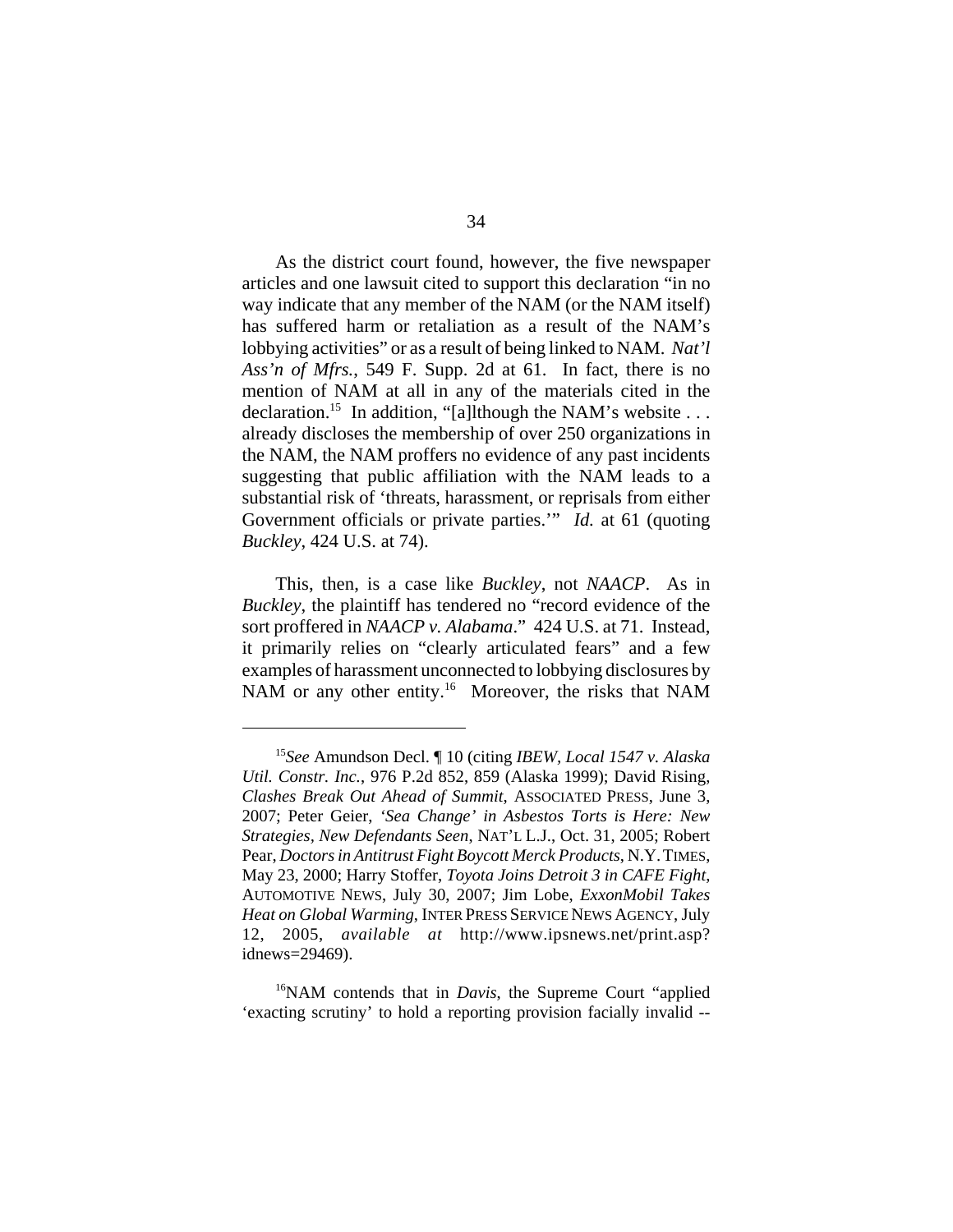claims its members would suffer if their participation in controversial lobbying were revealed are no different from those suffered by any organization that employs or hires lobbyists itself, and little different from those suffered by any individual who contributes to a candidate or political party. If that kind of risk rendered amended § 1603(b)(3) unconstitutional, it would invalidate most compelled lobbying disclosures in contravention of *Harriss*, and most compelled campaign finance disclosures in contravention of *Buckley*. Accordingly, we reject both NAM's facial and as-applied First Amendment challenges.

#### III

We next address NAM's contention that amended § 1603(b)(3) is unconstitutionally vague. "Due process requires that a criminal statute provide adequate notice to a person of ordinary intelligence that his contemplated conduct is illegal . . . ." *Buckley*, 424 U.S. at 77; *see Hill v. Colorado*, 530 U.S. 703, 732 (2000). "Where First Amendment rights are involved, an even 'greater degree of specificity' is required." *Buckley*, 424 U.S. at 77 (quoting *Smith v. Goguen*, 415 U.S. 566, 573

even though there was no evidence that wealthy, self-funding candidates faced specific injury -- because 'compelled disclosure, in itself, can seriously infringe on privacy of association and belief guaranteed by the First Amendment.'" Appellant's Reply Br. 10 (quoting *Davis*, 128 S. Ct. at 2774-75). But that is a misreading of *Davis*. The Court held the reporting provision at issue in that case facially invalid because its only purpose was to implement asymmetric contribution limits that unconstitutionally discriminated against selffunded candidates. *Davis*, 128 S. Ct. at 2775. Because in disclosure cases "the strength of the governmental interest must reflect the seriousness of the actual burden on First Amendment rights," and because the only governmental interest proffered was the enforcement of unconstitutional requirements, there was no need for the plaintiffs to show specific injury. *Id.* at 2775.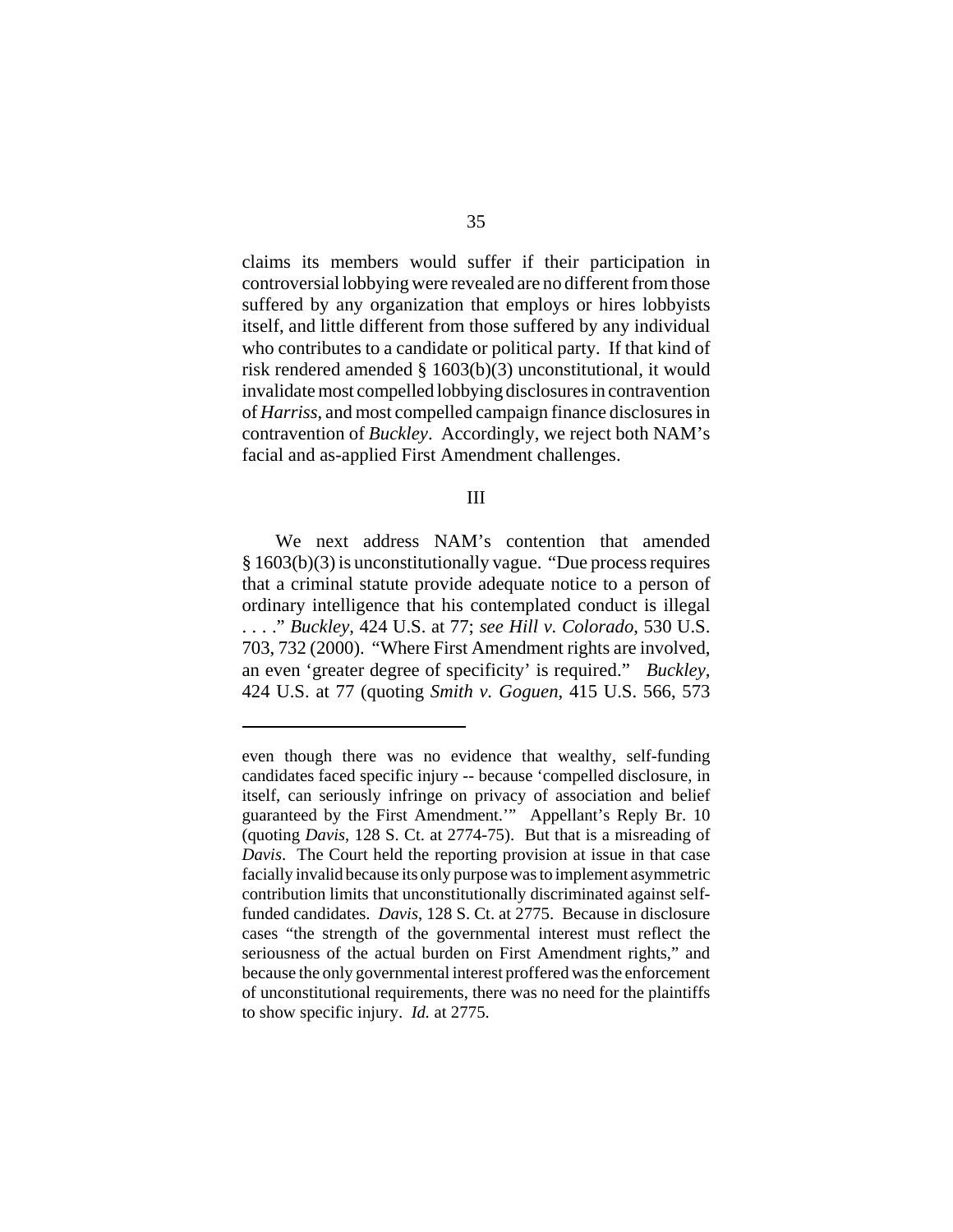(1974)). Nonetheless, "perfect clarity and precise guidance have never been required even of regulations that restrict expressive activity." *United States v. Williams*, 128 S. Ct. 1830, 1845 (2008) (quoting *Ward v. Rock Against Racism*, 491 U.S. 781, 794 (1989)) (internal quotation marks omitted). And "the belief that the mere fact that close cases can be envisioned renders a statute vague" is a "basic mistake." *Williams*, 128 S. Ct. at 1846; *see Harriss*, 347 U.S. at 618 ("[I]f the general class of offenses to which the statute is directed is plainly within its terms, the statute will not be struck down as vague even though marginal cases could be put where doubts might arise."); *U.S. Civil Serv. Comm'n v. Nat'l Ass'n of Letter Carriers*, 413 U.S. 548, 579 (1973) (same).

Amended § 1603(b)(3) requires disclosure of any organization that contributes more than \$5000 in a quarterly period to a registrant or its client "to fund the lobbying activities of the registrant," and that "actively participates in the planning, supervision, or control of such lobbying activities." 2 U.S.C. § 1603(b)(3). NAM objects to two statutory terms as unconstitutionally vague. The first is the phrase "actively participates," which replaced the phrase "in whole or in major part" in the original version of the LDA. The second is the phrase "lobbying activities," which has been defined since 1995 as: "lobbying contacts and efforts in support of such contacts, including preparation and planning activities, research and other background work that is *intended*, at the time it is performed, for use in contacts, and coordination with the lobbying activities of others." *Id.* § 1602(7) (emphasis added). Specifically, NAM contends that the definition's use of the word "intended" renders it impermissibly vague. $17$ 

 $17$ The phrase "lobbying contact" is defined separately, 2 U.S.C. § 1602(8); *see supra* note 2, and is not challenged by NAM.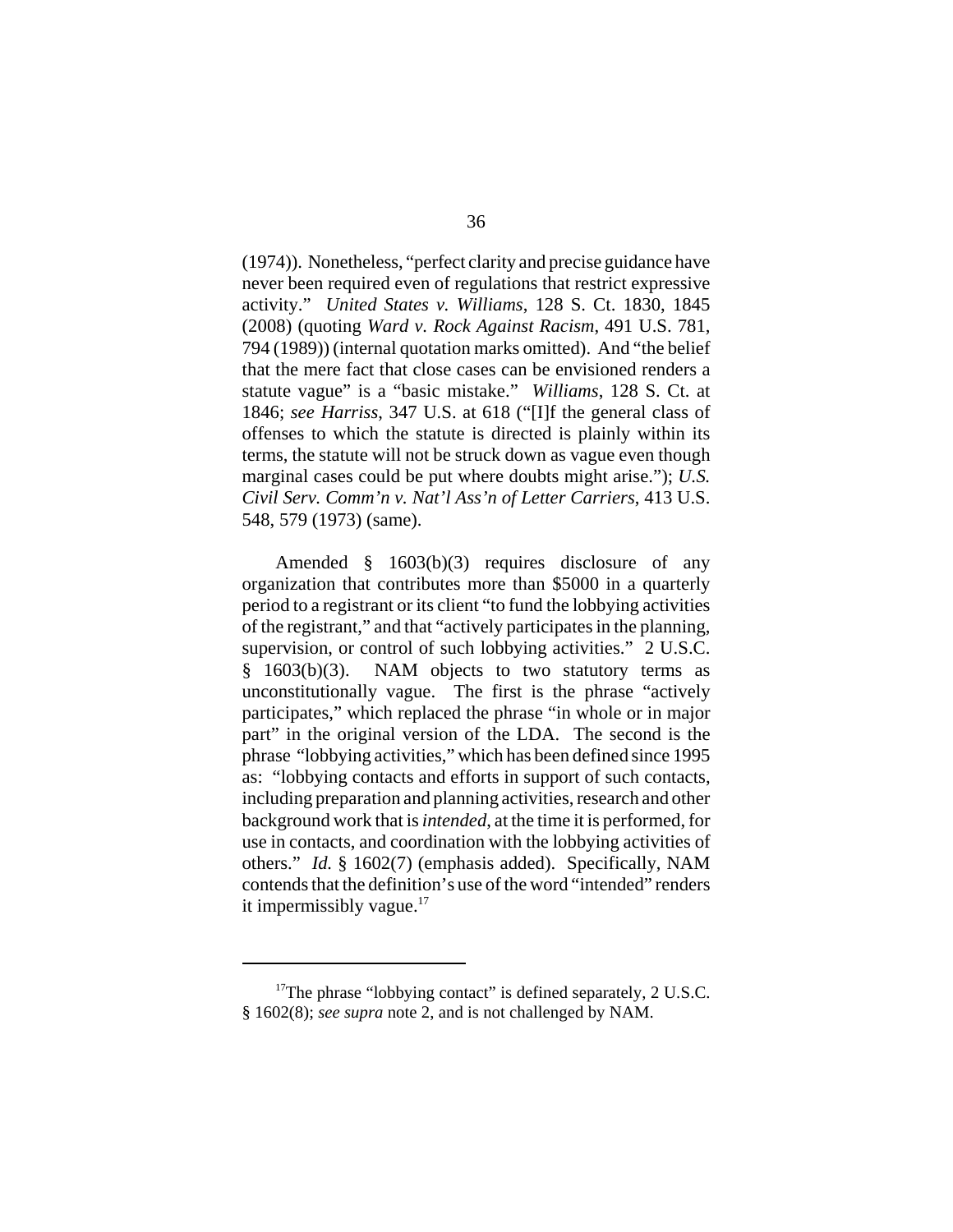We conclude that, although the statute may not be a paragon of clarity, it is not so vague as to violate the Constitution, even applying the heightened standard applicable to regulation of speech. We discuss the term "actively participates" in Part A and the LDA's use of "intended" to define "lobbying activities" in Part B. In Part C, we note additional considerations that further mitigate any vagueness concerns.

NAM's contention that it is impermissibly vague to require the disclosure of organizations that "actively participate" in the planning, supervision, or control of its lobbying activities is met at the start with a significant precedential hurdle. In *United States Civil Service Commission v. National Association of Letter Carriers*, the Supreme Court rejected a vagueness challenge to the Hatch Act, which barred federal employees from "tak[ing] 'an active part'" in political management or political campaigns. 413 U.S. at 568 (quoting 5 U.S.C.  $\S 7324(a)(2) (1973)$ . It is difficult to see why the term "actively participates" is cripplingly vague in a statute that merely mandates disclosure, while "taking an active part" was acceptable in a statute that directly limited speech.

NAM seeks to distinguish *Letter Carriers* on the ground that there, the Court rejected the vagueness challenge "only after first explicitly incorporating into the phrase 'active part' a set of standards that had been developed by the Civil Service Commission over a period of five decades, largely through the process of over 3,000 written adjudicatory opinions." Appellant's Br. 45-46. "It was only after linking the statutory prohibition back to the body of work produced by the Civil Service Commission," NAM contends, "that the Supreme Court found that the 'active part[icipation]' language avoided vagueness concerns." *Id.* at 46. Here, by contrast, there is no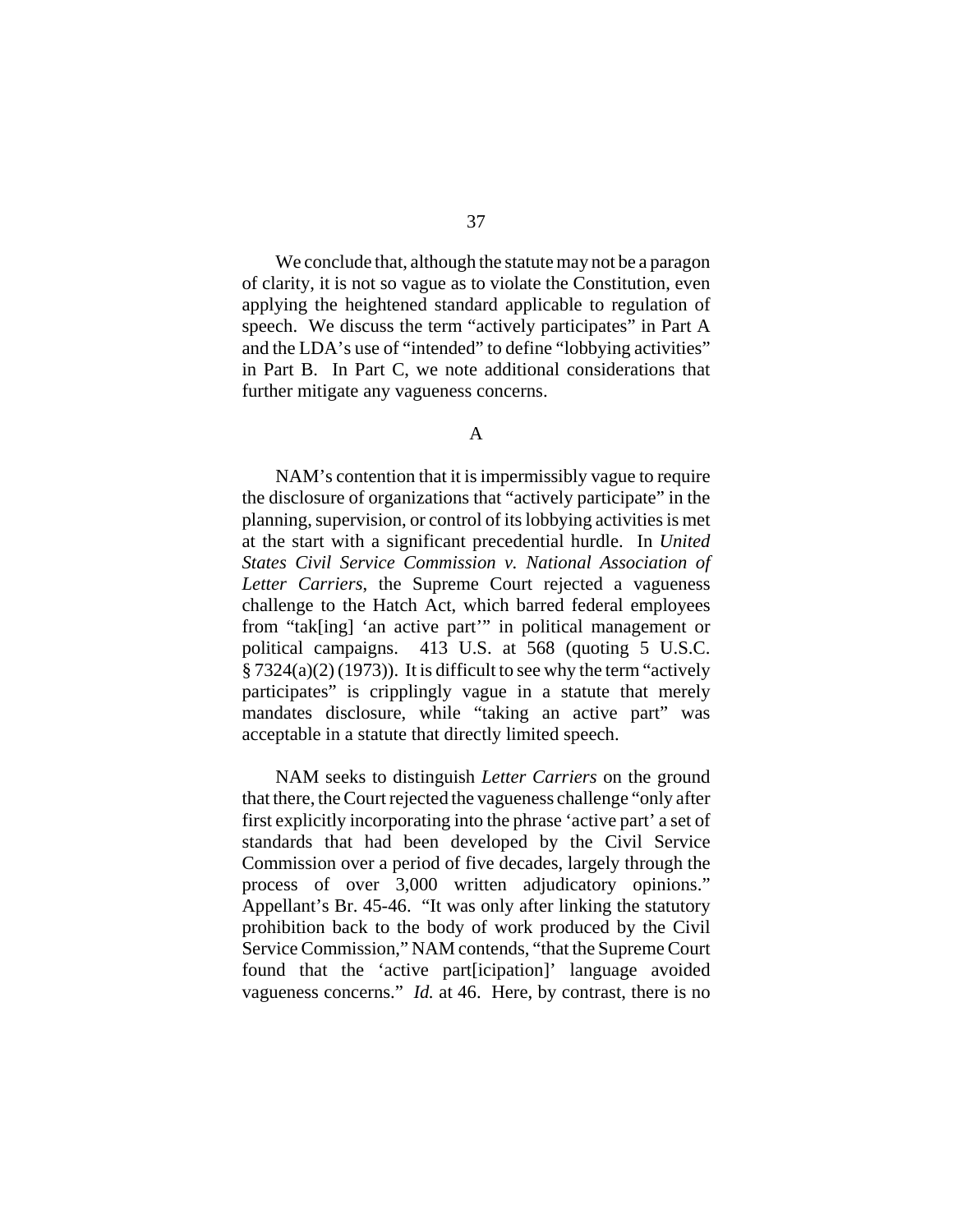record of "thousands of decisions and other interpretive statements defining the contours of 'active part[icipation]' . . . on which the NAM may rely." *Id.* at 47-48.

This argument has *Letter Carriers* exactly backwards. The thousands of Civil Service Commission decisions referred to were not the Hatch Act's saving grace; they were its potentially fatal flaw. An Act of Congress would "unquestionably be valid," the Court said, if "in plain and understandable language [it] forbade . . . actively participating in fund-raising activities for a partisan candidate or . . . actively managing the campaign of a partisan candidate for public office." *Letter Carriers*, 413 U.S. at 556. The problem with the Hatch Act was that it did not just bar federal employees from taking "an active part in political management or in political campaigns," but rather went on to define that statutory phrase as "mean[ing] those acts . . . which were prohibited . . . before July 19, 1940, by determinations of the Civil Service Commission." *Id.* at 550. Indeed, the lower court had found this definition impermissibly vague *because* that court construed it "as incorporating each of the several thousand adjudications of the Civil Service Commission . . . , many of which are said to be undiscoverable, inconsistent, or incapable of yielding any meaningful rules to govern present or future conduct." *Id.* at 571 (citing 346 F. Supp. 578, 582-83, 585 (D.D.C. 1972)).

The Supreme Court, however, took "quite a different view of the statute," which saved it from invalidation. 413 U.S. at 571. In the Court's view, Congress intended the statutory phrase to be defined not by the thousands of administrative decisions, but by "the rules that had evolved over the years from [those] repeated adjudications." *Id.* at 572. "Those rules," the Court said, "were restated by the Commission in 1970 in the form of regulations specifying the conduct that would be prohibited" by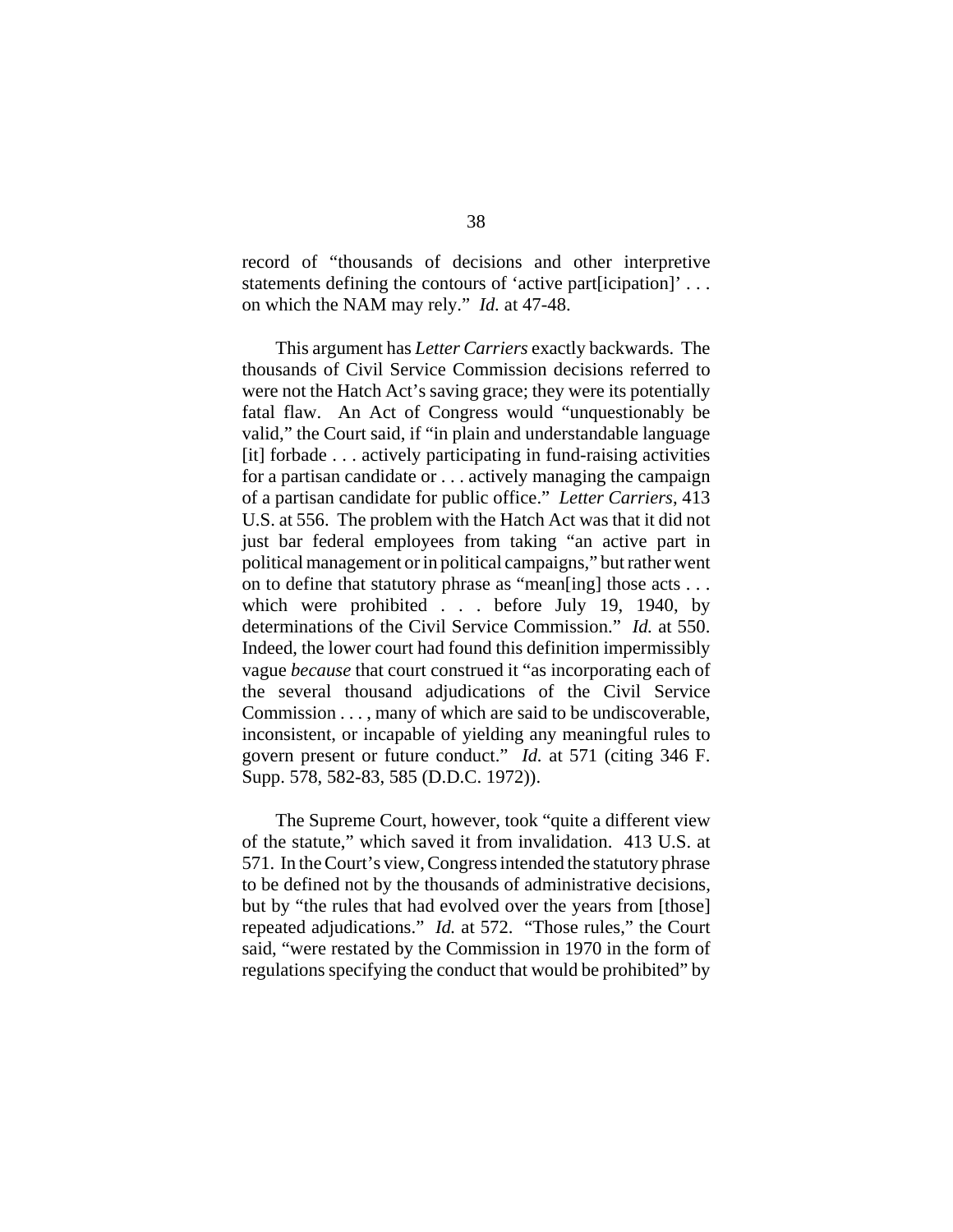the Hatch Act. *Id.* at 576. And there was "nothing impermissibly vague" in those regulations. *Id.* at 576-77.

Therein lies NAM's problem. The Hatch Act regulations to which the Supreme Court referred prohibited federal employees from, inter alia, "*actively participating* in a fund-raising activity of a partisan candidate" and "*[t]aking an active part* in managing the political campaign of a partisan candidate for public office." *Id.* at 576-78 n.21 (quoting 5 C.F.R. § 733.122(b)(4), (5) (1973)) (emphases added). The Court expressly rejected the claim that the above-italicized words rendered the regulations impermissibly vague:

> There might be quibbles about the meaning of taking an 'active part in managing' or about 'actively participating in . . . fund-raising' . . . ; but there are limitations in the English language with respect to being both specific and manageably brief, and it seems to us that although the prohibitions may not satisfy those intent on finding fault at any cost, they are set out in terms that the ordinary person exercising ordinary common sense can sufficiently understand and comply with, without sacrifice to the public interest.

*Id.* at 577-79. If "actively participating" was not too vague a term for the Hatch Act regulations, "actively participates" cannot be too vague a term here.<sup>18</sup>

<sup>18</sup>*Letter Carriers* noted that the clarity of the Hatch Act and the regulations was further enhanced by their carving out of certain conduct as specifically permissible. *See, e.g.*, 413 U.S. at 579 (noting that the Act and regulations "privilege[] the employee to '[e]xpress his opinion as an individual privately and publicly on political subjects and candidates'"). The LDA contains similar carve-outs. *See* 2 U.S.C. § 1602(8)(B) (excepting, from the definition of "lobbying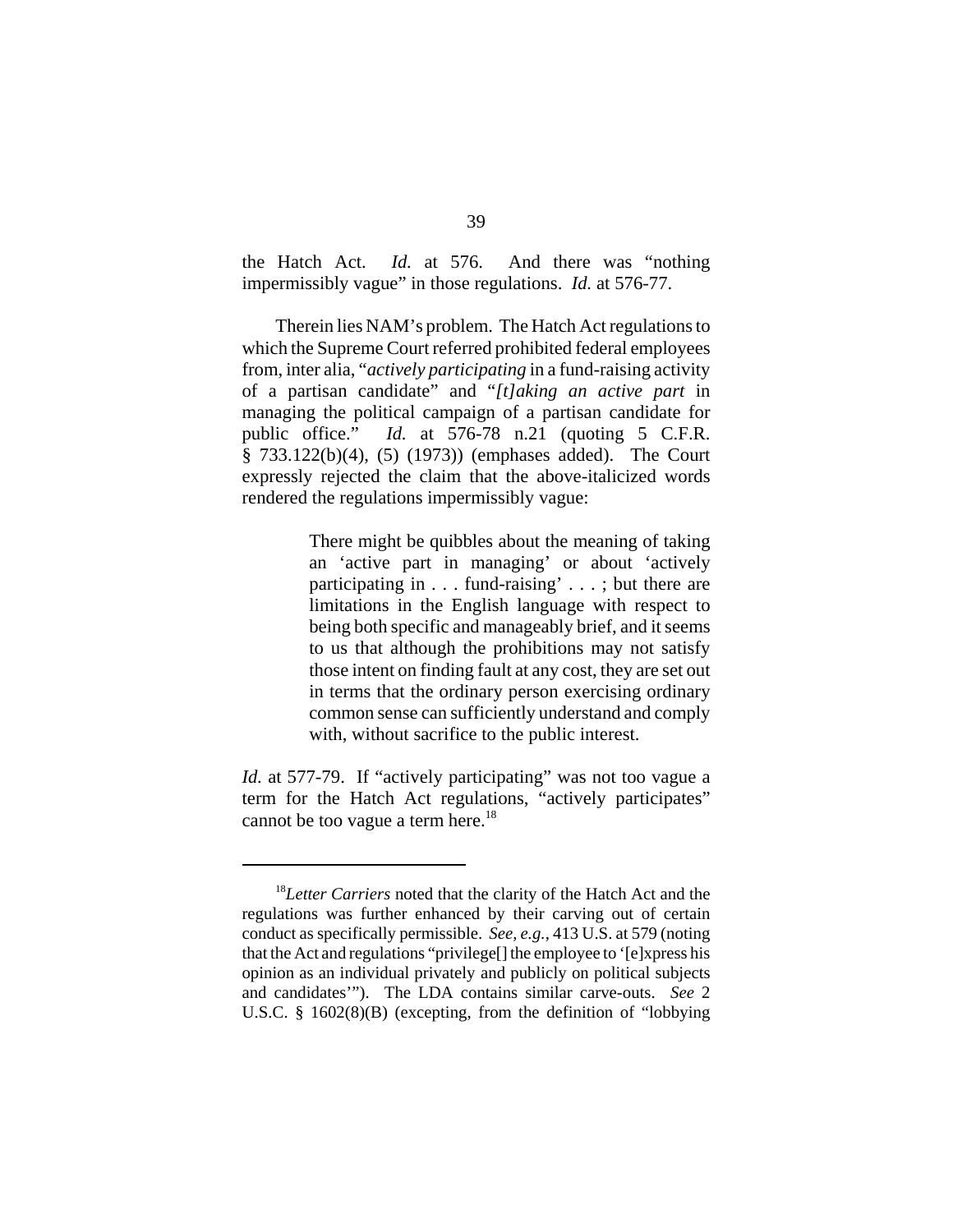In fact, the amended LDA's use of "actively participates" is -- if anything -- narrower and less problematic. Section 1603(b)(3) does not apply to every entity that actively participates in "lobbying activities" writ large, but only to those that actively participate in the "planning, supervision, or control" of lobbying activities. Moreover, NAM need only identify those entities that actively participate in planning, supervising, or controlling *NAM's own* lobbying. These limitations give the association "fair notice" of what the statute requires. *Williams*, 128 S. Ct. at 1845.

#### B

As noted, amended § 1603(b)(3) requires disclosure of any entity that "actively participates in the planning, supervision, or control of [the] *lobbying activities*" of a registrant. 2 U.S.C. § 1603(b)(3)(B) (emphasis added). The definition of "lobbying activities" is contained in § 1602(7), a section that was enacted as part of the LDA in 1995 and that HLOGA did not alter. Section 1602(7) provides:

> The term 'lobbying activities' means lobbying contacts and efforts in support of such contacts, including preparation and planning activities, research and other background work *that is intended, at the time it is performed*, for use in contacts, and coordination with the lobbying activities of others.

contact," nineteen forms of communication, including any communication "(iii) made in a speech, article [or] publication . . . made available to the public  $\dots$ ; (vii) [made in] testimony given before a committee . . . of the Congress . . . ; [or] (xiv) filed in the course of a public proceeding").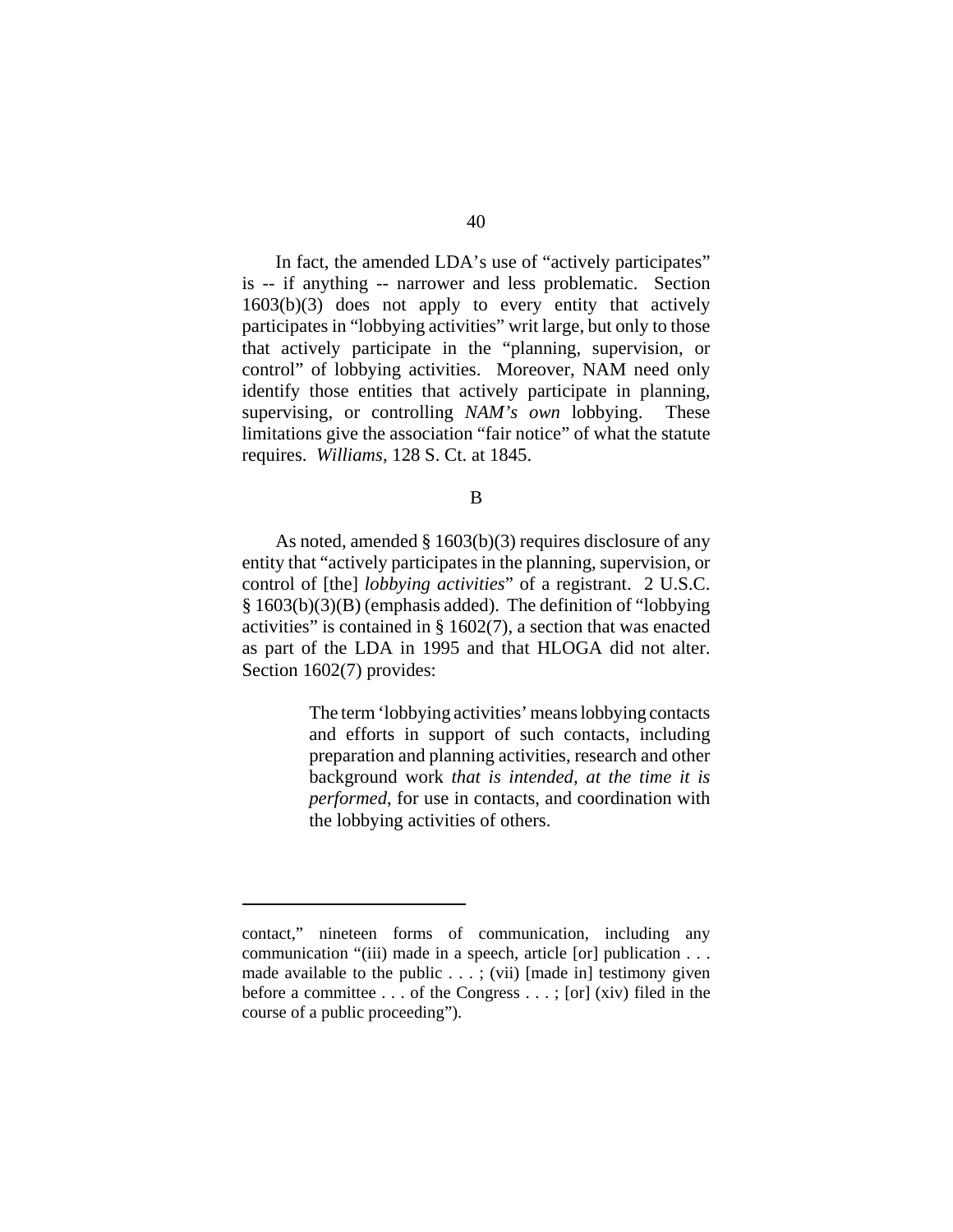*Id.* § 1602(7) (emphasis added). NAM contends "that intent is too vague a concept to employ where core First Amendment rights may be deterred," Appellant's Br. 42, and that the LDA's use of an intent standard to define the term "lobbying activities" renders § 1603(b)(3), which includes that term, unconstitutionally vague. $^{19}$ 

1. At the outset, it is important to point out that § 1602(7)'s definition of the term "lobbying activities" -- including its use of an intent standard -- applies not only to the provision that NAM challenges here, § 1603(b)(3), but to every provision of the LDA that uses the term. Such provisions form the cornerstone of the statute. *See* 2 U.S.C. § 1603(b)(5) (requiring "[e]ach registration" under the Act to contain a statement of "the general issue areas in which the registrant expects to engage in lobbying activities on behalf of the client" and "specific issues that have . . . already been addressed or are likely to be addressed in lobbying activities"); *id.* § 1604(a) (requiring each registrant to file a report "on its lobbying activities during [each reporting] period"). Hence, if the term is too vague, it brings down much of the statutory edifice.

But this point is not important only to show how consequential a vagueness finding would be. Rather, because the same definition of lobbying activities has been in the statute since 1995, it also suggests the impressive number of registrants

<sup>&</sup>lt;sup>19</sup>NAM also contends that the "intent standard here is further clouded because [amended § 1603(b)(3)] does not even make clear whose intent controls." Appellant's Br. 43. We do not find that question cloudy, and agree with both the district court and the United States Attorney that "the relevant intent is that of the affiliate who undertakes the 'preparation and planning activities, research [or] other background work' at issue." *Nat'l Ass'n of Mfrs.*, 549 F. Supp. 2d at 65.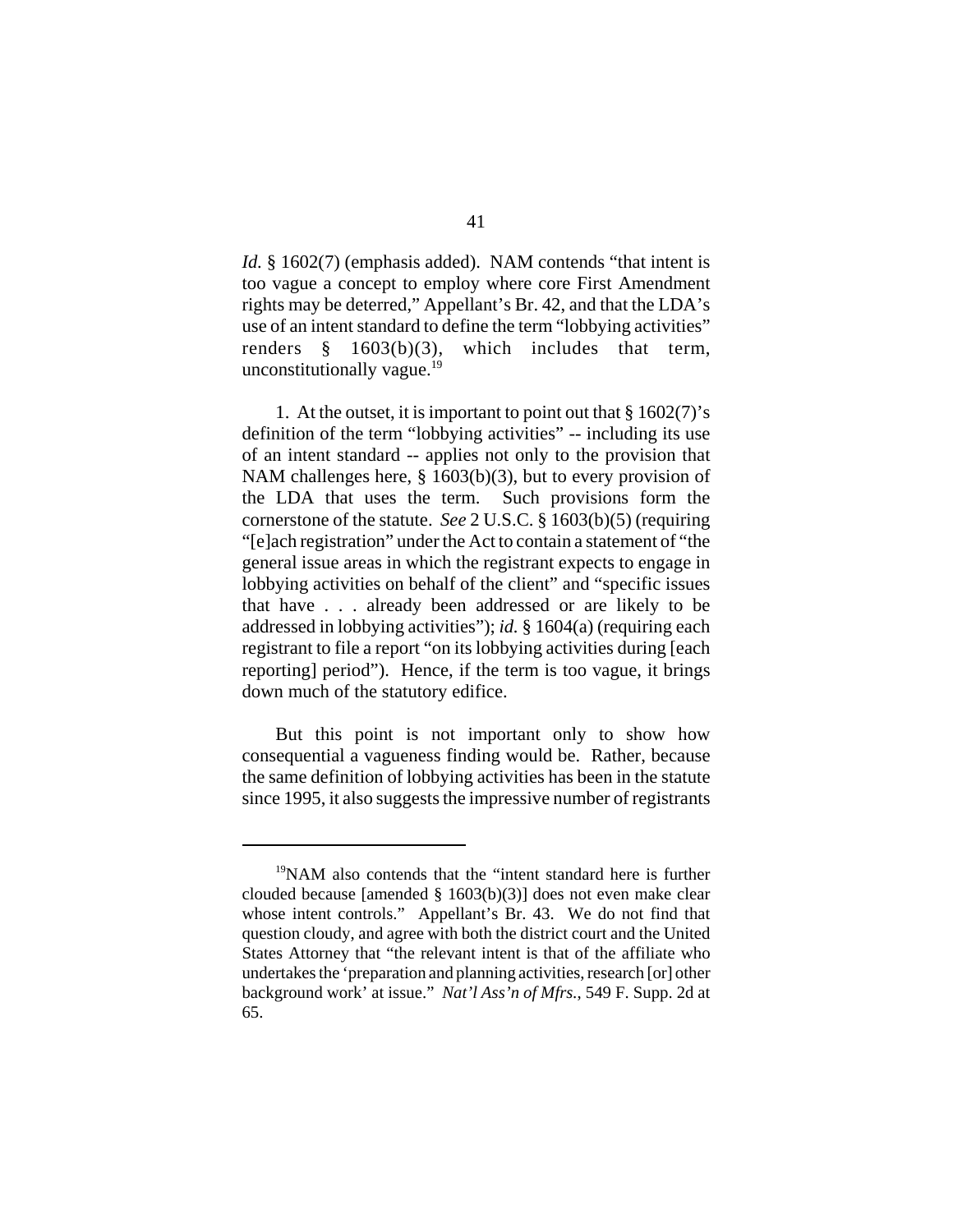who apparently have been able to overcome the ambiguity that NAM perceives. No one filed a vagueness (or any other) challenge to any part of the LDA during the twelve years before HLOGA amended it in 2007.

NAM discounts the importance of this fact on the ground that, under the pre-2007 version of § 1603(b)(3), it had no need to sue because "groups like the NAM did not have to concern themselves with assessing the underlying intent" of their members except for "those members that 'in whole or *in major part* plan[ned], supervise[d] or control[led]' such 'lobbying activities.'" Appellant's Br. 45 (quoting § 1603(b)(3) (1995)). But this argument misses the mark. The point is not that groups like NAM did not challenge the term "lobbying activities" as vague in the context of § 1603(b)(3), but that *no* registrant - including NAM -- challenged the term's use in *any* provision of the statute. The fact that no registrant raised a challenge is hardly dispositive, but it does suggest that the multitude of lobbyists and organizations that had to comply with the statute for a dozen years did not find its definition of "lobbying activities" too difficult to understand.

2. Proceeding to NAM's contention that intent is legally too vague a concept to employ in a lobbying disclosure statute, we are once again met by the Supreme Court's first case on the subject, *Harriss*. As we discussed in Part II, *Harriss* upheld the nation's first lobbying statute, the FRLA, against a First Amendment challenge. But *Harriss* also addressed a vagueness challenge to the same statute, which (as construed by the Court) required reporting of "all contributions and expenditures *having the purpose of* attempting to influence legislation through direct communication with Congress." 347 U.S. at 623 (emphasis added). The Court concluded that the Act was not too vague to pass constitutional muster. *Id.* at 623-24.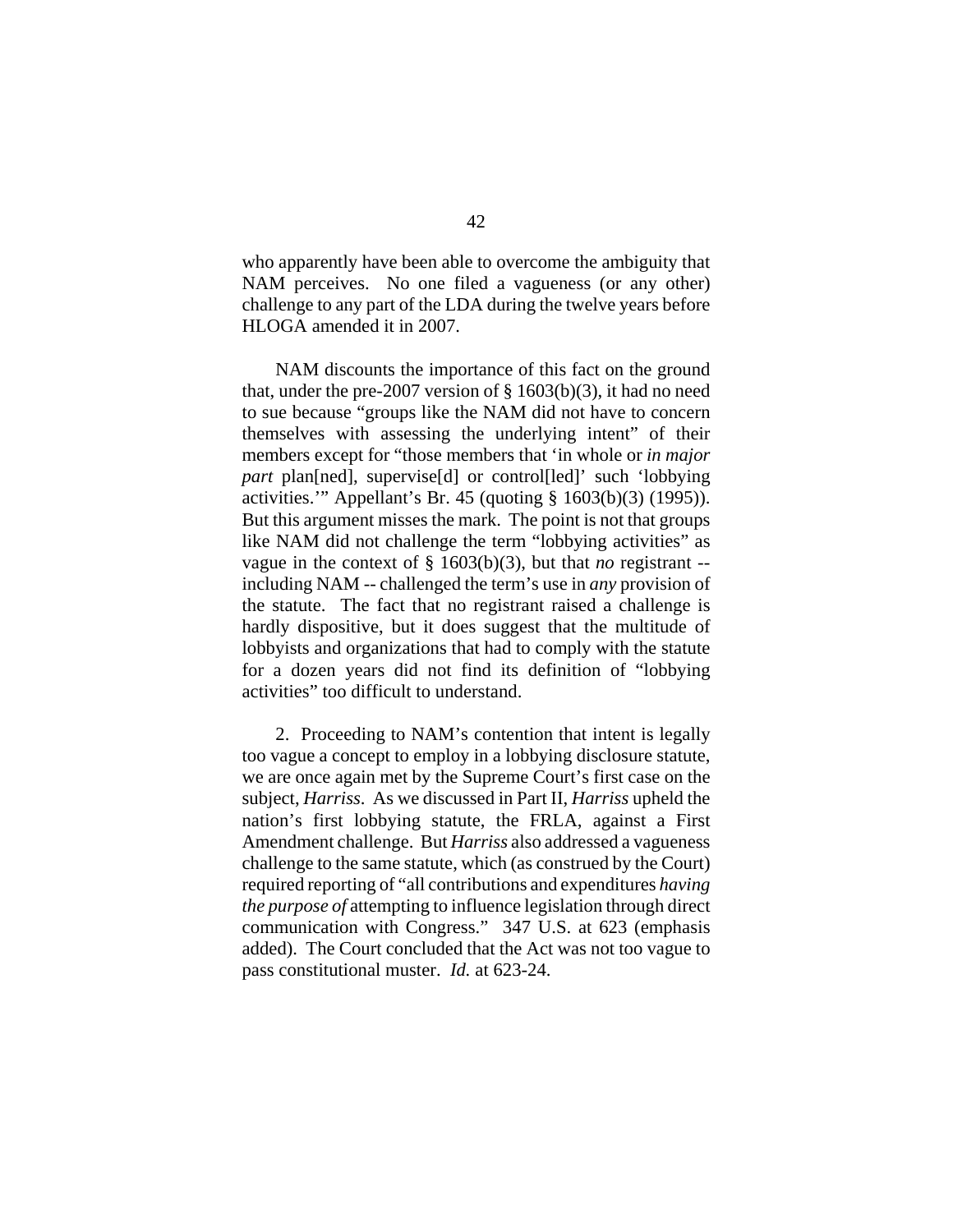Just two Terms ago, the Court confirmed that an intent standard *is not* per se vague, even in a statute regulating speech. The statute at issue in *United States v. Williams* criminalized the pandering of "material or purported material in a manner that reflects the belief, or that *is intended to* cause another to believe, that the material or purported material is, or contains" child pornography. 128 S. Ct. at 1836-37 (emphasis added) (quoting 18 U.S.C.  $\frac{8}{9}$  2252A(a)(3)(B)). In rejecting a vagueness challenge, the Court stated:

> The statute requires that the defendant hold, and make a statement that reflects, the belief that the material is child pornography; or that he communicate in a manner intended to cause another so to believe. Those are clear questions of fact. Whether someone held a belief or had an intent is a true-or-false determination, not a subjective judgment such as whether conduct is "annoying" or "indecent." . . . To be sure, it may be difficult in some cases to determine whether these clear requirements have been met. *But courts and juries every day pass upon knowledge, belief and intent -- the state of men's minds -- having before them no more than evidence of their words and conduct, from which, in ordinary human experience, mental condition may be inferred*.

*Id.* at 1846 (emphasis added) (internal quotation marks and citation omitted).<sup>20</sup>

 $^{20}$ NAM's argument that the notion of "organizational intent" is "particularly elusive," Appellant's Br. 43, is vulnerable to a similar response. Just as courts every day pass on the intent of individuals, so too have courts long applied scienter requirements to corporations. *See, e.g.*, *Arthur Andersen LLP v. United States*, 544 U.S. 696, 706 (2005); *N.Y. Cent. & Hudson River R.R. Co. v. United States*, 212 U.S.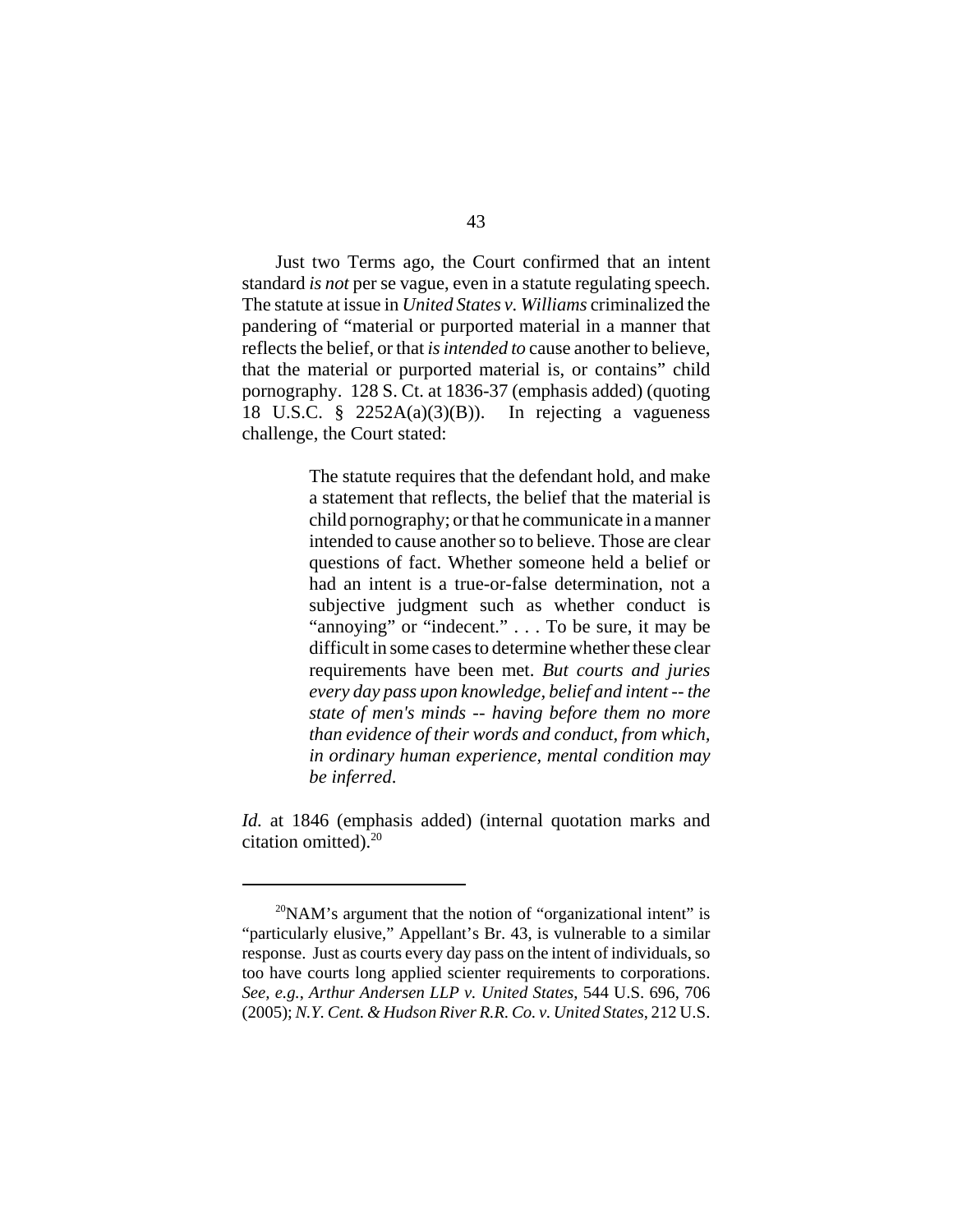NAM seeks to distinguish *Williams* as a case involving pornography rather than protected speech, and thus as not posing the heightened vagueness concerns present in cases involving the First Amendment. But the *Williams* Court noted that the statute at issue there could reach some protected speech, 128 S. Ct. at 1844, and nothing in its discussion of the void-forvagueness doctrine suggests its analysis is inapplicable to protected speech. To the contrary, the Court began its work by setting forth the vagueness analysis that applies "in the First Amendment context." *Id.* at 1845. Accordingly, absent special circumstances not present here, there is no reason to conclude that the "every day" task of assessing intent is inherently vague when protected speech is involved. $21$ 

#### 481, 494-95 (1909).

<sup>&</sup>lt;sup>21</sup>Notwithstanding the Court's approval of an intent standard in *Williams*, NAM maintains that two earlier cases -- *Buckley* and *FEC v. Wisconsin Right to Life (WRTL II)* -- establish "that intent is too vague a concept where core First Amendment rights may be deterred." Appellant's Br. 42 (citing *Buckley*, 424 U.S. at 43-44; *WRTL II*, 551 U.S. 449, 467-69 (2007)). That description overreads both cases. Neither *Buckley* nor *WRTL II* suggested that intent standards are generally impermissible in the First Amendment context. Rather, those cases rejected their use "to distinguish constitutionally protected political speech from speech that [Congress] may proscribe." *WRTL II*, 551 U.S. at 467. Intent plays no comparable role in the LDA. Indeed, *Buckley* itself approved the use of a purpose standard elsewhere in FECA. *See Buckley*, 424 U.S. at 23-24 & n.24. Certainly, *Buckley* and *WRTL II* provide no warrant for ignoring the Court's holdings in *Williams* and *Harriss* -- the latter of which accepted a purpose standard in the context of lobbying disclosure.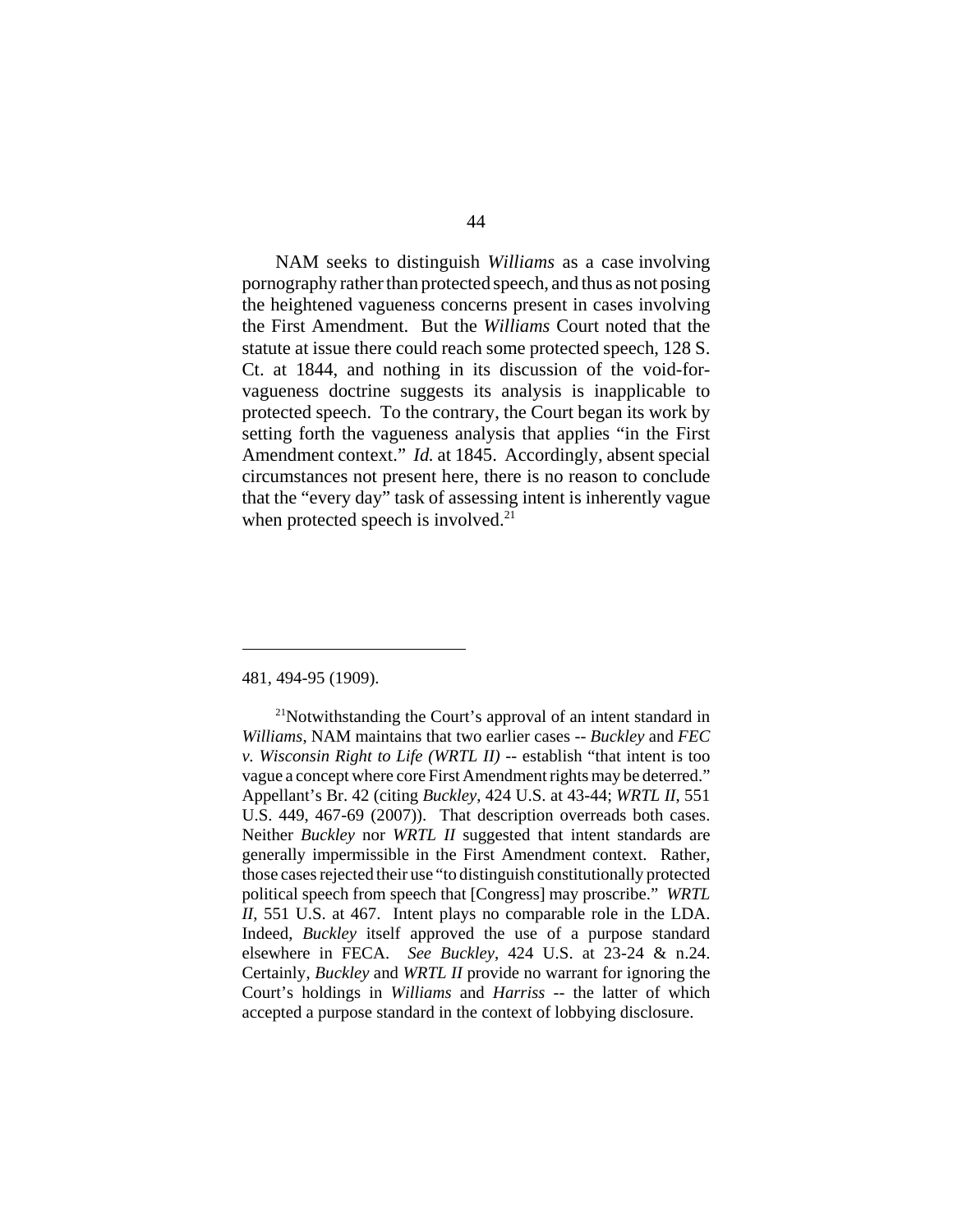To the extent that any vagueness concerns still linger, they are mitigated by two additional characteristics of the amended LDA: (1) scienter requirements that must be satisfied before either criminal or civil penalties may be imposed, and (2) a safe harbor option that permits a registrant to pretermit consideration of the terms that NAM regards as vague.

1. A "scienter requirement may mitigate a law's vagueness, especially with respect to the adequacy of notice to the complainant that his conduct is proscribed." *Village of Hoffman Estates v. Flipside, Hoffman Estates, Inc.*, 455 U.S. 489, 499 (1982); *see Gonzales v. Carhart*, 550 U.S. 124, 149 (2007); *Hill*, 530 U.S. at 732. Intent is itself a form of scienter that can perform that function. *See Village of Hoffman Estates*, 455 U.S. at 502. But under the LDA, criminal sanctions attach only if the government proves that a violation was committed "knowingly and corruptly," 2 U.S.C. § 1606(b) -- a much stronger form of scienter. In *Arthur Andersen LLP v. United States*, the Court held that "[o]nly persons conscious of wrongdoing" can be said to act "knowingly . . . [and] corruptly." 544 U.S. 696, 706 (2005) (ellipses in original). Hence, NAM need not hedge its associational activity for fear that good faith mistakes will result in criminal liability. $22$ 

 $\overline{C}$ 

 $22$ We also note that, as directed by the statute, the Secretary of the Senate and Clerk of the House have issued "guidance and assistance on the registration and reporting requirements." 2 U.S.C.  $§ 1605(a)(1)$ . Although that guidance does not have the force of law, the United States Attorney would be hard pressed to prove a "knowing" and "corrupt" violation by an organization that has adhered in good faith to such guidelines.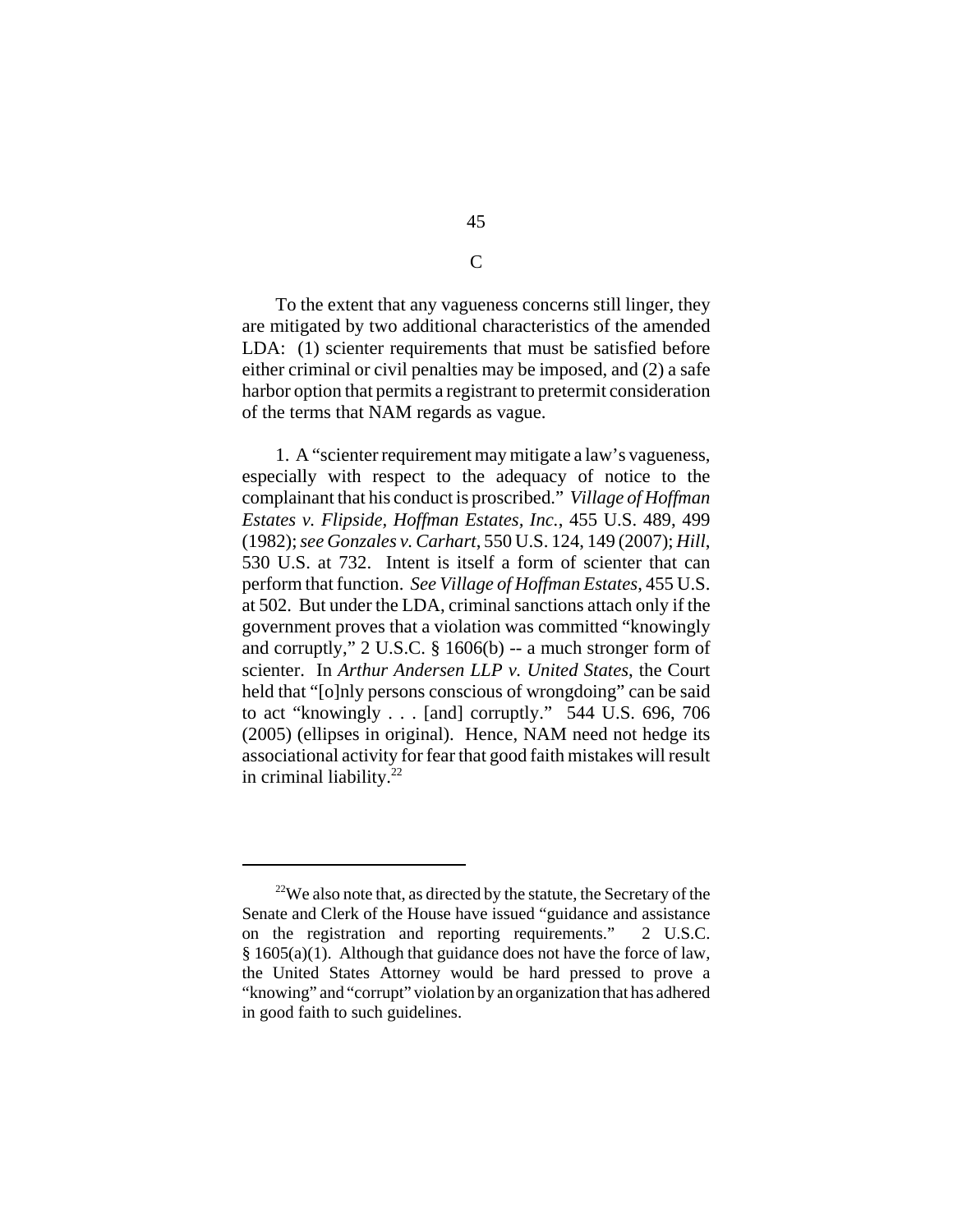Unlike criminal sanctions, civil penalties may be imposed under the LDA even if a violation is not both "knowing" and "corrupt" -- a "knowing" failure to comply with the statute will do.23 Nonetheless, the Supreme Court has found a "knowing" requirement sufficient to ameliorate vagueness concerns. *See Hill*, 530 U.S. at 732. That term requires at least a knowledge of the relevant facts, *United States v. Barnes*, 295 F.3d 1354, 1367 (D.C. Cir. 2002), thereby mitigating NAM's concern that it may not be able to learn those facts. In particular, intent is itself a "clear question[] of fact. Whether someone . . . had an intent is a true-or-false determination." *Williams*, 128 S. Ct. at 1846. Hence, as the district court concluded, "if a registrant, in good faith, misinterprets the purpose of research or background work performed by one of its affiliates . . . , the registrant cannot be found to have knowingly (or 'knowingly and corruptly') failed to disclose that affiliate." *Nat'l Ass'n of Mfrs.*, 549 F. Supp. 2d at 66.

2. Finally, Congress balanced its adoption of a more stringent disclosure standard in amended  $\S$  1603(b)(3)(B) by adding a safe harbor provision as well. That provision states:

> No disclosure is required under paragraph (3)(B) if the organization that would be identified as affiliated with the client is listed on the client's publicly accessible Internet website as being a member of or contributor to the client, unless the organization in whole or in major

<sup>&</sup>lt;sup>23</sup>Section 1606(a) states that civil liability attaches to a knowing failure to "(1) remedy a defective filing within 60 days after notice of such a defect by the Secretary . . . or the Clerk . . . ; or (2) comply with any other provision of this chapter." 2 U.S.C. § 1606(a). Where notice is given, of course, the 60-day grace period further diminishes vagueness concerns.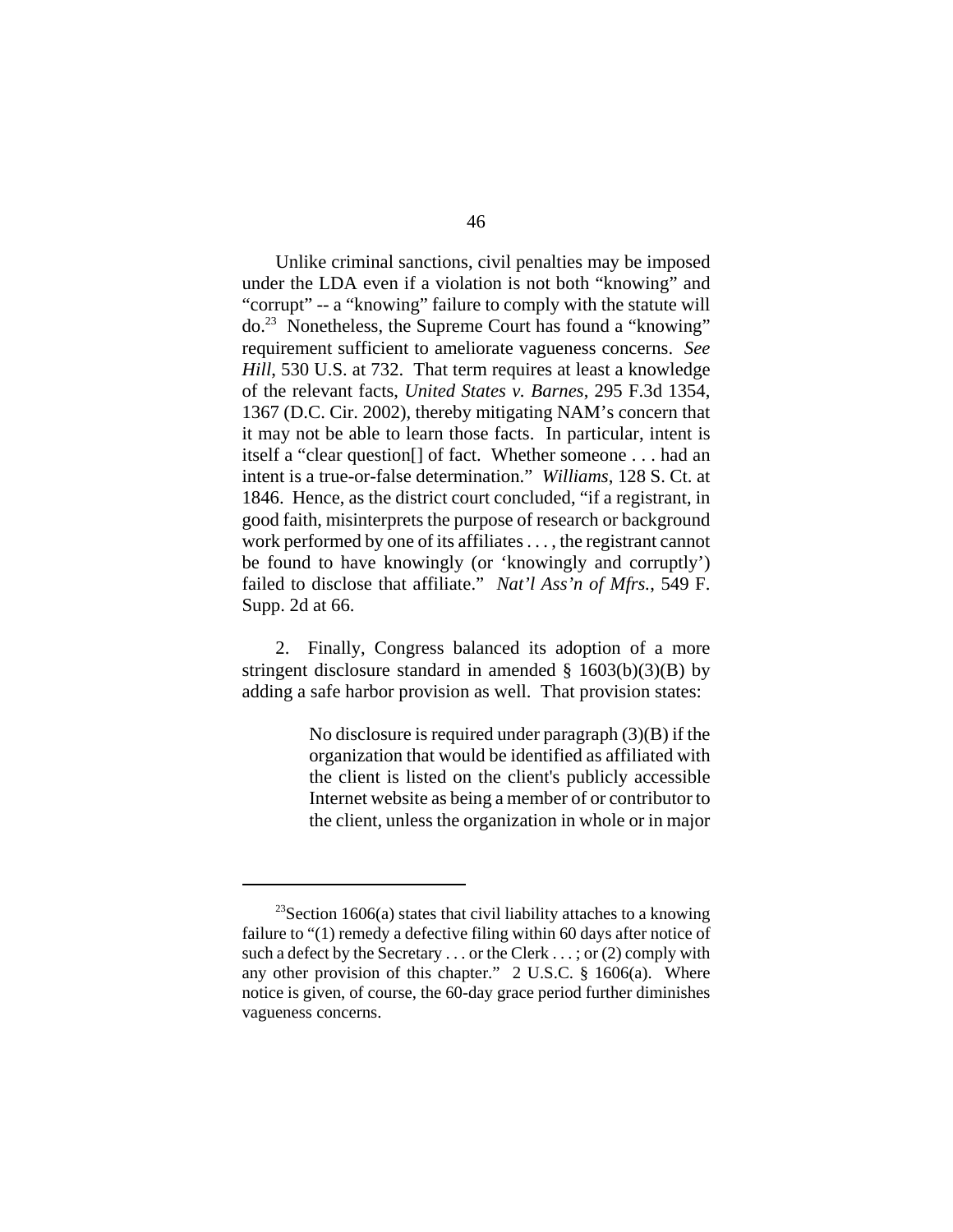part plans, supervises, or controls such lobbying activities.

2 U.S.C. § 1603(b). Hence, an active participant in NAM's lobbying can avoid being so identified if NAM simply lists it as a member on NAM's website -- as long as the member does not meet the higher participation standard ("in whole or in major part") that applied before passage of HLOGA. In addition to permitting its members to avoid the risk of more direct association with controversial lobbying campaigns, this safe harbor allows NAM to avoid the risk of violating those statutory provisions that it regards as vague.

Of course, reliance on this safe harbor may lead to overdisclosure, and in some cases disclosing mere association with an organization may cause substantial harm. *See NAACP*, 357 U.S. at 462. But the retaliation concerns that NAM has specifically asserted are based not on its members' association with NAM *simpliciter*, but rather on their association with NAM's lobbying on particular issues. NAM has proffered no evidence that merely being unmasked as one of its members is hazardous to an organization's health. $24$  Hence, the safe harbor provision provides yet a further opportunity to ameliorate any vagueness concerns that amended § 1603(b)(3) may engender.

For the foregoing reasons, we conclude that neither the term "actively participates" nor the term "lobbying activities" renders amended § 1603(b)(3)(B) impermissibly vague.

<sup>24</sup>*See* Amundson Decl. ¶ 10 (averring that harassment may be directed at firms identified as "actively participat[ing]" in NAM's lobbying on global warming, as "actively lobbying" on issues related to ongoing asbestos litigation, and as "[t]aking policy positions that are unpopular").